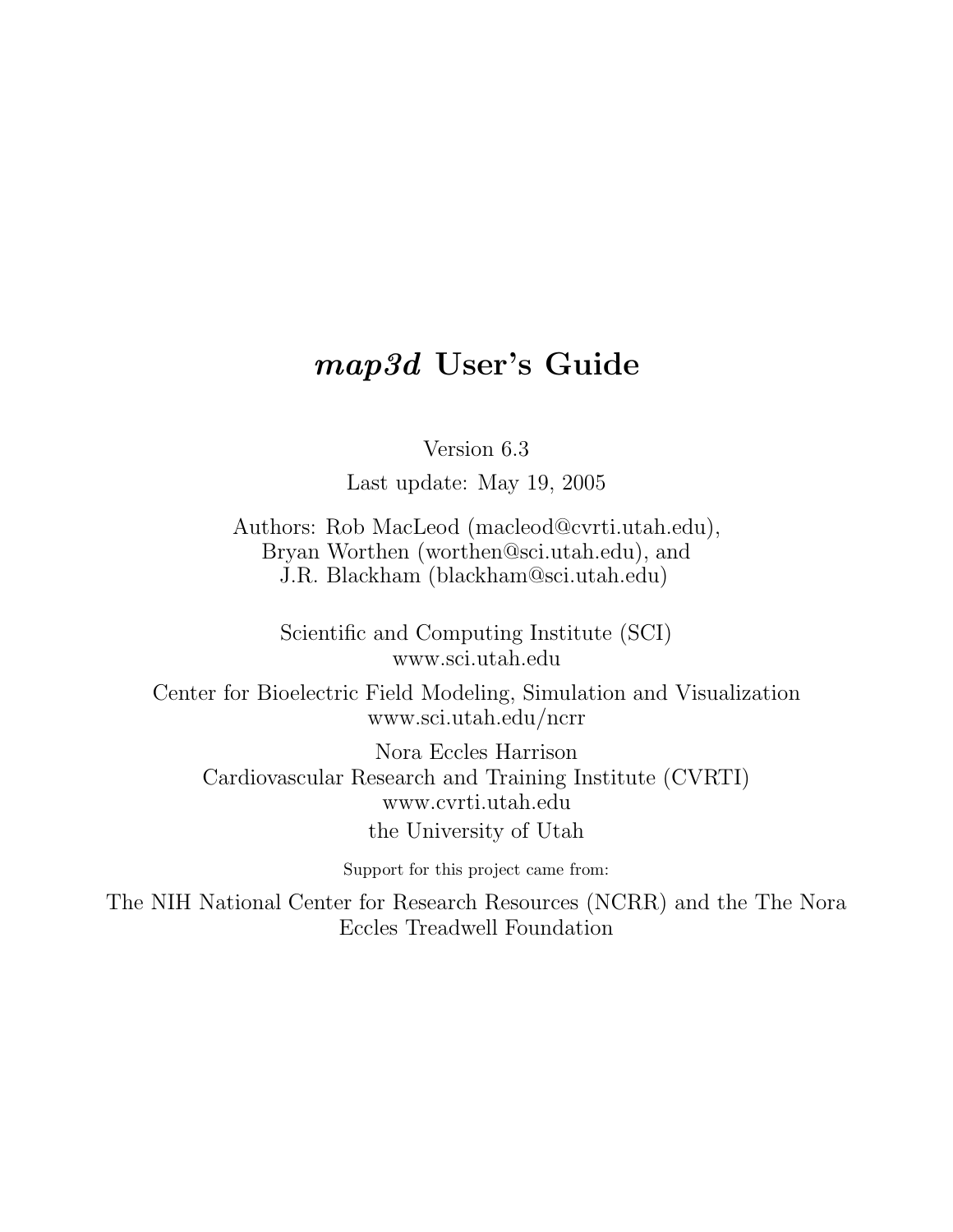## Contents

| 1.1<br>$\overline{4}$<br>In the works $("vapourware") \dots \dots \dots \dots \dots \dots \dots \dots \dots \dots \dots \dots \dots \dots \dots$<br>1.2<br>$\overline{4}$<br>Introduction<br>5<br>$\overline{5}$<br>2.1<br>Installation<br>3<br>7<br>3.1<br>7<br>3.2<br>General Installation<br>8<br>3.3<br>8<br>9<br>3.4<br>3.5<br>9<br>3.6<br>10<br>11<br>3.7<br>13<br>3.8<br>13<br>3.9<br>13<br>Usage<br>14<br>Typical usage examples $\dots \dots \dots \dots \dots \dots \dots \dots \dots \dots \dots \dots \dots \dots \dots \dots$<br>14<br>4.1<br>4.2<br>16<br>4.3<br>16<br>18<br>4.4<br><b>Script Files</b><br>$5\phantom{.0}$<br>19<br><b>20</b><br>5.1<br>5.2<br><b>20</b><br>5.3<br>21<br>Input files<br>24<br>6<br>24<br>6.2<br>25<br>6.3<br>26<br>6.4<br>28<br>6.5<br>31<br>Display features<br>7<br>33<br>33<br>7.1<br>33<br>7.2<br>7.3<br>33<br>33<br>7.4<br>36<br>7.5<br>36<br>7.6<br>36<br>7.7 | 1        |     | What's New?<br>4 |
|-------------------------------------------------------------------------------------------------------------------------------------------------------------------------------------------------------------------------------------------------------------------------------------------------------------------------------------------------------------------------------------------------------------------------------------------------------------------------------------------------------------------------------------------------------------------------------------------------------------------------------------------------------------------------------------------------------------------------------------------------------------------------------------------------------------------------------------------------------------------------------------------------------------------|----------|-----|------------------|
|                                                                                                                                                                                                                                                                                                                                                                                                                                                                                                                                                                                                                                                                                                                                                                                                                                                                                                                   |          |     |                  |
|                                                                                                                                                                                                                                                                                                                                                                                                                                                                                                                                                                                                                                                                                                                                                                                                                                                                                                                   |          |     |                  |
|                                                                                                                                                                                                                                                                                                                                                                                                                                                                                                                                                                                                                                                                                                                                                                                                                                                                                                                   | $\bf{2}$ |     |                  |
|                                                                                                                                                                                                                                                                                                                                                                                                                                                                                                                                                                                                                                                                                                                                                                                                                                                                                                                   |          |     |                  |
|                                                                                                                                                                                                                                                                                                                                                                                                                                                                                                                                                                                                                                                                                                                                                                                                                                                                                                                   |          |     |                  |
|                                                                                                                                                                                                                                                                                                                                                                                                                                                                                                                                                                                                                                                                                                                                                                                                                                                                                                                   |          |     |                  |
|                                                                                                                                                                                                                                                                                                                                                                                                                                                                                                                                                                                                                                                                                                                                                                                                                                                                                                                   |          |     |                  |
|                                                                                                                                                                                                                                                                                                                                                                                                                                                                                                                                                                                                                                                                                                                                                                                                                                                                                                                   |          |     |                  |
|                                                                                                                                                                                                                                                                                                                                                                                                                                                                                                                                                                                                                                                                                                                                                                                                                                                                                                                   |          |     |                  |
|                                                                                                                                                                                                                                                                                                                                                                                                                                                                                                                                                                                                                                                                                                                                                                                                                                                                                                                   |          |     |                  |
|                                                                                                                                                                                                                                                                                                                                                                                                                                                                                                                                                                                                                                                                                                                                                                                                                                                                                                                   |          |     |                  |
|                                                                                                                                                                                                                                                                                                                                                                                                                                                                                                                                                                                                                                                                                                                                                                                                                                                                                                                   |          |     |                  |
|                                                                                                                                                                                                                                                                                                                                                                                                                                                                                                                                                                                                                                                                                                                                                                                                                                                                                                                   |          |     |                  |
|                                                                                                                                                                                                                                                                                                                                                                                                                                                                                                                                                                                                                                                                                                                                                                                                                                                                                                                   |          |     |                  |
|                                                                                                                                                                                                                                                                                                                                                                                                                                                                                                                                                                                                                                                                                                                                                                                                                                                                                                                   |          |     |                  |
|                                                                                                                                                                                                                                                                                                                                                                                                                                                                                                                                                                                                                                                                                                                                                                                                                                                                                                                   |          |     |                  |
|                                                                                                                                                                                                                                                                                                                                                                                                                                                                                                                                                                                                                                                                                                                                                                                                                                                                                                                   | 4        |     |                  |
|                                                                                                                                                                                                                                                                                                                                                                                                                                                                                                                                                                                                                                                                                                                                                                                                                                                                                                                   |          |     |                  |
|                                                                                                                                                                                                                                                                                                                                                                                                                                                                                                                                                                                                                                                                                                                                                                                                                                                                                                                   |          |     |                  |
|                                                                                                                                                                                                                                                                                                                                                                                                                                                                                                                                                                                                                                                                                                                                                                                                                                                                                                                   |          |     |                  |
|                                                                                                                                                                                                                                                                                                                                                                                                                                                                                                                                                                                                                                                                                                                                                                                                                                                                                                                   |          |     |                  |
|                                                                                                                                                                                                                                                                                                                                                                                                                                                                                                                                                                                                                                                                                                                                                                                                                                                                                                                   |          |     |                  |
|                                                                                                                                                                                                                                                                                                                                                                                                                                                                                                                                                                                                                                                                                                                                                                                                                                                                                                                   |          |     |                  |
|                                                                                                                                                                                                                                                                                                                                                                                                                                                                                                                                                                                                                                                                                                                                                                                                                                                                                                                   |          |     |                  |
|                                                                                                                                                                                                                                                                                                                                                                                                                                                                                                                                                                                                                                                                                                                                                                                                                                                                                                                   |          |     |                  |
|                                                                                                                                                                                                                                                                                                                                                                                                                                                                                                                                                                                                                                                                                                                                                                                                                                                                                                                   |          |     |                  |
|                                                                                                                                                                                                                                                                                                                                                                                                                                                                                                                                                                                                                                                                                                                                                                                                                                                                                                                   |          |     |                  |
|                                                                                                                                                                                                                                                                                                                                                                                                                                                                                                                                                                                                                                                                                                                                                                                                                                                                                                                   |          |     |                  |
|                                                                                                                                                                                                                                                                                                                                                                                                                                                                                                                                                                                                                                                                                                                                                                                                                                                                                                                   |          |     |                  |
|                                                                                                                                                                                                                                                                                                                                                                                                                                                                                                                                                                                                                                                                                                                                                                                                                                                                                                                   |          |     |                  |
|                                                                                                                                                                                                                                                                                                                                                                                                                                                                                                                                                                                                                                                                                                                                                                                                                                                                                                                   |          |     |                  |
|                                                                                                                                                                                                                                                                                                                                                                                                                                                                                                                                                                                                                                                                                                                                                                                                                                                                                                                   |          |     |                  |
|                                                                                                                                                                                                                                                                                                                                                                                                                                                                                                                                                                                                                                                                                                                                                                                                                                                                                                                   |          |     |                  |
|                                                                                                                                                                                                                                                                                                                                                                                                                                                                                                                                                                                                                                                                                                                                                                                                                                                                                                                   |          |     |                  |
|                                                                                                                                                                                                                                                                                                                                                                                                                                                                                                                                                                                                                                                                                                                                                                                                                                                                                                                   |          |     |                  |
|                                                                                                                                                                                                                                                                                                                                                                                                                                                                                                                                                                                                                                                                                                                                                                                                                                                                                                                   |          |     |                  |
|                                                                                                                                                                                                                                                                                                                                                                                                                                                                                                                                                                                                                                                                                                                                                                                                                                                                                                                   |          |     |                  |
|                                                                                                                                                                                                                                                                                                                                                                                                                                                                                                                                                                                                                                                                                                                                                                                                                                                                                                                   |          |     |                  |
|                                                                                                                                                                                                                                                                                                                                                                                                                                                                                                                                                                                                                                                                                                                                                                                                                                                                                                                   |          |     |                  |
|                                                                                                                                                                                                                                                                                                                                                                                                                                                                                                                                                                                                                                                                                                                                                                                                                                                                                                                   |          |     |                  |
|                                                                                                                                                                                                                                                                                                                                                                                                                                                                                                                                                                                                                                                                                                                                                                                                                                                                                                                   |          | 7.8 | 36               |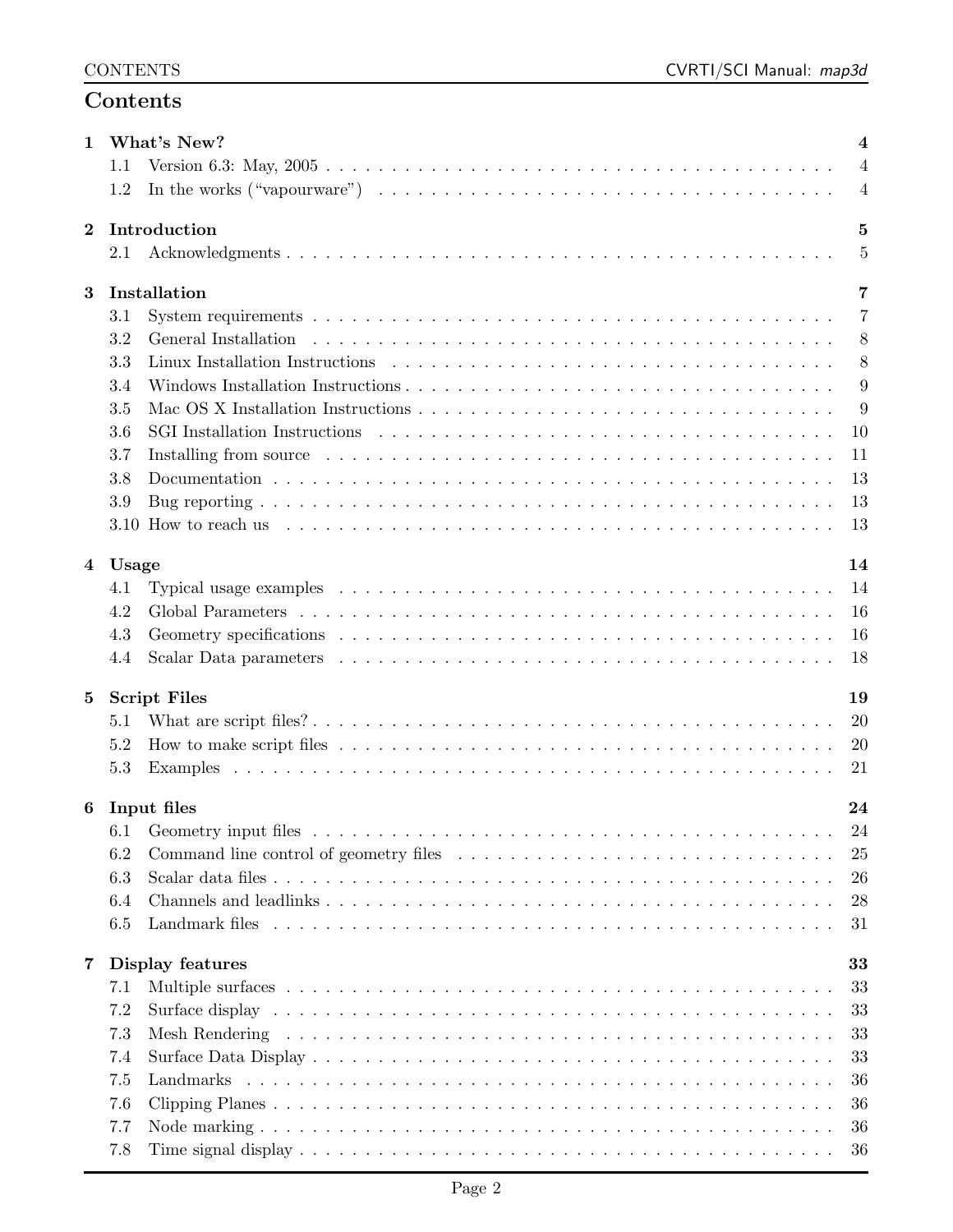| 8. |         | Control of <i>map3d</i>                                                                                   | 37   |
|----|---------|-----------------------------------------------------------------------------------------------------------|------|
|    |         |                                                                                                           |      |
|    | 8.2     | Mouse control, keyboard mapping, dials, and menus $\dots \dots \dots \dots \dots \dots \dots \dots \dots$ |      |
|    | 8.3     |                                                                                                           |      |
|    | 8.4     |                                                                                                           | 43   |
|    | 8.5     | Interactive GUIs - File Selection, File Saving, and Scaling Options, etc                                  | - 46 |
|    | 8.6     |                                                                                                           | 55   |
|    | 8.7     |                                                                                                           | -56  |
| 9  |         | Output from <i>map3d</i>                                                                                  | 57   |
|    | 9.1     | Capturing images for animation, printing, or photos/slides $\dots \dots \dots \dots \dots \dots$          | 57   |
|    | 10 BUGS |                                                                                                           | 59   |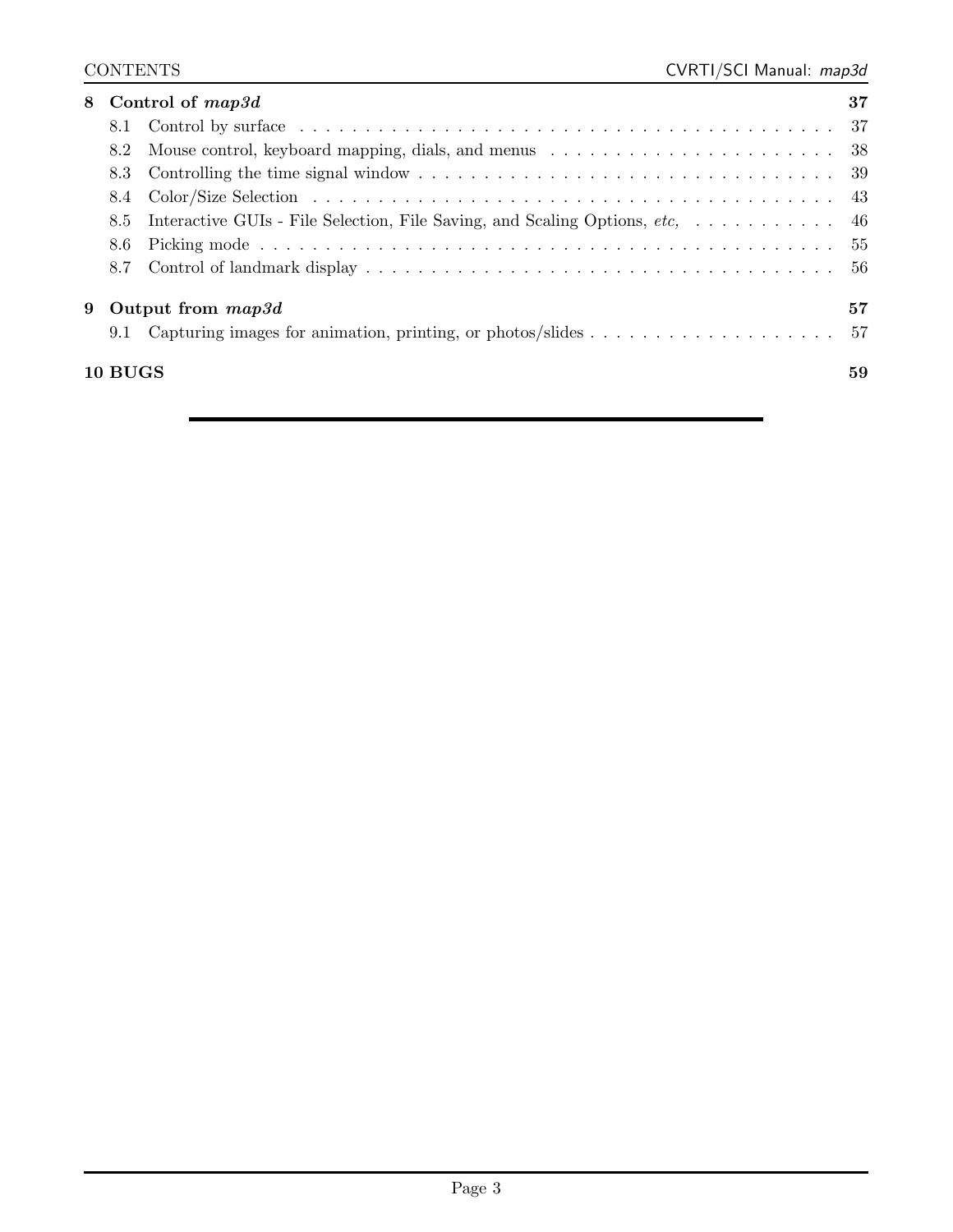## 1 What's New?

In this section, we highlight the latest additions to  $map3d$  in the (vain?) hope that people will read at least this much of the manual and be able to quickly make use of the latest and greatest that the program offers.

## 1.1 Version 6.3: May, 2005

This is the fourth version of the "new" map3d with a GTK-based GUI. We are getting very very very close to the complete functionality of the old GL based version and have gone well beyond it in some features, especially the user interface. This is a "dot" release but is not a minor release for it contains some important new features and the usual set of bug fixes.

Some of the specific additions that you should notice over previous versions include:

**Open Source:** map3d is now open source! See Section 3.7 and Section 2.1.1.

- **Jet Color map:**  $map: \text{map3d3d()}$  has seen the light and added the Matlab Jet color map as the default color map.
- Fiducial display: Some improvements over the fiducial display and control. (LINK) See fid dialog, display, Section 6.3.4.
- Geometry in landmark form: Per the recommendation of a user, we have incorporated the landmark file format into an actual geometry See Section 6.1.5.

Bug fixes: not that the previous version had any bugs, but we found a few(!) things to fix.

## 1.2 In the works ("vapourware")

A small sampler of things that are in the works:

- Incorporating fiducials into the matlab format
- Better fiducial control
- Saving the frames into actual movies.
- Dynamic menus that indicate the current parameter selections (a bit more in progress).
- New display modes for the display of vectors.
- Fixing the bugs listed on the bugs page (see Section 10).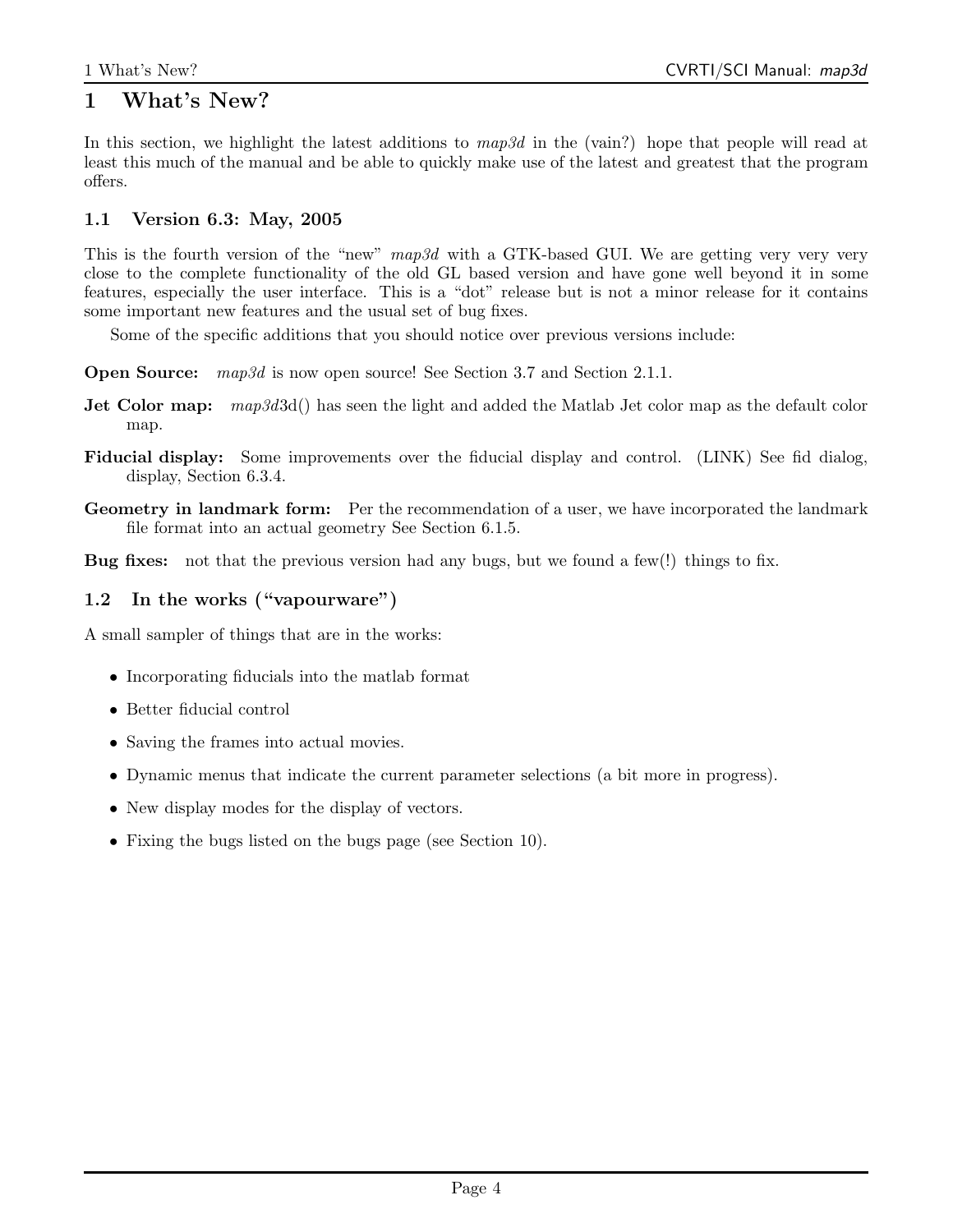#### g

## 2 Introduction

This document describes the function and usage of version version of the program  $map3d$ , a scientific visualization application originally developed at the Nora Eccles Harrison Cardiovascular Research and Training (CVRTI) and now under continued development and maintenance at the Scientific Computing and Imaging Institute (SCI) at the University of Utah. The original purpose of the program was to interactively view scalar fields of electric potentials from measurements and simulations in cardiac electrophysiology. Its present utility is much broader but continues to focus on viewing three-dimensional distributions of scalar values associated with an underlying geometry consisting of node points joined into surface or volume meshes.

map3d has been the topic of some papers  $1-4$  and a technical report <sup>5</sup> and we'd love it if you would reference at least one of them (perhaps  $3\sigma$   $^4$  are the easiest ones to get copies of) as well as this manual when you publish results using it. There have been many many more papers that use  $map3d$  and the list keeps growing. $3-30$ 

One of the big changes in version 6.3 is that we are now completely open source. People can download not only the executable but also the complete source code for the program. Please note that we do not have a good way yet to incorporate changes people outside our little group make to the program. If you do wish to change and then contribute back, please let us know as soon as possible and we can try and coordinate as best we can. Of obvious interest is when someone ports  $map3d$  to another platform—please let us know about this and we can add it to the list and release it with the rest.

## 2.1 Acknowledgments

The history of map3d goes back to 1990 and the first few hundred lines of code were the product of a few hours work by Mike Matheson, an inspired visualization specialist, now with SGI in Salt Lake City. This was my introduction to GL and C and this program became my personal sand box to play in. Along the way, Phil Ershler made valuable contributions in figuring out the magic of Formslib for some user interface controls and developing with me graphicsio, the geometry and data file library that supports map3d. Ted Dustman has recently taken up maintenance and extensions of graphicsio and remains my main man when I need programming lessons.

This is one in a series of "new" versions of  $map3d$ , the series (labeled 5.x or above) that marks the move from GL to OpenGL library and thus to becoming truly portable. In fact, we call the old one map3dGL now to indicate its links to SGI's original GL library. We seem permanently stuck in the middle of this big conversion project, moving support to OpenGL and adding lots of power as we convert functionality. The reason for the version 6.x, was the move to gtk as the GUI library with which we create all the dialog and display elements of the program. This move has allowed us to extend dramatically the set of dialog boxes map3d offers and this newest version 6.3 contains many examples.

There are some people who have been instrumental in the process and deserve special mention. Chris Moulding is a graphics programmer and general software whiz who surveyed my sand box architecture, pulled together the essential walls, created new ways to make rooms, and still left lots of the sand box around so we could continue to play. From version 5.2 onward, Bryan Worthen replaced Chris and really has found the spirit of map3d. Bryan has become the main driving force behind the actual work of coding and fixing. He strayed off to some other project for a while, but never lost his love for  $map3d$ ; we are really pleased that he has returned to pick up the torch again. Most recently, J.R. Blackham has joined the team while still an undergraduate in Computer Science at Utah. Jeroen Stinstra is my super-postdoc, helpful in more ways than I knew I even needed and full of inventive ideas. He has created the support for MATLAB that we use in  $map3d$  (and the SCIRun project) and is best bug-catcher I know.

The largest thanks must go to the users of  $map3d$ , who provided the real inspiration and identified the needs and opportunities of such a program. Among the most supportive and helpful are Bruno Taccardi, Bonnie Punske, and Bob Lux, all colleagues of mine at the CVRTI. Dana Brooks and his students from Northeastern University are also regular users who have provided many suggestions and great enthusiasm. Also invaluable in the constant improvement of the program are my post docs, Jeroen Stinstra, and graduate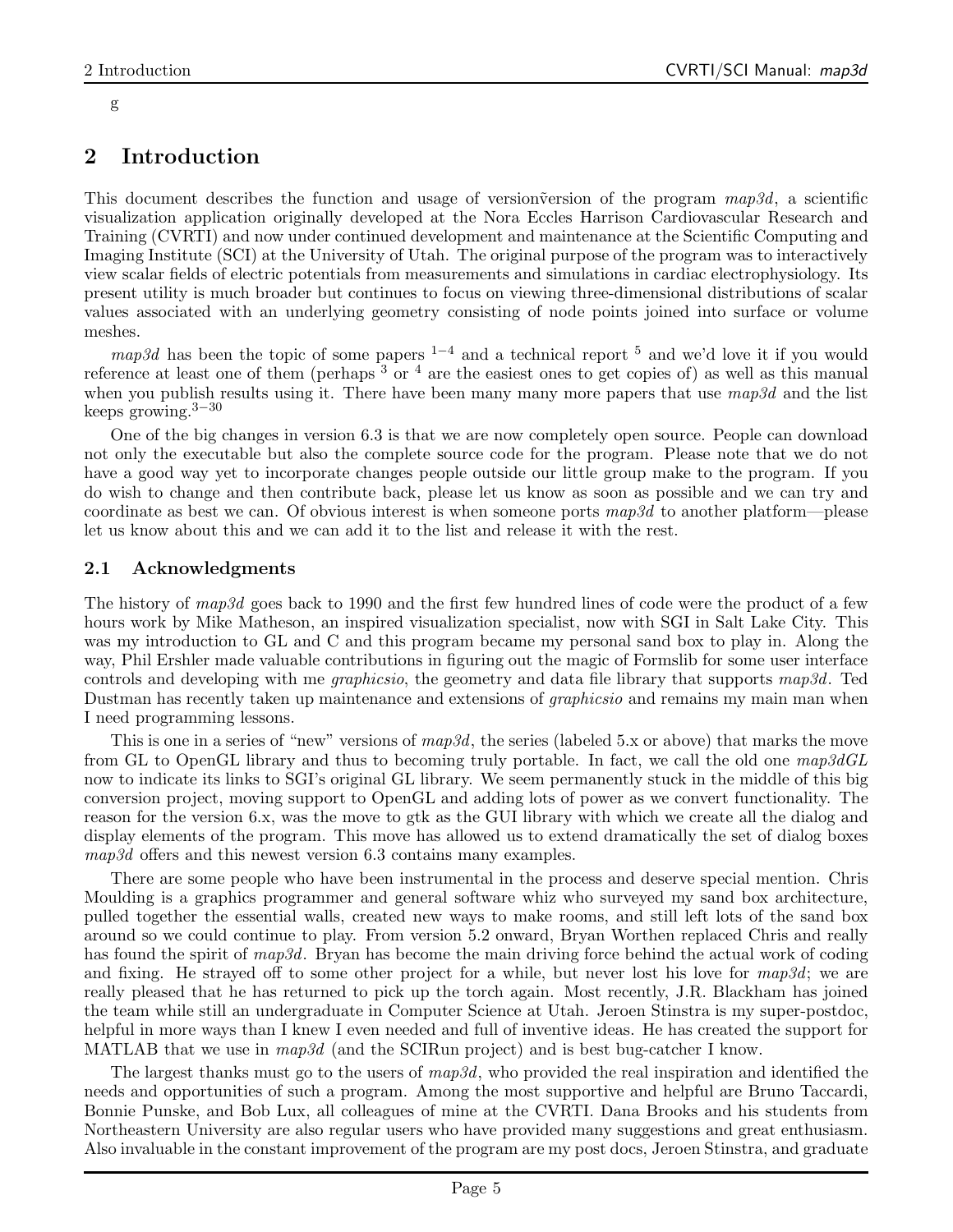student Quan Ni, Rich Kuenzler, Bulent Yilmaz, Bruce Hopenfeld, Shibaji Shome, Lucas Lorenzo, Andrew Shafer, and Zoar Englemann. They give me new energy every day and remind me why I am a professor. Notable new additions to the family are Randy Thomas from Universite d'Evry Val d'Essonne in Evry, France. The great thing about Randy is that he used  $map3d$  to visualize concentrations of ions in his simulation of the nephron! Also, Ed Ciaccio from Columbia University has become a big user and even takes it to his classes.

The first user and long-time collaborator and friend was Chris Johnson and this new version of  $map3d$ is possible because of the success he and I have had in creating the SCI Institute and specifically the NIH/NCRR Center for Geometric Modeling, Simulation, and Visualization in Bioelectric Field Problems (www.sci.utah.edu/ncrr).

We gratefully acknowledge the financial support that has come from the NIH, National Center for Research Resources (NCRR) the Nora Eccles Treadwell Foundation, and the University of Utah, which provides us with space and materials to create this sand box. The Nora Eccles Treadwell Foundation has also provided support for the development of map3d and the huge pile of data we have used it to analyze.

Rob MacLeod, May 19, 2005.

#### 2.1.1 Open Source License

The terms of the license agreement under which we release  $map3d$  are simple and as follows:

Permission is hereby granted, free of charge, to any person obtaining a copy of this software and associated documentation files (the "Software"), to deal in the Software without restriction, including without limitation the rights to use, copy, modify, merge, publish, distribute, sublicense, and/or sell copies of the Software, and to permit persons to whom the Software is furnished to do so, subject to the following conditions:

- 1. The above copyright notice and this permission notice shall be included in all copies or substantial portions of the Software.
- 2. Use of this software in preparing any publication material must be cited as follows:

R.S. MacLeod and C.R. Johnson. Map3d: Interactive scientific visualization for bioengineering data. In IEEE Engineering in Medicine and Biology Society 15th Annual International Conference, pages 30-31, IEEE Press, 1993.

THE SOFTWARE IS PROVIDED "AS IS", WITHOUT WARRANTY OF ANY KIND, EXPRESS OR IMPLIED, INCLUDING BUT NOT LIMITED TO THE WARRANTIES OF MERCHANTABILITY, FITNESS FOR A PARTICULAR PURPOSE AND NONINFRINGE-MENT. IN NO EVENT SHALL THE AUTHORS OR COPYRIGHT HOLDERS BE LIABLE FOR ANY CLAIM, DAMAGES OR OTHER LIABILITY, WHETHER IN AN ACTION OF CONTRACT, TORT OR OTHERWISE, ARISING FROM, OUT OF OR IN CONNECTION WITH THE SOFTWARE OR THE USE OR OTHER DEALINGS IN THE SOFTWARE.

#### 2.1.2 Libraries used by  $map3d$

map3d incorporates the functionality of several external libraries. They are:

- GTK The GIMP Toolkit Copyright (C) 1995-1997 Peter Mattis, Spencer Kimball and Josh MacDonald
- GtkGLExt GtkGLExt OpenGL Extension to GTK+ Copyright (C) 2002-2004 Naofumi Yasufuku
- PNG Copyright (c) 1998-2002 Glenn Randers-Pehrson
- Jpeglib Copyright (C) 1991-1998, Thomas G. Lane.

We use GTK and GtkGLExt to interface with the window manager to give us windows with OpenGL capability, as well as giving us widgets we need for interactive control. We use PNG and JpegLib to be able to save .png and .jpg images of  $map3d$ . All four of these libraries are covered by the GNU LGPL, which is included in the distribution of  $map3d$ .

As of version 6.3, we also release internal libraries under the same license as above for the rest of  $map3d$ .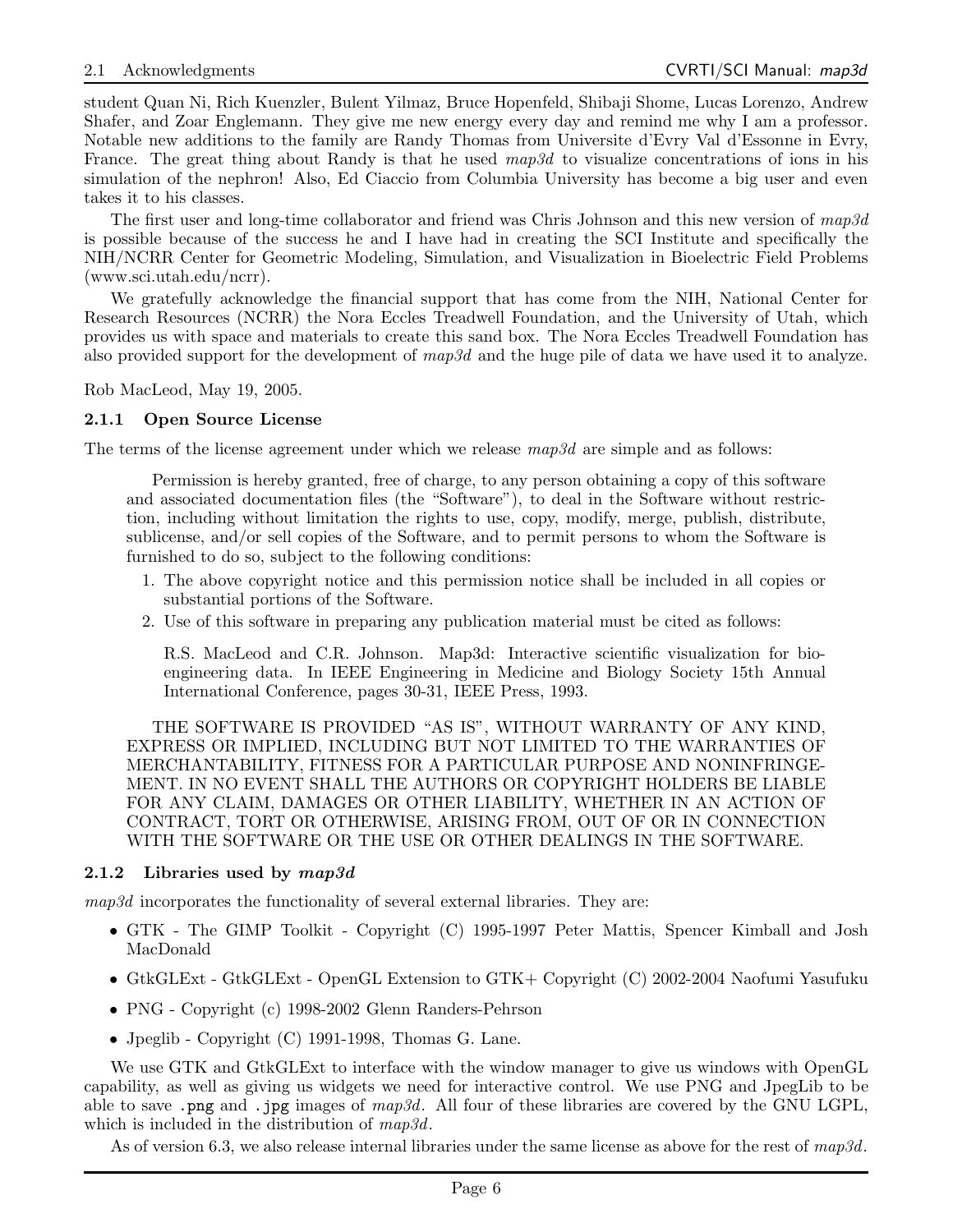## 3 Installation

## 3.1 System requirements

 $map3d$  is written in standard  $C/C++$  and uses the OpenGL and GTK+ libraries, both choices made to ensure broad portability of the program.

All platforms: OpenGL now comes standard on most systems. Instructions on how to install GTK+ are described in detail below based on which platform you are installing. described below

| Requirements for all systems.                     |                              |  |
|---------------------------------------------------|------------------------------|--|
| OpenGL libraries (GL and GLU)                     | version $1.1 +$ <sup>1</sup> |  |
| $\log_{10}$ OpenGL/window interface library (GLX) |                              |  |
| GTK+ libraries and dependencies                   | version $2.0+$               |  |

Linux (i386): map3d requires the OpenGL library, which is available as the mesa library at www.mesa3d.org for any Linux platform. For better performance, graphics cards from companies such as nVidia (www.nvidia.com) usually provide OpenGL libraries.

| Requirements                  |                                      |  |
|-------------------------------|--------------------------------------|--|
| <b>Operating System</b>       | kernel $2.2.x$                       |  |
| Architecture                  | $i386 (+$ maybe PPC)                 |  |
| Applications Binary Interface | libc2.1                              |  |
| Recommendations               |                                      |  |
| Window system                 | XFree86 version $4.0 +$              |  |
| Hardware                      | 3D graphics card (nVidia, 3dfx, ati) |  |
|                               | 128 MB main memory                   |  |

#### Windows:

| Requirements                  |                                        |  |
|-------------------------------|----------------------------------------|--|
| <b>Operating System</b>       | W2K/NT4.0/9x                           |  |
| Architecture                  | i386                                   |  |
| Applications Binary Interface | $\min32$                               |  |
| Recommendations               |                                        |  |
| Hardware                      | $3D$ graphics card (nVidia, 3dfx, ati) |  |
|                               | 128 MB main memory                     |  |

## Mac OS X:

| Requirements            |                                           |  |  |
|-------------------------|-------------------------------------------|--|--|
| <b>Operating System</b> | Mac OS $10.3$ (Panther)                   |  |  |
| Architecture            | <b>PPC</b>                                |  |  |
|                         | Recommendations                           |  |  |
| Hardware                | $3D$ graphics card (nVidia, $3dfx$ , ati) |  |  |
|                         | 256 MB main memory                        |  |  |

SGI: map3d runs on virtually any SGI that will support Irix version 6.5+. We have tested it on Indigo2, O2, Octane, and Origin workstations running various flavors of Irix 6.5. If you need a version for a different SGI configuration, please let us know (map3d@sci.utah.edu)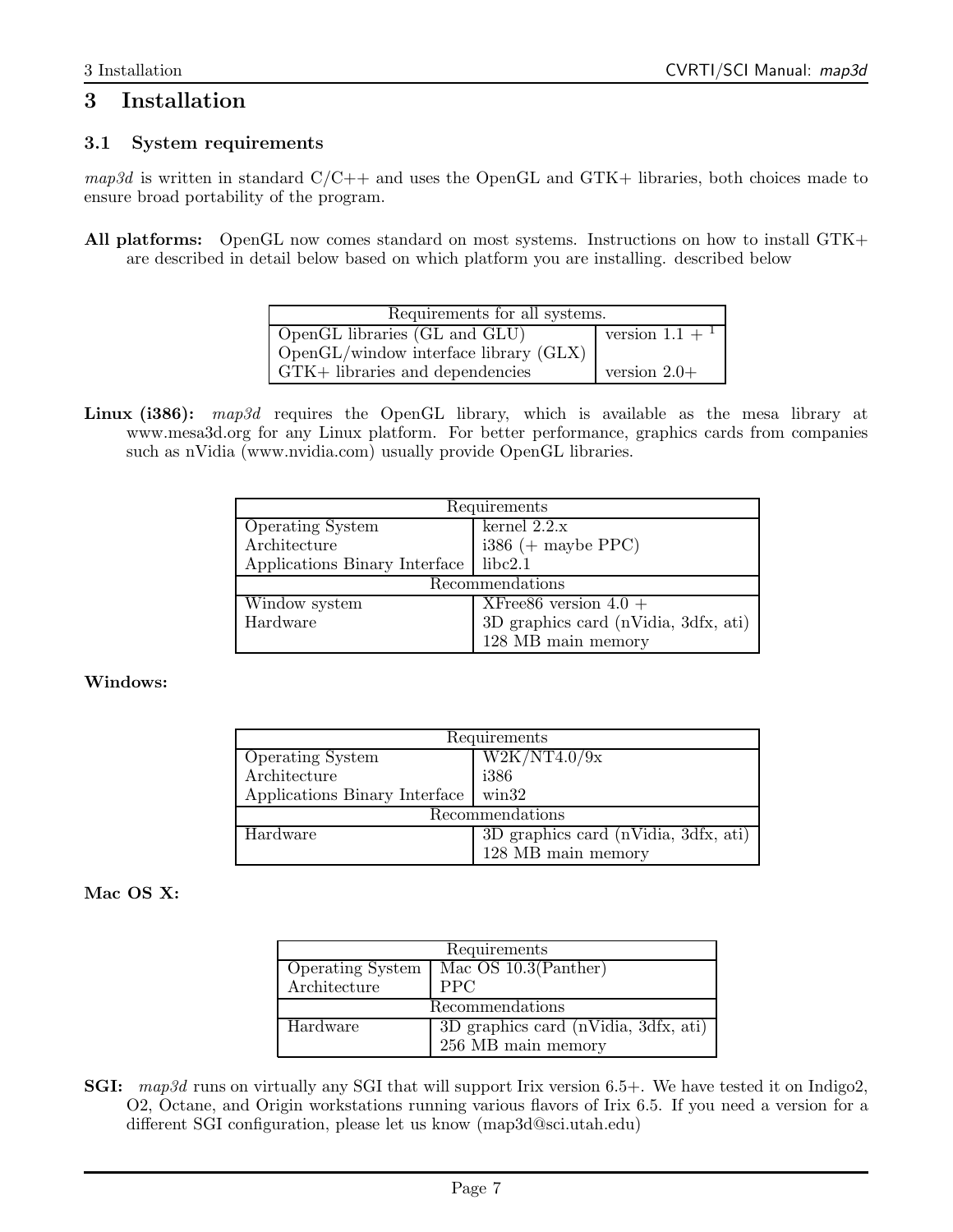| Requirements                  |                              |  |
|-------------------------------|------------------------------|--|
| <b>Operating System</b>       | Irix $6.5+$                  |  |
| Architecture                  | mips3 or mips4 (maybe mips2) |  |
| Applications Binary Interface | n32 or 64                    |  |
| Recommendations               |                              |  |
| Hardware                      | Texture mapping hardware     |  |
|                               | 128 MB main memory           |  |

#### 3.2 General Installation

Unfortunately, with our move to GTK+ for window support, it is not as easy as past versions, which required just the download of an executable. We hope (in vain, perhaps) to be able to do that again in the future, but for now we will attempt to make installation as easy as we can. Simplified instructions will be in a README file which comes with each package, and are also listed below:

To download the software, use this URL www.sci.utah.edu/software/map3d.html, and click on the "Download" button. You'll need to sign into the SCI archive. For each of the installation instructions below, you can grab those file from this page.

To test the installation, use the test files that accompany this distribution. Each has some script files included that show how to call and execute map3d.

#### 3.3 Linux Installation Instructions

The Linux installation is relatively straightforward. You'll need to download  $map3d$ 's dependencies, then download map3d itself.

#### 3.3.1 Linux Dependencies

There are two phases to this part. First we need to get GTK+ and its dependencies. The easiest way to do this is from your distribution's installation CDs, or you can download the RPMs at www.rpmfind.net.

To get the dependencies from your distribution, run the Package Manager (Add/Remove Applications, configure-packages or something of that sort). Search for gtk, and install gtk2 (if you can't find that directly, then installing the gnome environment will take care of it).

To get the dependencies from the internet, navigate your favorite browser to http://www.rpmfind.net, and search for gtk-2.0. Try to find one that matches your distribution (redhat, mandrake, etc.). We directly support development for  $gtk2-2.2.1$  and  $gtk2-2.0.6$ , so if you can find one of these that would be encouraged.

The next part is to download gtkglext, the library that supports OpenGL for GTK widgets. As of this release, this is not standard in most distributions. If your GTK version is 2.0.6 or 2.2.1 (you can find out by looking at gtkversion.h which will be where you installed gtk (normally /usr/include/gtk-2.0/gtk/gtkversion.h), and look for GTK\_MAJOR\_VERSION, GTK\_MINOR\_VERSION, and GTK\_MICRO\_VERSION. There will be numbers on the same lines as each of these, and if you put them together it will be something like 2.2.1). If you are using one of these versions download gtkglext-linux-2.2.1.tar.gz or gtkglext-linux-2.0.6.tar.gz from the map3d download page and follow these instructions:

```
cd <download directory>
gunzip gtkglext-linux-<version>.tar.gz
tar xf gtkglext-linux-<version>.tar
cp libgtkglext-x11-1.0.so.0 /usr/local/lib
cp libgdkglext-x11-1.0.so.0 /usr/local/lib
```
You can copy them to some directory other than /usr/local/lib if you wish.

If this doesn't work, you will need to download the gtkglext source and compile it yourself (don't worry—if your gtk is properly set up, this will be very easy). Download the sources from Source Forge http://sourceforge.net/projects/gtkglext and follow these instructions: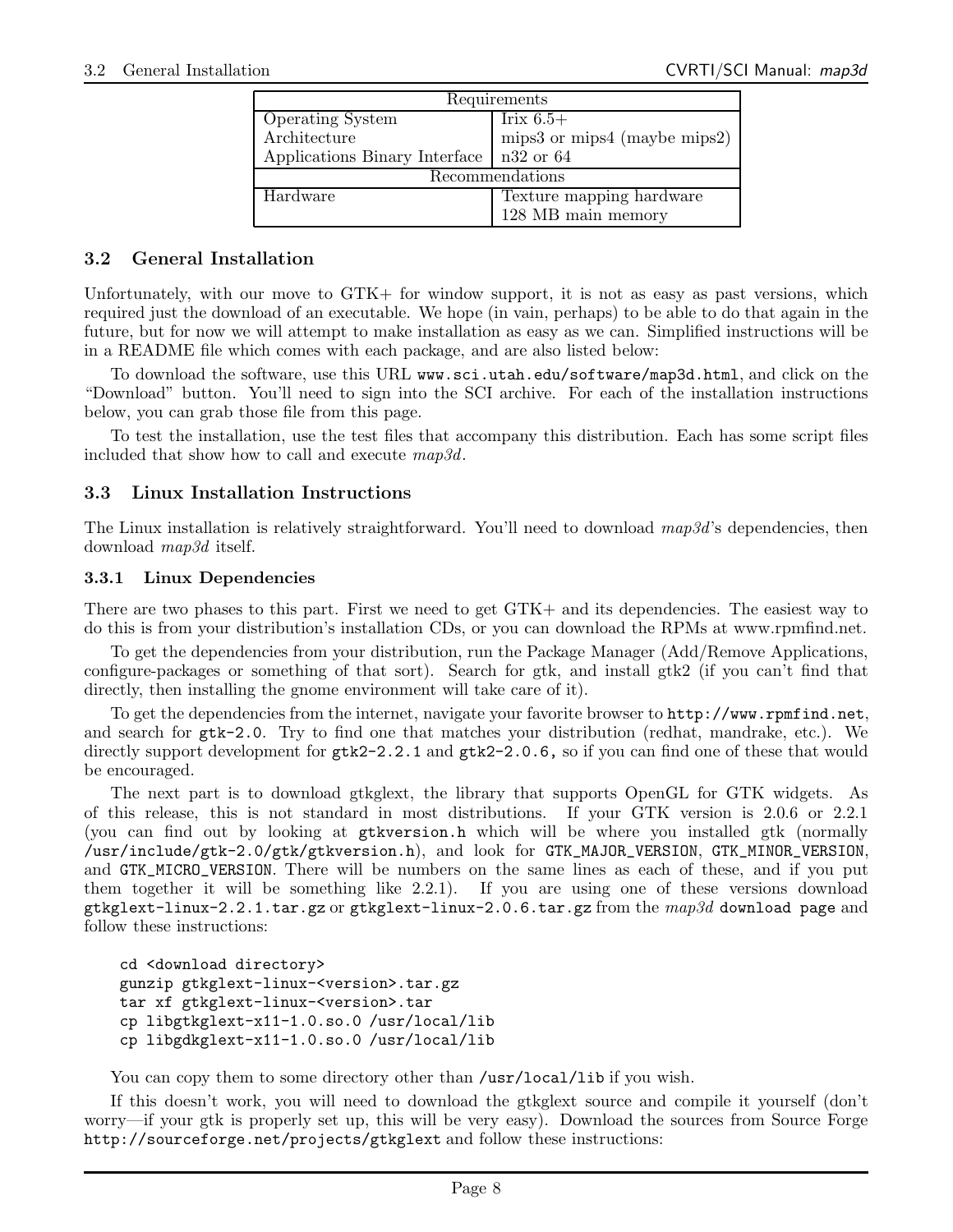```
cd <download directory>
gunzip gtkglext-1.0.6.tar.gz
tar xf gtkglext-1.0.6.tar
cd gtkglext-1.0.6
configure
make
make install
```
If you don't want these to end up in /usr/local/lib, you need to

configure --prefix=<dir>

where dir is where to put the libraries.

#### 3.3.2 Linux Executable

Download the map3d-6.2-linux.tar.gz file from the  $map3d()$  download page and unzip it to a directory of your choice. We will call that RUN-DIR. This is the directory from which you will run  $map3d$ .

To run map3d, you will need to make sure that all the libraries are in your LD\_LIBRARY\_PATH environment variable. For this we will assume that your gtk libraries are in /usr/lib and your gtkglext libraries are in /usr/local/lib. Do the following: tcsh users:

setenv LD\_LIBRARY\_PATH /usr/local/lib:\$LD\_LIBRARY\_PATH

or

bash users:

```
export LD_LIBRARY_PATH=/usr/local/lib:$LD_LIBRARY_PATH
```
you might want to put this line in your .cshrc or .profile file to avoid having to run this multiple times.

#### 3.4 Windows Installation Instructions

The Windows installation is relatively straightforward. You'll need to download map3d's dependencies, then download map3d itself.

#### 3.4.1 Windows Dependencies

Download the map3d-win-environment.zip file from the  $map3d$  download page and unzip (using winzip, native windows xp zip file browser, or another windows zip program) it into a location of your choice - we will call that INSTALL-DIR. It will create a directory called INSTALL-DIR\map3d.

Add INSTALL-DIR\map3d\lib to your path. To do this, open the Control Panel, select System, and click on the 'Advanced' tab on the top of the screen. Click on the Environment Variables button. You should see a variable called Path or PATH in the System Variables section. Click on it, and select Edit. Go to the end of the line, add a semi-colon (;) and type INSTALL-DIR\map3d\lib.

#### 3.4.2 Windows Executable

There is an executable of map3d in the environment directory. We have also placed an executable here to facilitate future downloads, so you only have to download the environment once. If you wish, download the map3d-6.2-windows.zip file from the  $map3d$  download page and unzip it to a directory of your choice. We will call that RUN-DIR. This is the directory from which you will run  $map3d$ .

## 3.5 Mac OS X Installation Instructions

The Mac OS X installation is relatively straightforward. You'll need to download map3d's dependencies, then download map3d itself.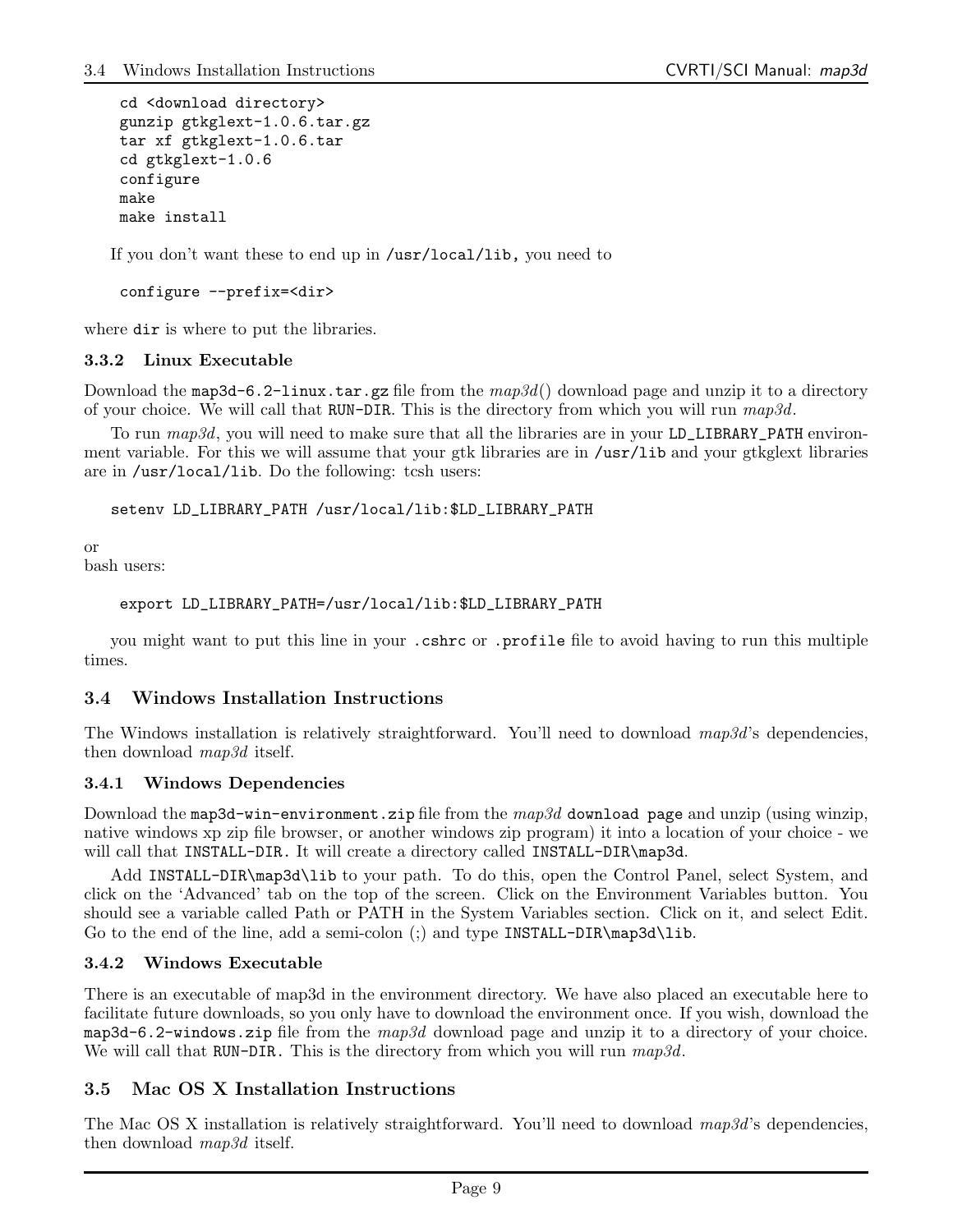#### 3.5.1 Mac OS X Dependencies

Map3d requires the gtk+2 and gtkglext libraries. You can easily install these libraries using fink.

If you do not currently have fink installed on your system you will need to go to http://fink.sourceforge.net and follow the instructions on how to install it and the gtk+2 and gtkglext libraries.

#### 3.5.2 Mac OS X Executable

Download the map3d-6.2-mac.tar.gz file from the  $map3d$  download page and unzip it to a directory of your choice. We will call that RUN-DIR. This is the directory from which you will run  $map3d$ .

#### 3.6 SGI Installation Instructions

The SGI installation is relatively straightforward. You'll need to download map3d's dependencies, then download map3d itself.

#### 3.6.1 SGI Dependencies

There are two phases to this part. First we need to get GTK+ and its dependencies. The easiest way to do this is for SGI is to run a browser with root access and go to SGI's freeware site at http://freeware.sgi.com. On that page near the bottom there should be a link to a prereq calculator. Click on that link, and in the Freeware Product box, select  $fw_gtk2+$  (make sure you don't select  $fw_gtk+$ ). Submit the query. You should see a list similar to this:

```
fw_atk [relnotes] [prereqs] [install]
fw_expat [relnotes] [prereqs] [install]
fw_freetype2 [relnotes] [prereqs] [install]
fw_gettext [relnotes] [prereqs] [install]
fw_glib2 [relnotes] [prereqs] [install]
fw_libjpeg [relnotes] [prereqs] [install]
fw_libpng [relnotes] [prereqs] [install]
fw_libz [relnotes] [prereqs] [install]
fw_pango [relnotes] [prereqs] [install]
fw_tiff [relnotes] [prereqs] [install]
```
To install them, click on the install link one by one (and follow the instructions in the dialog boxes).

IMPORTANT - when you install libz - it will mention something about a security library being removed. When you install libz, allow it to do this. On the subsequent libraries, it will mention that the security package conflicts with libz, on these packages, have it continue without installing the security package.

Install them in the order:

```
gettext
expat
freetype2
atk
glib2
pango
libjpeg
libtiff
libz
libpng
```
After you've done all of these, click on the alphabetical link, and click on the install buton that corresponds to libgtk2+-2.0.6.

If for some reason, the prereq calculator isn't there or isn't working, go to the alphabetical index and install the above in the order specified.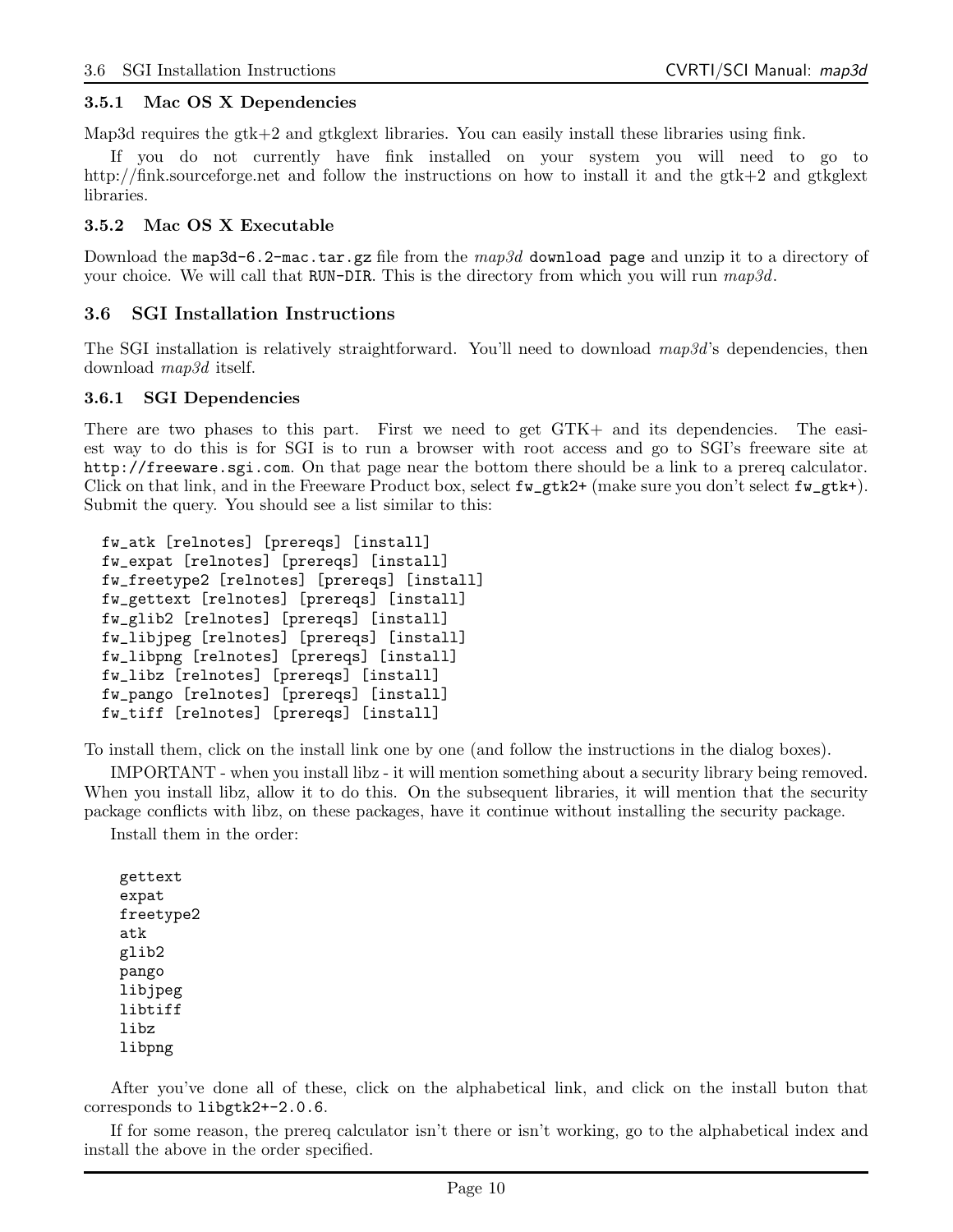The next part is to download gtkglext, the library that supports OpenGL for GTK widgets. If your GTK version is 2.0.6 (you can find out by looking at gtkversion.h which will be where you installed gtk (normally /usr/freeware/include/gtk-2.0/gtk/gtkversion.h), and look for GTK\_MAJOR\_VERSION, GTK\_MINOR\_VERSION, and GTK\_MICRO\_VERSION. There will be numbers on the same lines as each of these, and if you put them together it will be something like 2.0.6). If you are using this version download  $g$ tkglext-sgi.tar.gz from the  $map3d$  download page http://www.sci.utah.edu/software/map3d.html and follow these instructions:

```
cd <download directory>
gunzip gtkglext-sgi.tar.gz
tar xf gtkglext-sgi.tar
cp libgtkglext-x11-1.0.so.0 /usr/local/lib
cp libgdkglext-x11-1.0.so.0 /usr/local/lib
```
You can copy them to some directory other than /usr/local/lib if you wish.

If this doesn't work, you will need to download the gtkglext source and compile it yourself (don't worry—if your gtk is properly set up, this will be very easy). Download the sources from Source Forge http://sourceforge.net/projects/gtkglext and follow these instructions:

```
cd <download directory>
gunzip gtkglext-1.0.6.tar.gz
tar xf gtkglext-1.0.6.tar
cd gtkglext-1.0.6
configure
make
make install
```
If you don't want these to end up in /usr/local/lib, you need to

```
configure --prefix=<dir>
```
where dir is where you want to put the libraries (The libraries will be in dir/lib).

#### 3.6.2 SGI Executable

Download the map3d-6.2-irix.tar.gz file from the  $map3d$  download page and unzip it to a directory of your choice. We will call that RUN-DIR. This is the directory from which you will run  $map3d$ .

To run map3d, you will need to make sure that all the libraries are in your LDLIBRARY PATH environment variable. For this we will assume that your gtk libraries are in /usr/freeware/lib32 and your gtkglext libraries are in /usr/local/lib. Do the following:

```
tcsh users:
setenv LD_LIBRARY_PATH /usr/freeware/lib32:/usr/local/lib:$LD_LIBRARY_PATH
```
or bash users:

export LD\_LIBRARY\_PATH=/usr/freeware/lib32:/usr/local/lib:\$LD\_LIBRARY\_PATH

you might want to put this line in your .cshrc or .profile file to avoid having to run this multiple times.

#### 3.7 Installing from source

We have tried to make installing  $map3d$  from source as simple as possible. There are four steps:

- 1. Download the source
- 2. Download and install map3d's external dependencies
- 3. Setup the make configuration
- 4. Compile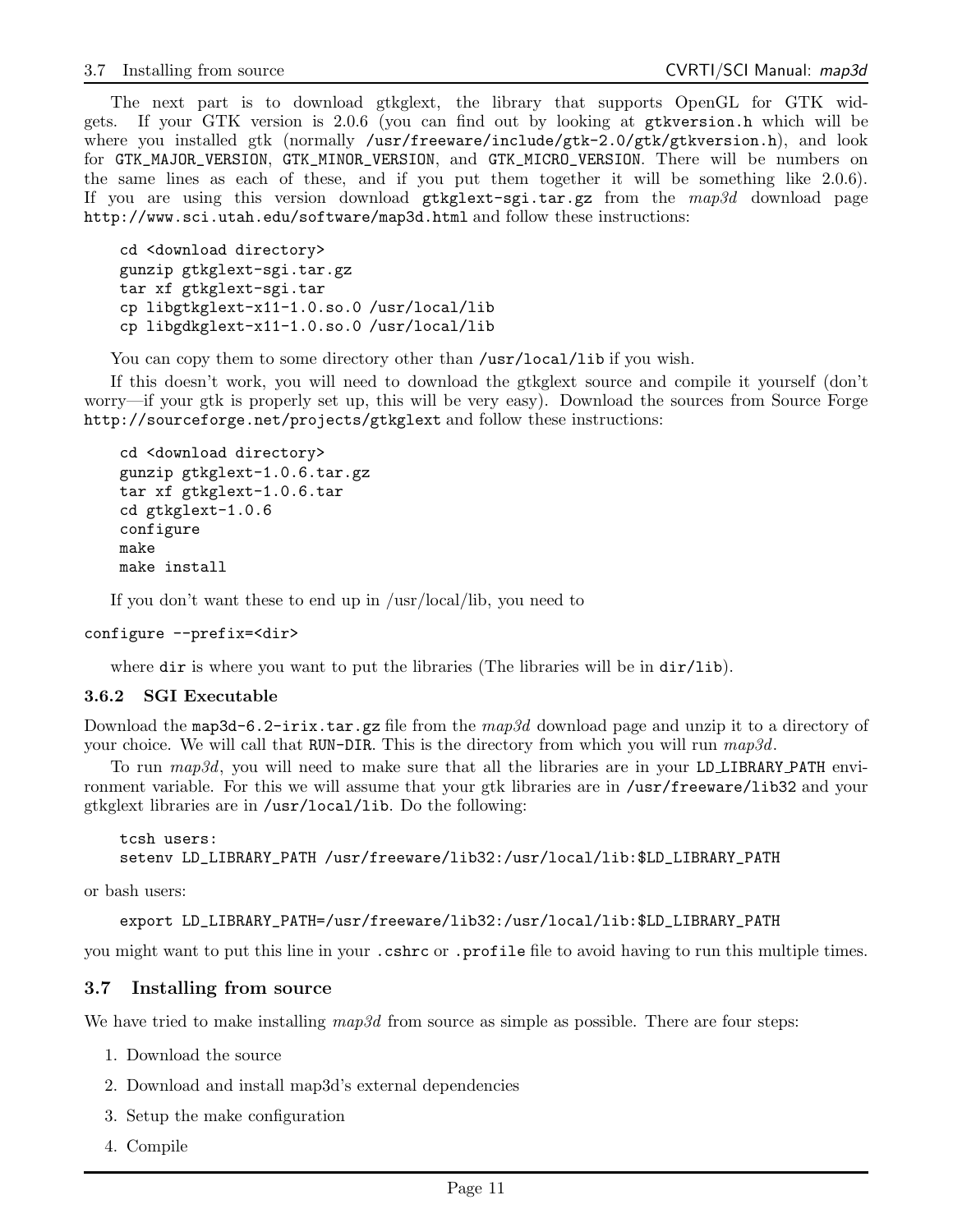#### 3.7.1 Download Source Code

You can get the map3d source code from the map3d download page at http://www.sci.utah.edu/software/map3d.html. Login and work your way to the map3d version 6.3 download page, and download map3d-source.tar.gz.

#### 3.7.2 Install Dependencies

You will need to install  $map3d$ 's dependencies: gtk+, gtkglext, etc. To do this, please refer to Section 3.4, Section 3.6, Section 3.3, or Section 3.5.

If you are running on a different system, you will probably need to download and install these on your own; please refer to GTK website and GtkGLExt website.

#### 3.7.3 Configuring map3d

 $map3d$  in addition to GTK+,  $map3d$  has other dependencies that have been developed in conjunction with  $map3d$ , which were designed to be used with and independently of  $map3d$ . The make system shipped with  $map3d$  was designed to allow users to compile these libraries independently of  $map3d$  if they so choose. However, most users will not use these libraries for any other purpose except for running  $map3d$ .

You should not have to change much in order to get  $map3d$  to compile. MatlabIO (one of  $map3d$ 's dependents) needs to know where ZLIB is (required, and should be installed after completing the previous section), and map3d needs to know where gtk is. The included files show samples of how this is to be done, and following are specific details.

MS Visual Studio users To configure MatlabIO, open Visual Studio, load map3dtop/map3d.sln, rightclick on the MatlabIO project, and select properties. Under Configuration properties, click  $C/C++$ , select General, and add the directory where zlib.h is.

To configure map3d, right-click on the map3d project, and select properties. Under Configuration properties, click  $C/C++$ , select General, and add the directory where all the gtk-based header files are (if you installed the map3d-environment from the website, they should all be in the same place). I.e., \local\map3d-environment\include. Each directory should be semi-colon delimited.

While still under map3d property pages, select Linker, and under General, add the directory where the libraries are; i.e., \local\map3d-environment\lib.

Mac, Linux, and SGI users To configure both MatlabIO and  $map3d$ , it is only necessary to modify map3dtop/Makefile.incl.

To configure MatlabIO, change ZLIB INC to the directory that contains zlib.h Also change ZLIB LIB to the directory that contains the zlib library.

To configure map3d, edit map3dtop/map3d/Makefile and change GTKTOP, GTKLIB, GTKGL\_INC, and GTKGLLIB to appropriate values. If  $gtk.h$  is in /usr/local/include/ $gtk-2.0/gtk$ , and libgtk-x11-2.0.so (or .dylib for mac users) is in /usr/local/lib, then

GTK\_INC=/usr/local/include GTK\_LIB=/usr/local/lib

Similarly, GTKGL\_INC and GTKGL\_LIB need to be set. to include the dir that contains  $g$ tkgl.h and libgtkgl-x11-1.0.so (or .dylib) respectively. (-I goes in front of the include directory, and -L goes in front of the lib directory, respectively.)

#### 3.7.4 Compiling map3d

Compiling map3d now should be as simple as entering the map3dtop directory and running

make

Remember for  $map3d$  to run, you should probably add  $map3d$  to your path. If, when you run  $map3d$ see errors like "Cannot load library gtk-2.0.dll" or "Cannot map so libgtk-2.0.so", then you need to add the gtk libraries to your runtime path. To do this on windows, follow the directions on the windows install page, otherwise, set the LD LIBRARY PATH. To do this, do the following: tcsh users: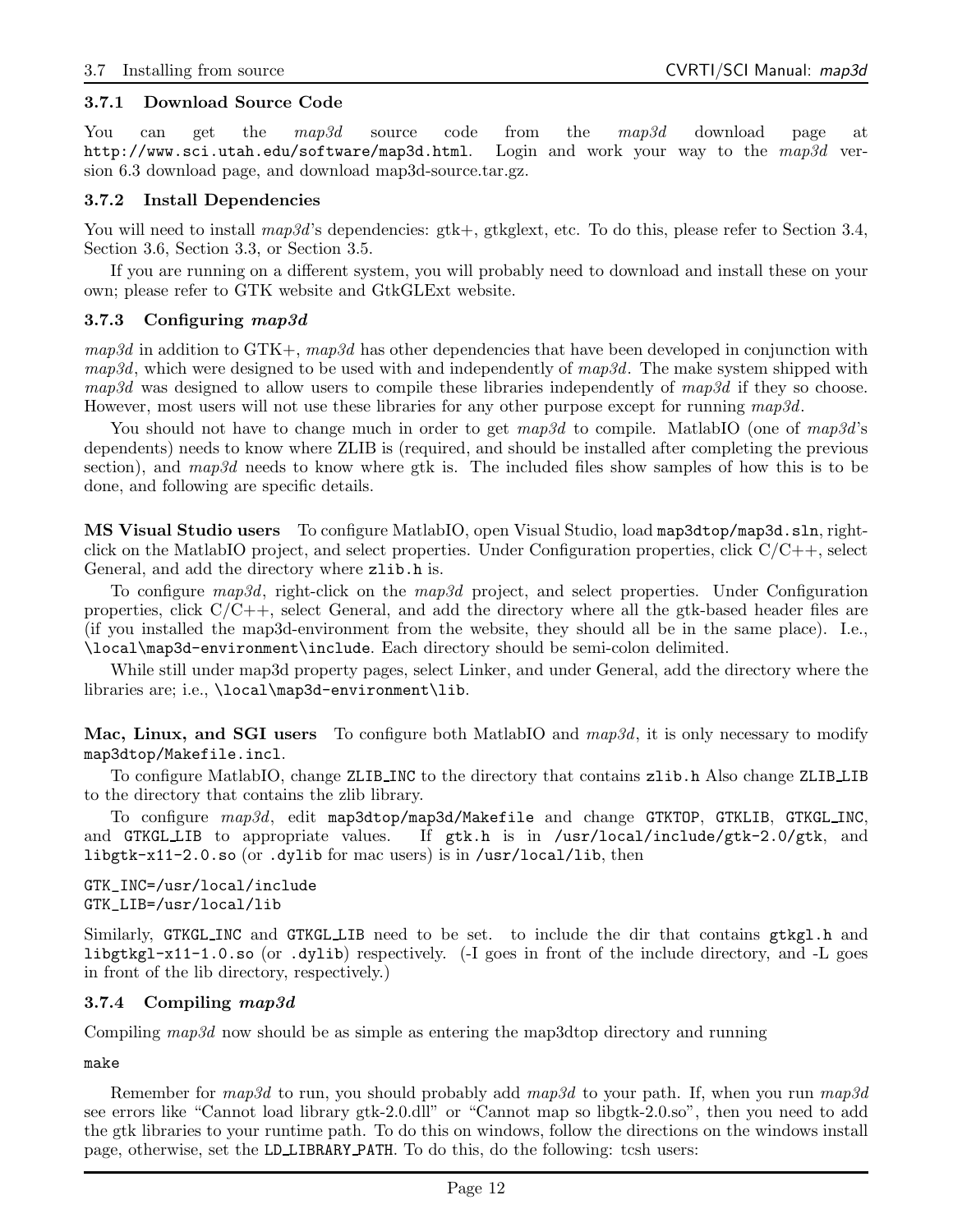setenv LD\_LIBRARY\_PATH GTK\_LIB:\$LD\_LIBRARY\_PATH

or bash users:

export LD\_LIBRARY\_PATH=GTK\_LIB:\$LD\_LIBRARY\_PATH

Substitute the values that GTK LIB is set to in the Makefile.incl. You might want to put this line in your .cshrc or .profile file to avoid having to run this multiple times.

Contact If there are problems, feel free to contact map3d@sci.utah.edu

### 3.8 Documentation

This document should have reached you either as a pdf file or via the map3d web site. If you would like more copies or the latest version, go to the same web site and look for the links under Documentation:

www.sci.utah.edu/software/map3d.html

#### 3.9 Bug reporting

We want to hear your response to using  $map3d$  and especially to learn about any bugs you may find. They may be features, rather than bugs, but if so, we will be happy to hear your impressions.

To submit a bug report please send email to map3d@sci.utah.edu or point your browser at software.sci.utah.edu/bugzilla (you will need to register your e-mail address) with the following information:

- 1. Type and version of the operating system and hardware you are using.
- 2. Version of map3d.
- 3. Description of the bug/feature you encountered.
- 4. Suggestions for fixing the bug or altering the program behavior.

#### 3.10 How to reach us

We have established an email address for  $map3d$ , map3d@sci.utah.edu, and web pages within the website www.sci.utah.edu/ncrr dedicated to map3d. There is also a majordomo mailing list for map3d users called map3d-users@sci.utah.edu. To subscribe to this list, send email to majordomo@sci.utah.edu with the following in the message body

#### subscribe map3d-users

Please let us know how you use  $map3d$  and how we can make it better for your purposes. We can only develop this program with continued support and the best way to achieve this is to show that others use the program and find it helpful.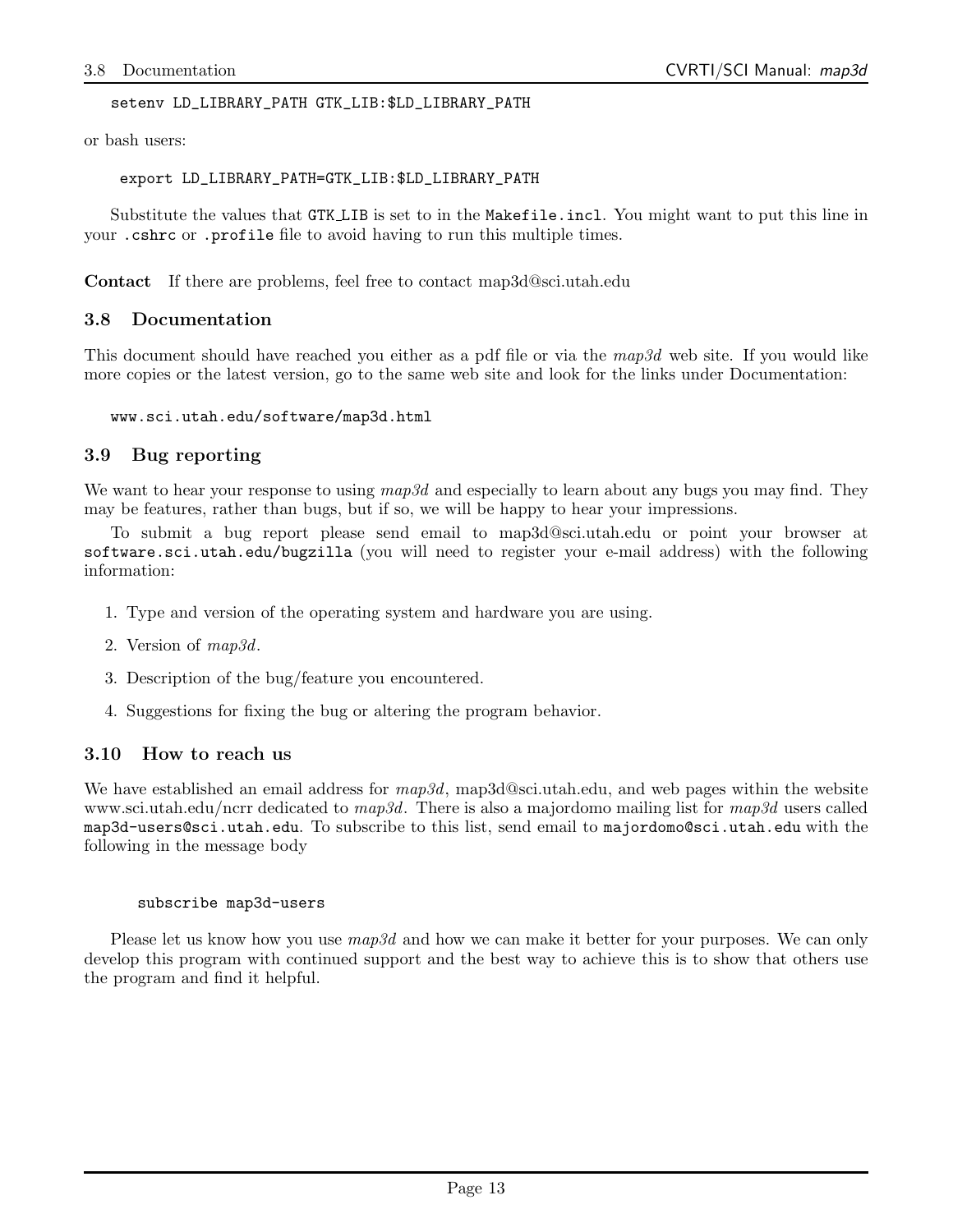## 4 Usage

This version of map3d provides two ways to load files. The first is via the command line, which is described in this section. The second is via the files window (see Section 8.5.1). You can also launch  $map3d$  with some command line options and then modify the associated settings using interactive menus and the files window.

This is a subset of  $map3d$ 's usage:

```
map3d -b -nw -nv
       -f geomfilename
         -w-as xmin xmax ymin ymax
         -al xmin xmax ymin ymax
         -at xmin xmax ymin ymax
         -t time-signal-number
         -c mesh colour
         -p scalar data (potentials) filename
           -s num1 num2
           -i increment
           -ph maxpotval
           -pl minpotval
           -cs contour-spacing
           -ps scaling_value
           -ch channels-filename
           -sl surfnum
           -ff fidfile
         -lm landmarks-filename
         -ll leadlinks-filename
         -lh
```
map3d also has other parameters it accepts that are designed for the use of a .map3drc or script file, and those parameters will be shown in table 20.

## 4.1 Typical usage examples

Here are some typical examples of using map3d:

• Display the contents of a geometry file:

```
map3d
map3d -f geomfilename.pts
map3d -f geomfilename.fac
map3d -f geomfilename.geom
```
The first instance will run map3d and allow you to input files interactively (see Section 8.5.1).

The first form with arguments reads only the node points (.pts file extension) while the second form also reads the connectivities from a .fac file and displays both mesh and nodes. The third form assumes that a binary geometry file (.geom extension) exists that contains both nodes and connectivities. We describe all these forms of geometry files in Section 6.1.3.

• Map scalar values from a single time instant stored in a "pot" file (described in Section 6.3.1):

map3d -f geomfilename.fac -p datafilename.pot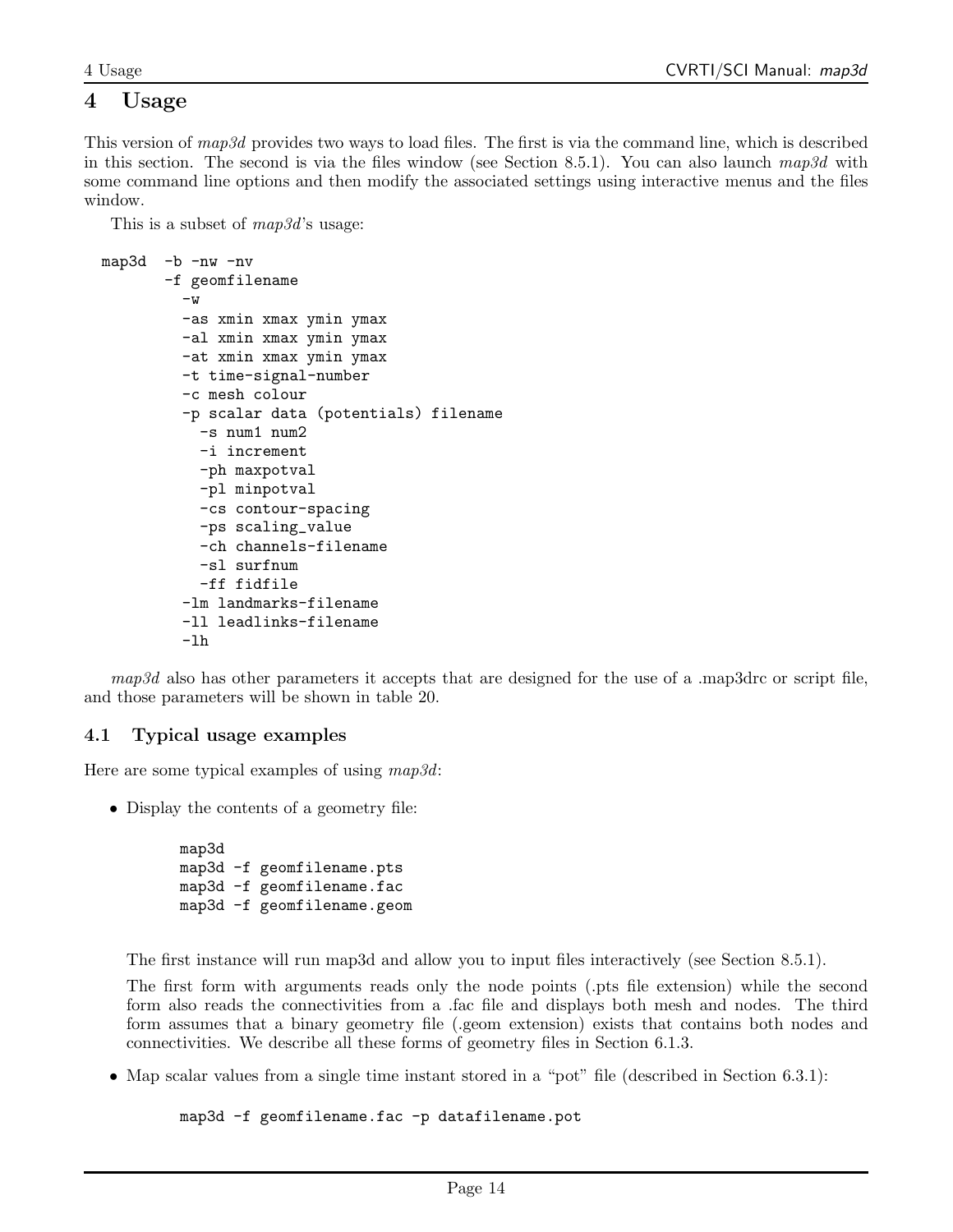• When there is a mapping required between the potentials and the geometry, e.g., when the order of values in the .pot and .pts file are not identical, we require a channels file (see Section 6.4 for details of the channels files),

map3d -f geomfilename.fac -p datafilename.pot -ch thefile.channels

• To display a *time series* of scalar values on the geometry, the basic format is the same

```
map3d -f geomfilename.fac -p datafilename.tsdf
```
with the time series stored in a datafile described in Section 6.3.2.

• Geometry can also be stored in a binary file in the CVRTI format (described in Section 6.1.3). The command format is essentially unchanged

map3d -f geomfilename.geom -p datafilename.tsdf

except that channel information is usually contained in the .geom file and thus seldom needs to be specified explicitly.

• A time series data file (.tsdf) contains a sequence of potentials, as described in Section 6.3.2. To select a subset of the time series for display, append the parameters -s and, optionally, -i, for example,

map3d -f geomfilename.fac -p datafilename.tsdf -s 1 100 -i 2

to select time instants 1 to 100 with an increment between instants of 2 (*i.e.*, 1, 3, 5, 7, ..., 99).

• Another way to describe a time series is through a series of .pot files that are numbered in sequence. For example to read a sequence of the files mapdata001.pot, mapdata002.pot, mapdata003.pot, ... mapdata009.pot

```
map3d -f geomfilename.fac -p mapdata -s 1 9
```
• Geometry files can contain more than one geometry so that we need to select a specific collection of nodes and connectivities for the display, by means of an "@" suffix to the geometry filename specification. Calling

```
map3d -f geomfilename.geom@2 -p datafilename.tsdf
```
will select geometry  $#2$  from the file geomfilename.geom.

• Multiple instances of -f create multiple surfaces, which by default all appear in the same window. Adding the -nw option creates a separate window for each of the surfaces. So a typical call would look like

```
map3d -f geomfile1.fac -p thedata1 -f geomfile2.fac -p thedata2
```
However, you can include all the regular features for each of the surfaces so that things can get much more complex. For multi-surface displays, it is often better to use script files (see Section 5) below.

This version of map3d provides an interactive means of specifying geometry numbers from a .geom file or time instants from a time series data file (see Section 8.5.1).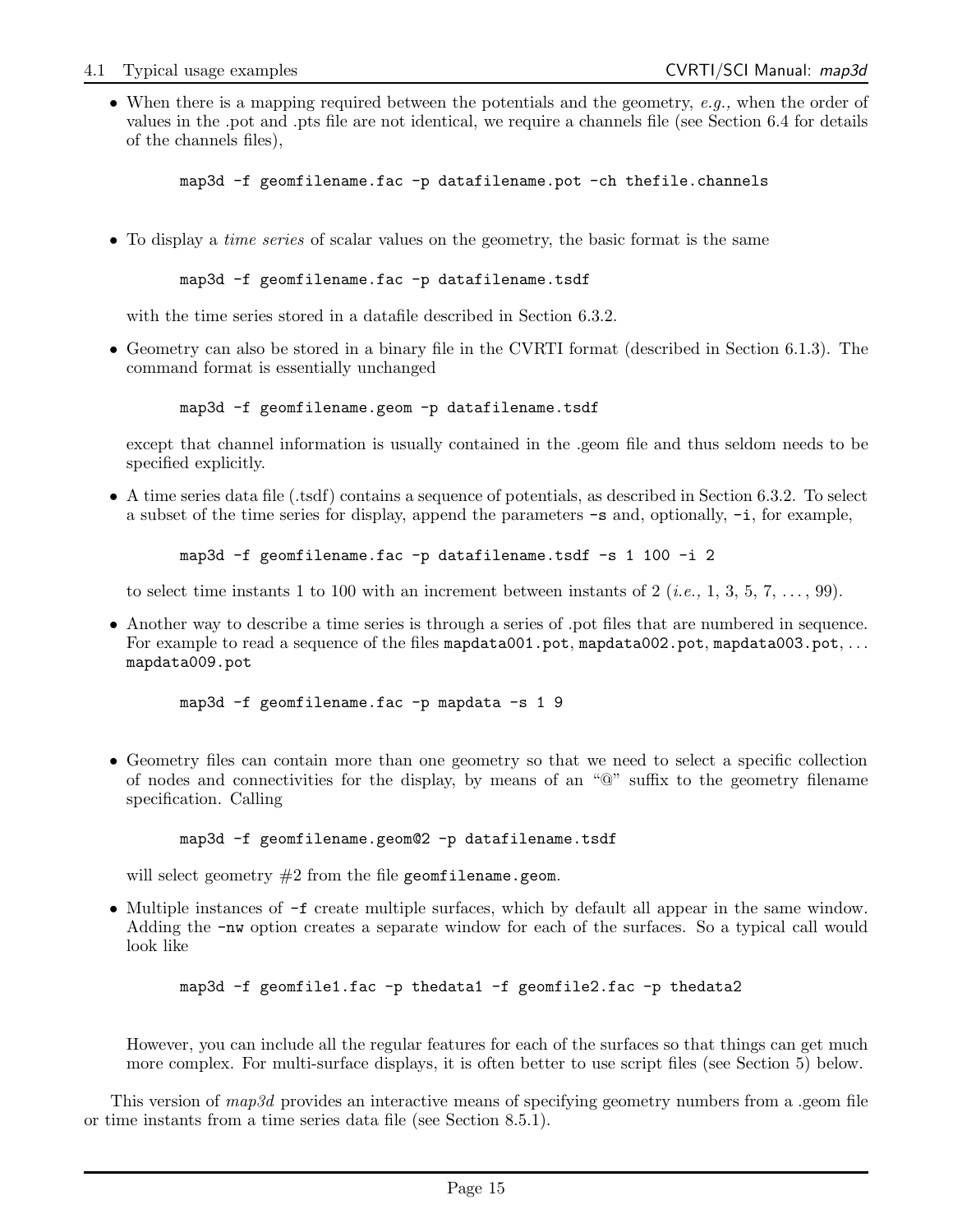## 4.2 Global Parameters

The following general parameters affect the entire display:

- -b = open each individual window without borders placed within a master window that still has the usual borders. To move or resize individual windows, hold the Alt (meta) key and use the left and middle mouse buttons, respectively. Most of these can be anywhere on the command line. Also, if you use  $-b$  without any other arguments, map3d will allow you to select the files interactively and add them to this master window.
- $-v =$  show current version of the program. If this is the only argument, the program will exit.
- $-w =$  for multiple surfaces (*i.e.*, more than one set of points and triangles), place each surface data in a new window. By default,  $map3d$  opens a single window for all surfaces.
- $-slw$  0 = do not show any legend windows at startup.
- -fs interval = Sets the run-time interval between frames as accessed by the arrow keys. Note that this is independent of the -i option below, which subsamples the data as it is being read in. This feature can be changed via the menus at runtime.
- -nv = to NOT check validity of geometry files. This can have a large impact on startup performance if map3d needs to load large geometries.
- $-c$  colour  $=$  colour value to use on all surfaces for which there is no specific colour specification. This option must be set before any surfaces are read, since the same option sets the colors for individual surfaces. See the mesh-specific  $-c$  colour below for colour examples.
- $-bg$  colour  $=$  colour value to use as background of all windows for which there is no specific colour specification. This option must be set before any surfaces are read, since the same option sets the colors for individual windows.
- $-fg$  colour = colour value to use as text colour for all windows for which there is no specific colour specification. This option must be set before any surfaces are read, since the same option sets the colors for individual windows.
- -if basefilename = base filename for any image files that are generated in this run of the program.
- -dp datafile pathname = directs the search for data files accessed to another directory. Using an alternate pathname, you can override the original directory specification for the files and get them from, say, an optical disk. This value can also be set with an environmental variable called MAP3D DATAPATH, which you can set at any time before executing  $map3d$ . With this option,  $map3d$ looks in datapath/filename.

#### 4.3 Geometry specifications

The basis for display in map3d is one or more geometry descriptions, which are usually in the form of surfaces, but can also be a set of line segments or tetrahedra; hence we can picture each set of nodes and connectivities as a "meta-surface", which we generally refer to as a "surface". For each such surface,  $map3d$ needs the set of node locations in three-dimensional space and usually some connectivity information that defines the (meta) surface. The geometries must exist in discrete form and be stored in files that  $map3d$ can read (see Section 6.1.3 for details of the file formats). There is no provision at present for analytically defined geometries.

To tell  $map3d$  where to look for this geometry information, each occurrence of  $-f$  in the command line indicates that beginning of a new surface. All parameters (except for global options) that follow before the next occurrence of -f refer to the current surface.

 $-f$  geometry-file = filename of the geometry file(s) containing points and connectivity information. Legal formats for the file specification are: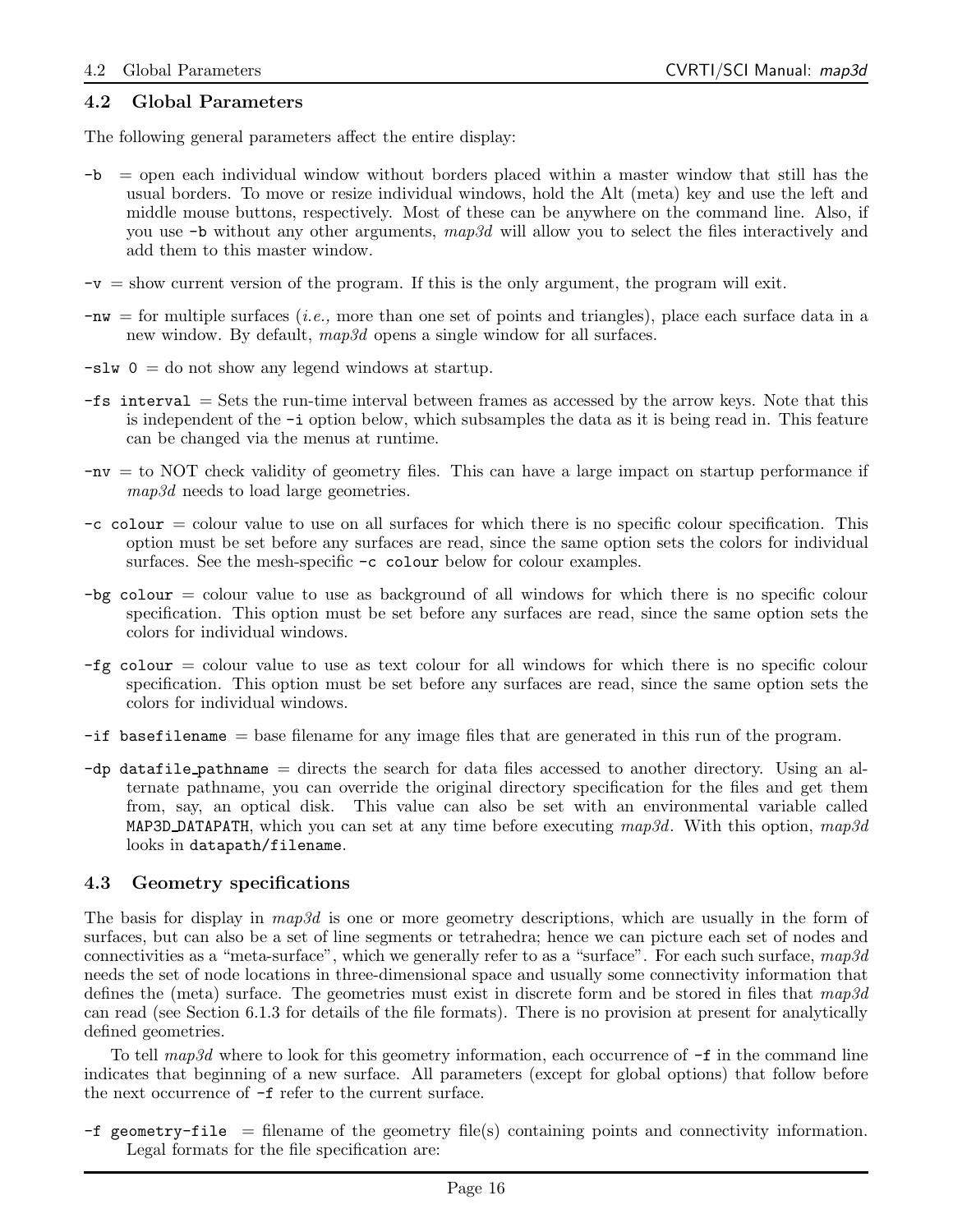- 1. nodes (.pts) file will read and display only the nodes from the geometry; no display of the potentials is possible with just this information;
- 2. triangles/tetrahedra (.fac/.tetra) file will read **both** the connectivities and the nodes (provided both exist and share the same root filename);
- 3. binary geometry (.geom) file contains both nodes and connectivity information and may also contain channel mapping. At present, multi-surface geometry files must include a specific indication of the desired surface ( $\text{Qsurfnum}$ ); otherwise,  $map3d$  reads all surfaces in the file.
- 4. binary matlab geometry (.mat) file contains both nodes and connectivity information and may also contain channel mapping. If there are multiple surfaces in the matlab file, the same restrictions apply as in the .geom files.

Note: by specifying a root filename without any extension,  $map3d$  will look for all valid geometry files and try and construct the most comprehensive set. (It will do the same for data files as well.) Where there are multiple, potentially conflicting files with the same root,  $e.q.,$  file.pts and file.geom,  $map3d$  will select binary over text files. See Section 6.2 for more details on the rules for specifying and reading geometry files.

- $-w =$  place this and subsequent surfaces in a new window. This option will do nothing if the  $-w$  option is set or if this is the first surface
- $-fg$  colour = desired colour for the screen information of a particular window, if this will be specified as a red, green, and blue value triplet ranging from 0 to 255. Some examples are:

| 255 0 0     | red     |
|-------------|---------|
| 02550       | green   |
| 0 0 255     | blue    |
| 255 255 0   | yellow  |
| 255 0 255   | magenta |
| 0 255 255   | cyan    |
| 255 255 255 | white   |

- -bg colour = desired colour for the background of a particular window, specified as a red, green, and blue value triplet. See the -fg option for examples.
- $-c$  colour  $=$  desired colour for the mesh of a particular surface, specified as a red, green, and blue value triplet. See the -fg option for examples.
- $-\text{as xmin xmax ymin ymax}$  = set the absolute location in pixels of the surface window most recently defined. We assume an origin in the lower left corner of the screen and the typical full screen of an SGI workstation with a 19-inch monitor has 1280 by 1024 pixels. This option is useful for setting consistent layout of windows, especially when there are multiple surfaces, each in its own window.
- $-\text{al xmin xmax ymin ymax}$  = set the absolute location in pixels of the surface window most recently defined's colormap legend window. There will be one of these windows per surface only if a valid data file is associated with it.
- $-slw$  0 = do not show the legend window for this surface.
- -lh = Set the most recently defined surface's colormap legend window to have a horizontal instead of vertical layout.
- $-l$ m landmark filename = read from the file landmark filename a set of coronary arteries, or any other landmark information stored as a series of points, with a radius associated with each. See section 6.5 below for details.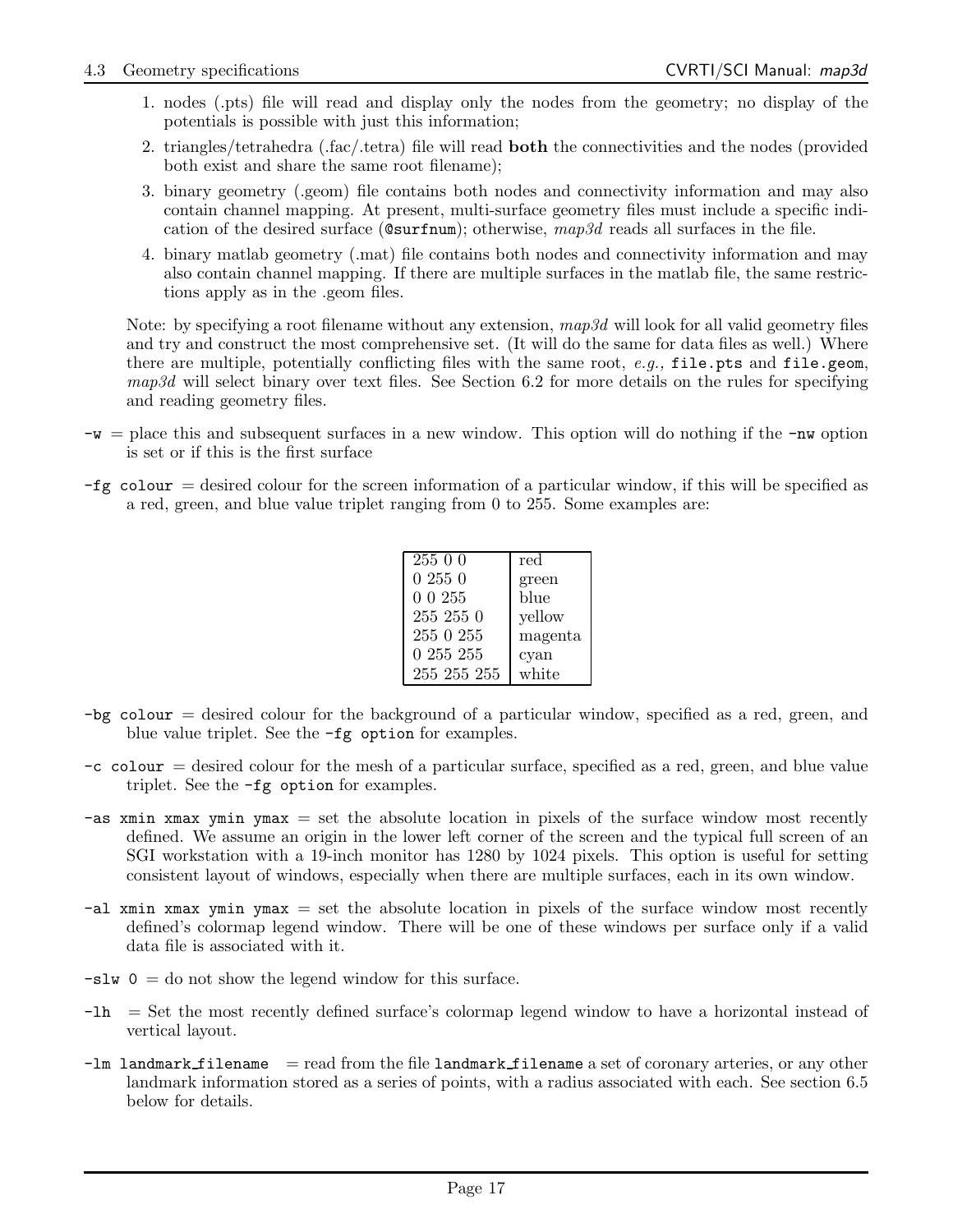$-11$  leadlinks-filename = file in *leadlinks* format containing a list of the node locations that correspond to a subset of the leads, e.g., the lead locations on the torso surface that correspond to the standard ECG leads. The point of identifying such leads is to display them with their own markings, either as spheres or with the lead number (typically not the same as the node number). For more information, see the menu options in Section 8.2.3 that determine the form of the display markings and Section 6.4 for more information on leadlinks files.

### 4.4 Scalar Data parameters

To display scalar data values on the geometry, we must specify the source of the data and how to link them to the geometry. As with the geometry, all arguments specified between two occurrences of -f in the command line refer to the currently valid surface. Within pairs of  $-f$  options, there can be only a single instance of any of the following options:

- -p potfilename = filename for the potential and current data files. The legal file types for scalar data are:
	- 1. Pot files (.pot) (see Section 6.3.1 are text-based files which contain one file per time instance.
	- 2. Time-series data files (.tsdf) are binary files where all time instants are stored in one file.
	- 3. matlab files (.mat) are also stored in binary format. Matlab files can also contain multiple time series.
	- 4. Time-series container files (.tsdfc), contain references to at least one .tsdf file, along with other information about the time series. See Section 6.3.2 for more information.

The -s option determines how many frames to load. In the case of pot files, this controls which pot files to open (If  $-\mathbf{s}$  is omitted, it will only open the pot file specified). For binary files, the  $-\mathbf{s}$  option specifies the start and end frame numbers to be read from the file. With no  $\text{-}s$  option, map3d will read in all time instants from the file. Note also that if you omit the extension, as with geometry files, it will try to match a .pot, .tsdf, .mat, or .tsdfc extension for you.

For files with multiple time series (matlab or tsdf containers), you may specify the time series by the command line with the "@" suffix appended to the filename followed by the time series index within the file.

eq., -p file.mat@1 reads the first time series and eq., -p file.tsdfc@2 reads the second time series.

 $-$ s num1 num2 = range of frame numbers to read. If we are reading data from .pot or .grad files, map3d appends each of the numbers between num1 and num2 to the value of potfilename to make complete pot filenames. However, you must run  $map3d$  with the full pot filename (one of the pot files in the series).

eg.,  $-p$  good-map001.pot -s 1 3 expands to:

good-map001.pot good-map002.pot good-map003.pot

If we are reading from a time series (.tsdf) data file,  $map3d$  will read frames num1 to num2 from the file.

- -i increment = difference between each frame number. With the last few versions, this would still read in all the frames, but this version acts more like the versions prior to that, and subsamples the data.
- -ph maxpotval = maximum data value in "user" scaling mode. This sets one option for setting the range used in scaling the data value to colours and contours. You can select other ranges from the menu and can select this one again with Scaling-¿Range-¿Command-line specified range.
- $-p1$  minpotval = minimum data value in "user" scaling mode.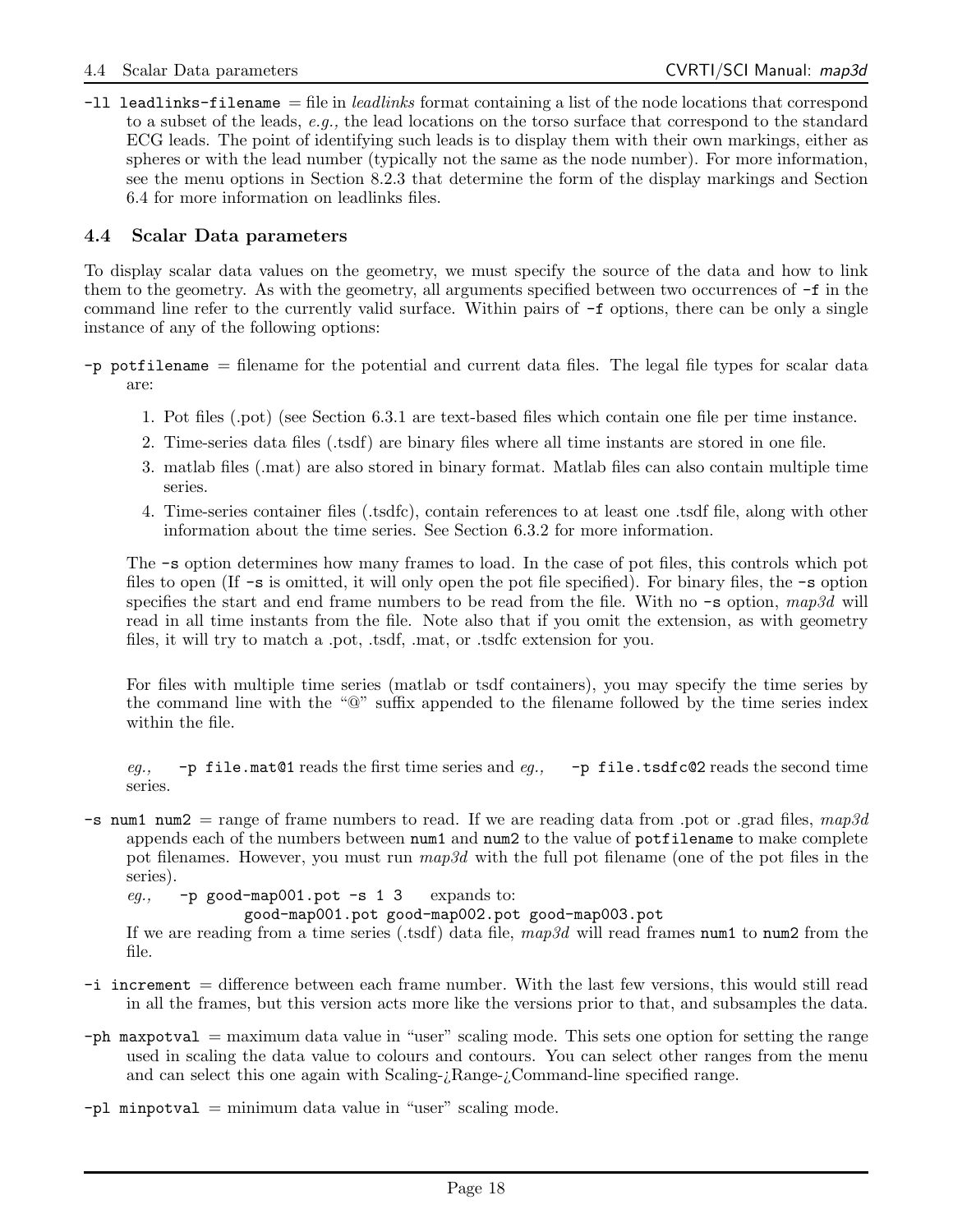- -cs contour-spacing = spacing between contours set by the user. This provides a menu option for selecting contours by setting a constant spacing rather than deriving the spacing from the desired number of contours and the range of data values. Note that the spacing will not always be a the command-line set value - map3d will divide the range by the specified value and set the number of contours as that number, and then determine the contour values by using that number of contours with the currently- selected scaling function. You can select other numbers of contours from the menu and can select this again with Contours-¿Number of Contours-¿Command-line spacing
- -ps scaleval = scaling value by which  $map3d$  multiplies each potential value as it reads from the file(s). This option tries to make use of any unit information available in a time series data file and alters the unit value available to  $map3d$  for display. The resulting scaling of the data is permanent for the current instance of map3d.
- $-\text{ch}$  channels-filename  $=\text{file}$  in *channels* format containing an entry for each node in the geometry which points to the associated location in the data array. The value of this pointer is also the number that is written next to node locations when channel numbers are displayed. See section 6.4 for more information on the channels file format.
- $-\mathsf{Im}$  landmarks-filename = file in landmarks format containing a set of landmark segments, divided into categories. Each category has a word depicting the landmark type. Each lines within the categories contains three points (x,y,z) and an associated radius, which may have a different effect based on the type of landmark. See section 6.1.5.
- -ff fidfile = Ascii file containing fiducial information. Information may be specified for each node for an arbitrary set of fiducial data. See section 6.3.4.
- -sl surfnum = surface number to which the scaling for this surface is to be slaved. The idea here is to have surfaces locked in the way they scale and display the data; in this way, one can compare colors across surfaces to determine relative values of the local scalar data.
- $-t$  timesignal-lead-number  $=$  number of the node to be used for the display of a time signal in its own window. The number refers to either a node number in the geometry or, if a leadlinks file is present, the lead number. This command is optionally used in conjunction with the -at command, to specify a node and place its window accordingly. If the -at option is not present, map3d will choose a default window location. Multiple invocations of this option are possible for each surface, providing the option to open several windows per surface. At any time during the operation of the  $map3d$  the user can select a new node via the pick mode menu item and have the time signal from that node displayed (see Section 8.6 for details).
- $-\text{at } x$  xmin xmax ymin ymax = set the absolute location in pixels of a time signal window associated with the current surface. As with the -as option, the origin is in the lower left corner of the screen and the full screen resolution of an SGI screen with 19-inch monitor typically supports 1280 by 1024 pixels. This command is optionally used in conjunction with the -t command, to specify a node and place its window accordingly. If the -t option is not present, map3d will choose a default node (the first node in the geometry). Multiple invocations of this option are possible for each surface, providing the option to open several windows per surface.

## 5 Script Files

Using script files to control map3d has numerous advantages, for example:

- 1. complex layouts and specifications can be created and then held for later reuse,
- 2. execution of the program reduces to a single word that starts the script,
- 3. scripts are shell programs and can include logic and computation steps that automate the execution of the program; the user can even interact with the script and control one script to execute many different actions.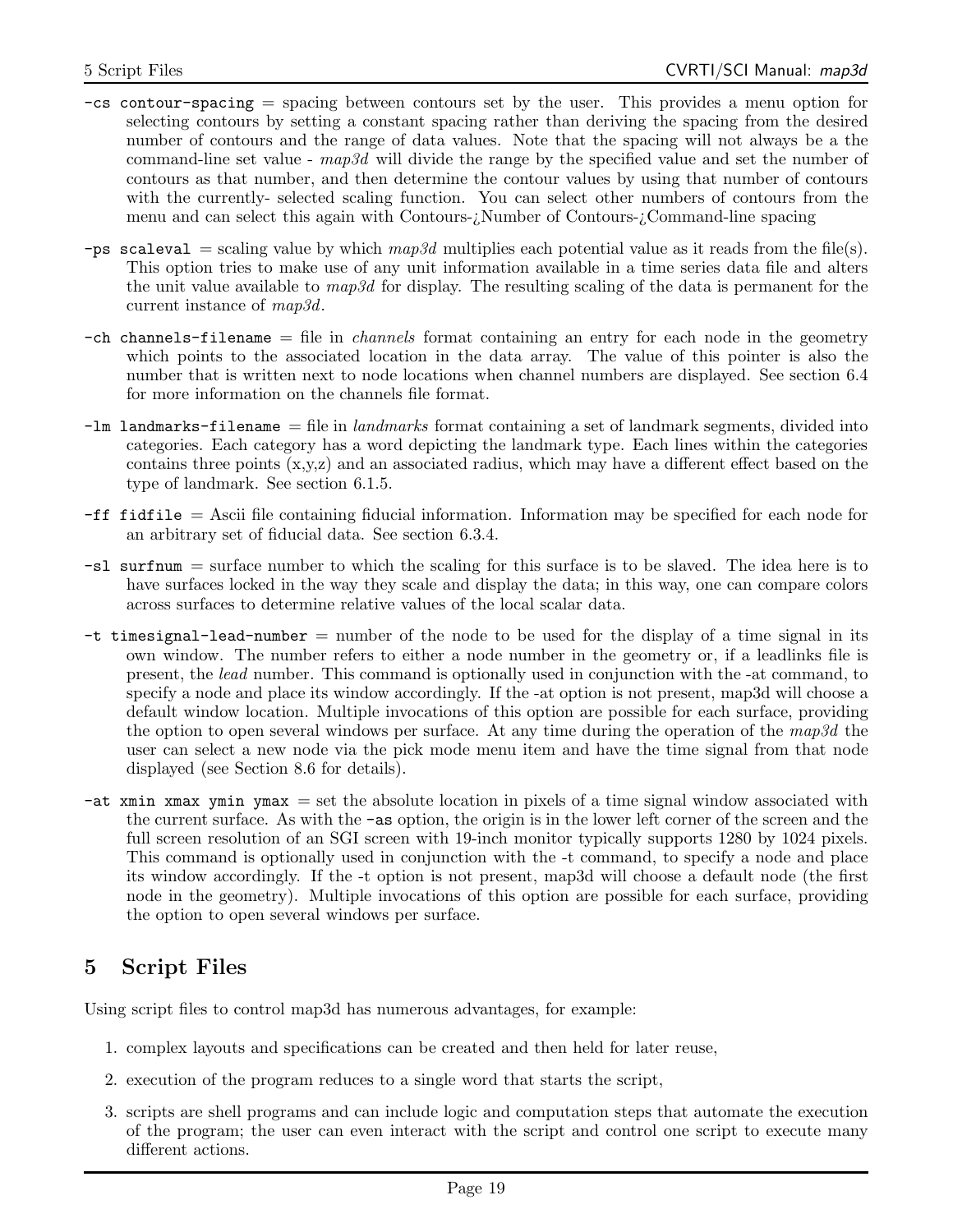### 5.1 What are script files?

A script files are simple programs written in the language of the Unix shell. There are actually several languages, one for each type of shell, and the user is free to select. At the CVRTI we have decided to use the Bourne shell for script programming (and the Korn shell for interactive use) and so all scripts will assume the associate language conventions. The shell script language is much simpler to use and learn than a complete, general purpose language such as C or Fortran, but is very well suited to executing Unix commands; in fact, the script files consist mostly of lists of commands as you might enter them at the Unix prompt. Even more simply, a script file can consist of nothing more than the list of commands you would need to type to execute the same task from the system prompt.

### 5.2 How to make script files

Script files are simple text files and so are usually created with an editor such as emacs. You can, however, also generate a script file from a program, or even another script. But all script files can be read and edited by emacs and this is the way most are composed.

To learn about the full range of possibilities in script files requires some study of a book such as "Unix Shell Programming" by Kochan and Wood but the skills needed to make  $map3d$  script files are much more modest; any book on Unix will contain enough information for this. The instructions and examples below may be enough for many users.

Here are some rules and tips that apply to script files:

Use a new line for each command This is not a requirement but makes for simpler files that are easier to read and edit. If the command is longer than one line, then use a continuation character " ", e.g.,backslash

```
map3d -f geomfilename.fac \
      -p potfilename.tsdf \
     -cl channelsfilename
```
Make sure that there are no characters (even blank spaces) after the continuation character!!! This has to be the most frequent error when the script file fails to run or stops abruptly.

Make script files executable Script files can be executed by typing . scriptfile but the simplest thing is to make then executable files so that they work simply by typing their names. To do this, use the chmod command as follows:

```
chmod 755 script_filename
```
Use the .sh extension for scripts This convention makes it easy to recognize shell scripts as such, but also invokes some editor help when you edit the file in emacs. The mode will switch to shell (much like Fortran or C mode when editing programs with .f and .c extensions) and has some automatic tabbing and layout tools that can be helpful.

Variables in scripts The shell script is a language and like any computer language there are variables. To define a variable, simply use it and equate it to a value, e.g.,

```
varname=2
varname="some text"
varname=a_name
```
Do not leave any spaces around the " $\equiv$ " sign or the command will fail and set the variable to an empty string.

Once defined, the variables can be used elsewhere in the script as follows: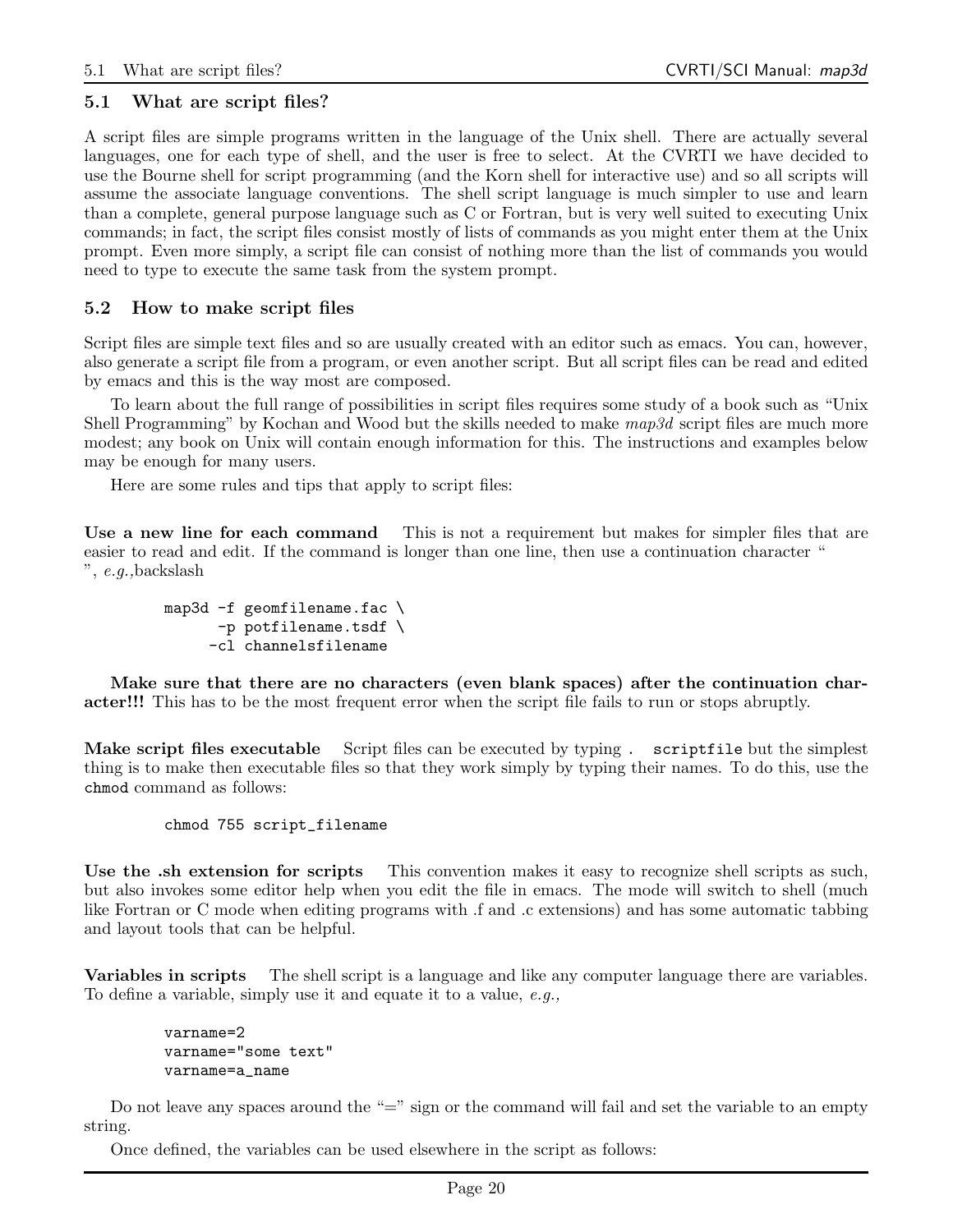```
geomdir=/u/macleod/torso/geom
geomfile=datorso.fac
datafile=dipole.tsdf
map3d -f ${geomdir}/${geomfile} -p $datafile
```
The curly braces are required when the variable name is concatenated with other text of variable names but is optional otherwise. To concatenate text and variables you simply write them together  $(e.g.,)$  $geomdir/g$  comfile.pts concatenates the two variables with a "/" and the extension ".pts".

Environment variables in scripts All the environment variables are available and can be set in the script. For example:

mydir=\${HOME}

sets the variable \$mydir equal to the user's home directory. Likewise,

MAP3D\_DATAPATH=/scratch/bt2feb93/ export MAP3D\_DATAPATH

defines and "exports" the environment variable used by map3d to find .pak files.

### 5.3 Examples

Below are some sample scripts, from simple, to fairly complex:

```
Set the geometry, data, and window size and location
```

```
map3d -f ${HOME}/torso/geom/dal/daltorso.fac \
      -as 100 500 300 700 \
      -p ${HOME}/maprodxn/andy3/10feb95/data/cooling.tsdf \
      -s 1 1000
```
map3d-tank1.sh, included with this distribution

```
MAP3D=../map3d
GEOM=../geom/tank
DATA=../data/tank
$MAP3D -nw -f ${GEDM}/25feb97 sock.fac \
        -p ${DATA}/cool1-atdr_new.tsdf@1 -s 1 1000 \
        -ch ${GEOM}/sock128.channels \
        -f ${GEOM}/25feb97_sock_closed.geom \
        -p ${DATA}/cool1-atdr_new.tsdf@2 -s 1 1000\
        -ch ${GEOM}/sock128.channels
```
map3d-tank2.sh, included with this distribution

```
MAP3D=../map3d
GEOM=../geom/tank
DATA=../data/tank
$MAP3D -nw -f ${GEDM}/25feb97 sock.fac \
        -as 200 600 400 800 \
        -p ${DATA}/cool1-atdr_new.tsdf@1 -s 1 476 \
        -at 200 600 200 420 -t 9\
```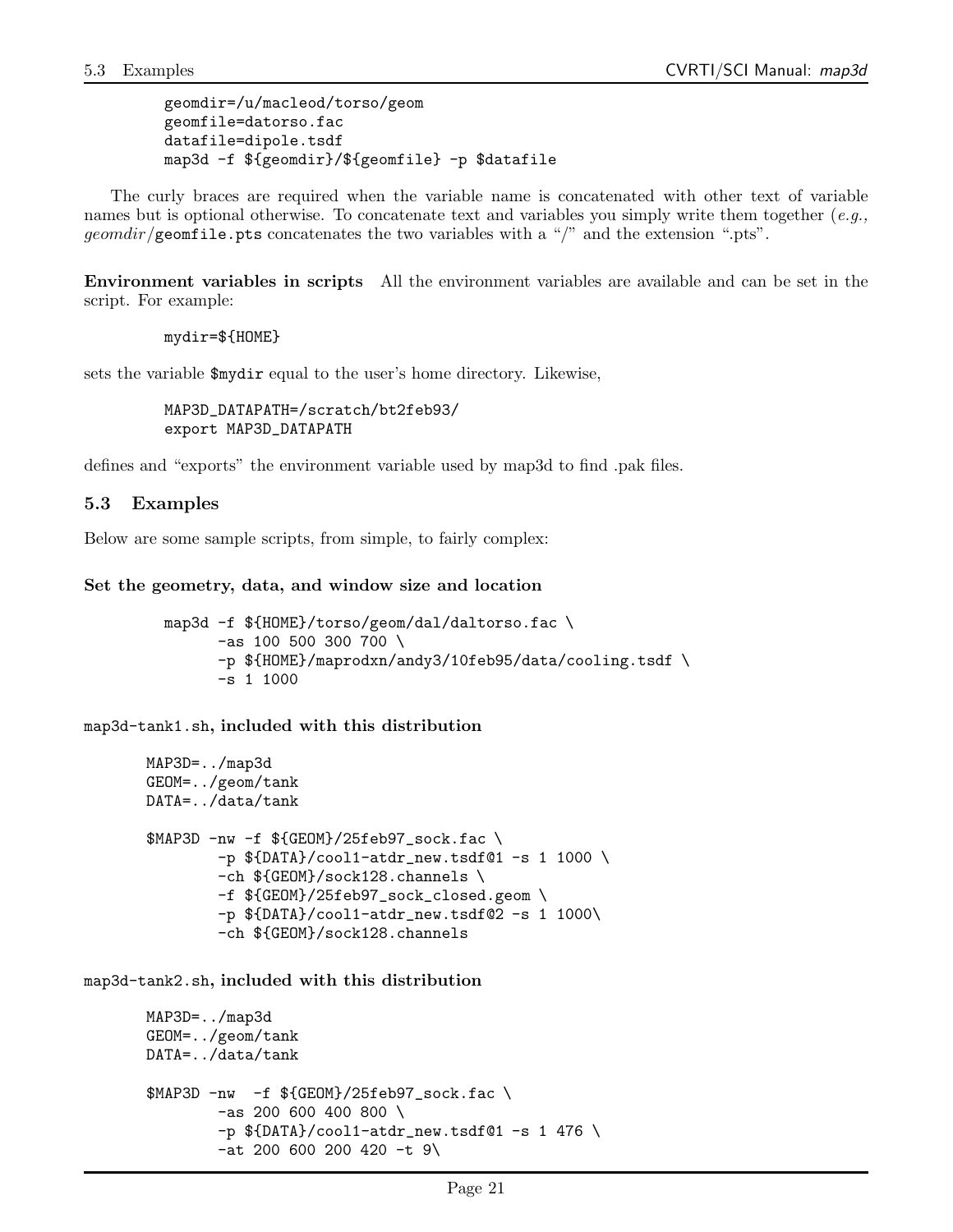-ch \${GEOM}/sock128.channels \ -f \${GEOM}/25feb97\_sock\_closed.geom \ -as 590 990 400 800 \  $-p$  \${DATA}/cool1-atdr\_new.tsdf@2 -s 1 476 \ -at 590 990 200 420 -t 126 \ -ch \${GEOM}/sock128.channels

map3d-torso1.sh, included with this distribution

```
MAP3D=../map3d
GEOM=../geom/torso
DATA=../data/torso
$MAP3D -f ${GEOM}/daltorso.geom -p ${DATA}/dipole2.tsdf -s 1 6
```
map3d-torso2.sh, included with this distribution

```
MAP3D=../map3d
GEOM=../geom/torso
DATA=../data/torso
$MAP3D -f ${GEOM}/daltorsoepi.geom@1 \
        -p ${DATA}/p2_3200_77_torso.tsdf -s 1 200 \
        -f ${GEOM}/daltorsoepi.geom@2 \
        -p ${DATA}/p2_3200_77_epi.tsdf -s 1 200
```
Set some environment variables, then layout the whole display

```
#!/bin/sh
# A script for the spmag 1996 article
#
######################################################################
map3d=/usr/local/bin/map3d
map3d=${ROBHOME}/gl/map3d/map3d.sh
MAP3D_DATAPATH=/scratch/bt26mar91pack/
export MAP3D_DATAPATH
echo "MAP3D_DATAPATH = $MAP3D_DATAPATH"
basedir=/u/macleod/maprodxn/plaque/26mar91
\frac{m}{2}ap3d -b -nw
        -f $basedir/geom/525sock.geom \
        -as 150 475 611 935 \
        -at 150 475 485 610 -t 237 \
        -p $basedir/data/pace-center.tsdf@1 \
        -s 65 380 \
        -f $basedir/geom/525sock.geom \
        -as 476 800 611 935 \
        -at 476 800 485 610 -t 237 \
        -p $basedir/data/pace-center.tsdf@1 \
        -s 65 380 \
        -f $basedir/geom/525sock.geom \
        -as 150 475 176 500 \
        -at 150 475 50 175 -t 237 \
        -p $basedir/data/pace-center.tsdf@1 \
        - s 65 380 \ \{
```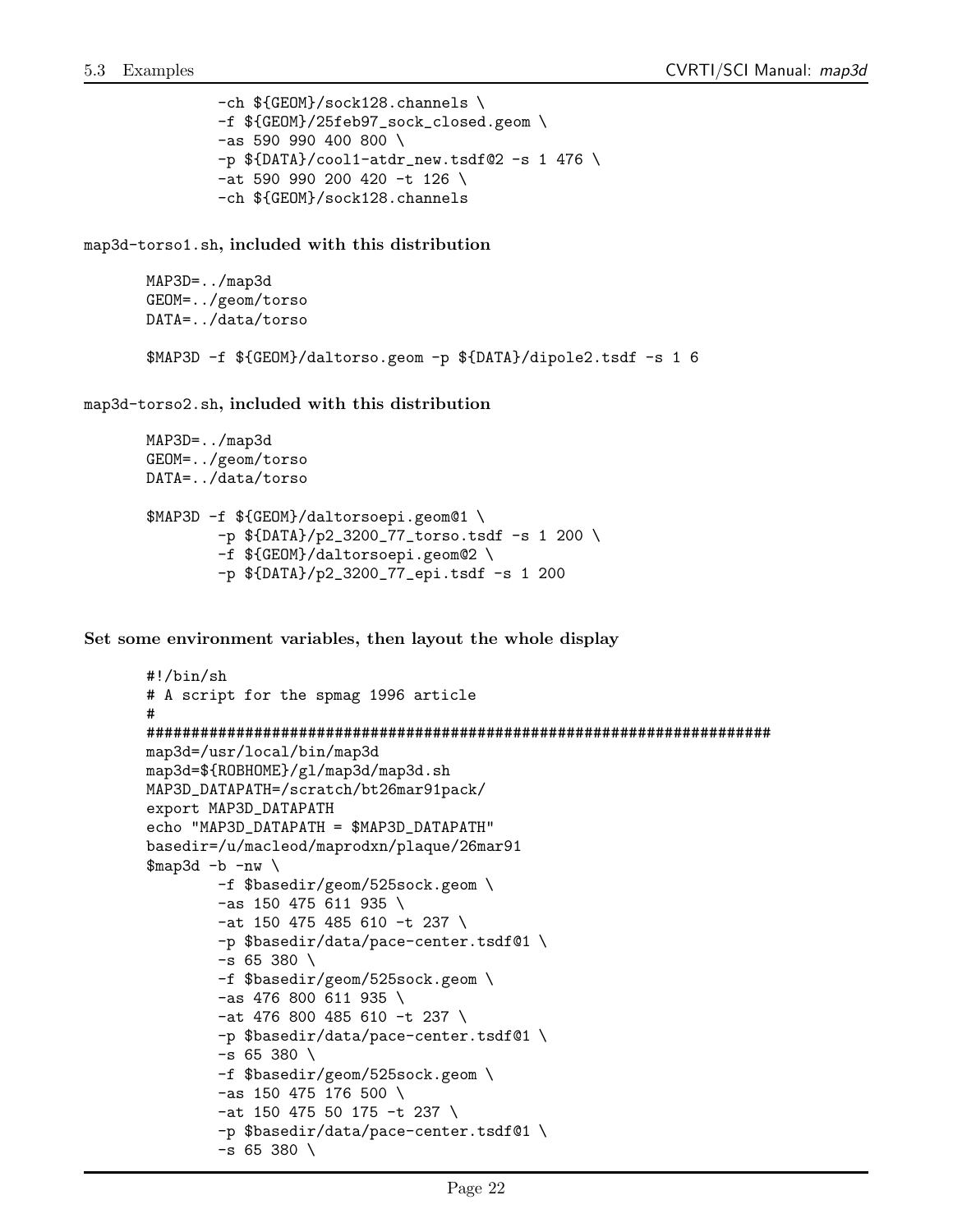-f \$basedir/geom/525sock.geom \  $-$ as 476 800 176 500 \ -at 476 800 50 175 -t 237 \ -p \$basedir/data/pace-center.tsdf@1 \ -s 65 380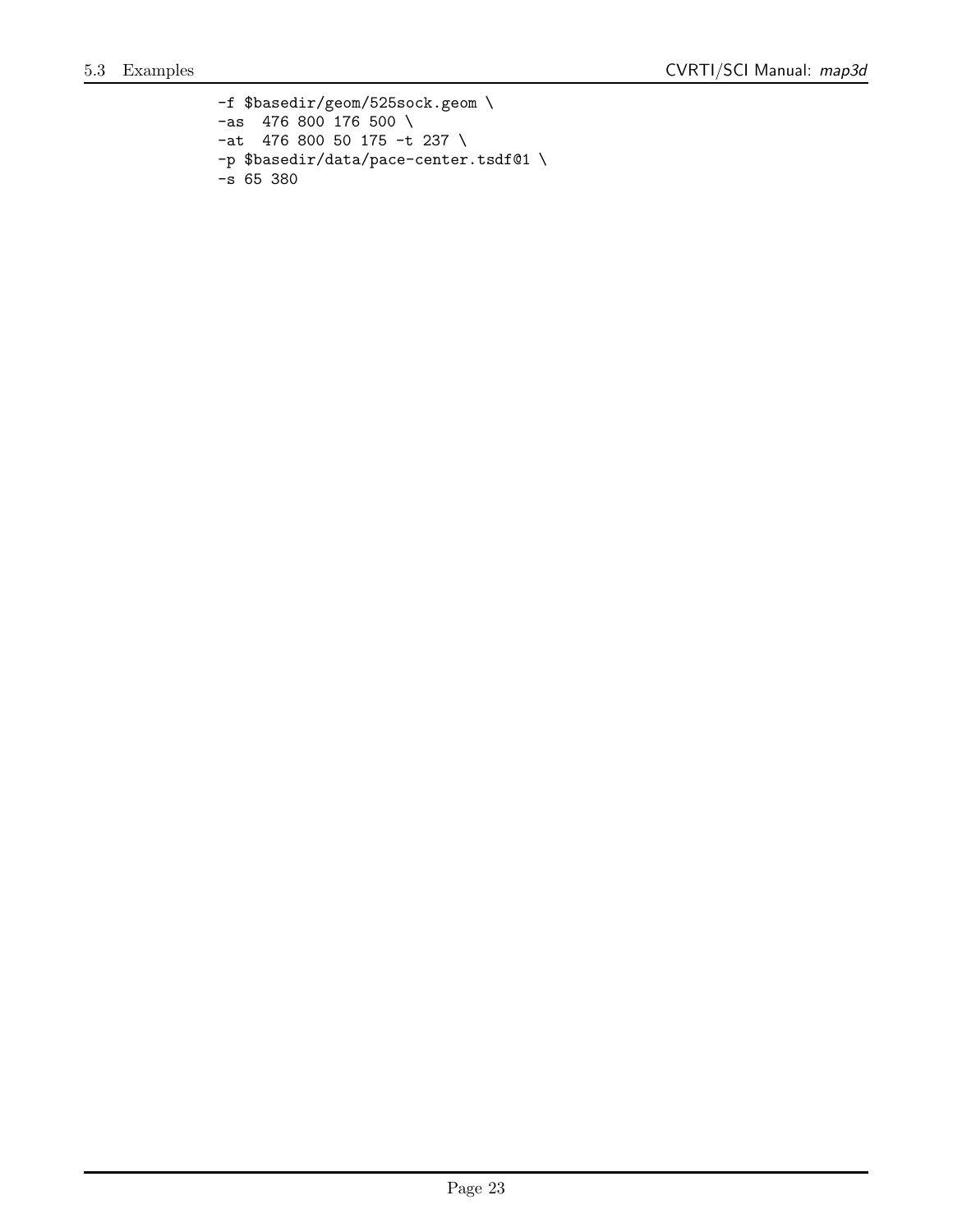## 6 Input files

In this section, we describe the contents and formats of all the input files that  $map3d$  uses to get geometry, data, and much more.

## 6.1 Geometry input files

The input of geometric data for map3d occurs via files and we support three different formats at present. The simplest (and oldest) is a set of ASCII files that contain the points or nodes of the geometry—stored in a file with the extension .pts—and the connectivities that described polygonal links between nodes—stored as line segments (.seg files), triangles (.fac files), and tetrahedra (.tetra files). To satisfy a need for more comprehensive and compact storage of geometry information, we have developed a binary file format and created the graphicsio library to manage these files. Finally, in recognition of the ubiquity of MATLAB, as of version 6.1, there is support for reading .mat files, which have an internal structure that included node and connectivity information. Below, we describe each of these files and how  $map3d$  uses them.

## 6.1.1 Points (.pts) file

The characteristics of a .pts file are as follows:

- 1. ASCII file, no special characters permitted;
- 2. Each line contains one triplet, ordered as x, y, and z values; one or more spaces between values, which are assumed to be real, floating point numbers;
- 3. Each line may also optionally contain a group number as a fourth element (although at present, map3d does not use this group information);
- 4. the order of points in the file is the implicit order of the nodes in the geometry; connectivities are based on this ordering.

## 6.1.2 Triangle (.fac) files

The characteristics of a .fac file are as follows:

- 1. ASCII file, no special characters permitted;
- 2. Each line contains a triplet of integer values pointing to the nodes of the geometry. **Node numbers** begin at 1 not 0!;
- 3. The order of triangle vertices (nodes) is not strictly controlled, however, it is recommended that order reflect a common convention in graphics—a counterclockwise sequence of vertices when viewed from the outside of the triangle;
- 4. Each line may contain an optional fourth values which is the group number for the triangle (not used by  $map3d$ :
- 5. Order of triangles in the file is not meaningful except for internal bookkeeping; user will notice ordering only when a triangle is picked for interrogation.

#### 6.1.3 Binary (.geom) geometry files

At the CVRTI we have developed a binary file system for efficient storage of complex geometry and associated attributes, a part of what we call the graphicsio library. Extensive documentation of this format is available from Rob MacLeod (macleod@cvrti.utah.edu) (www.cvrti.utah.edu/˜macleod/docs).

Briefly, each graphicsio geometry file contains one or more sets of node locations and, optionally, connectivities for polygonal elements composed from those nodes. It is possible in graphicsio files to associate scalar, vector, and tensor values to nodes or elements, the most relevant example of which are channel pointers, stored as a set of scalar values associated with the nodes of the geometry. Each graphicsio geometry file can contain any number of sets of geometries, each with different nodes and connectivities.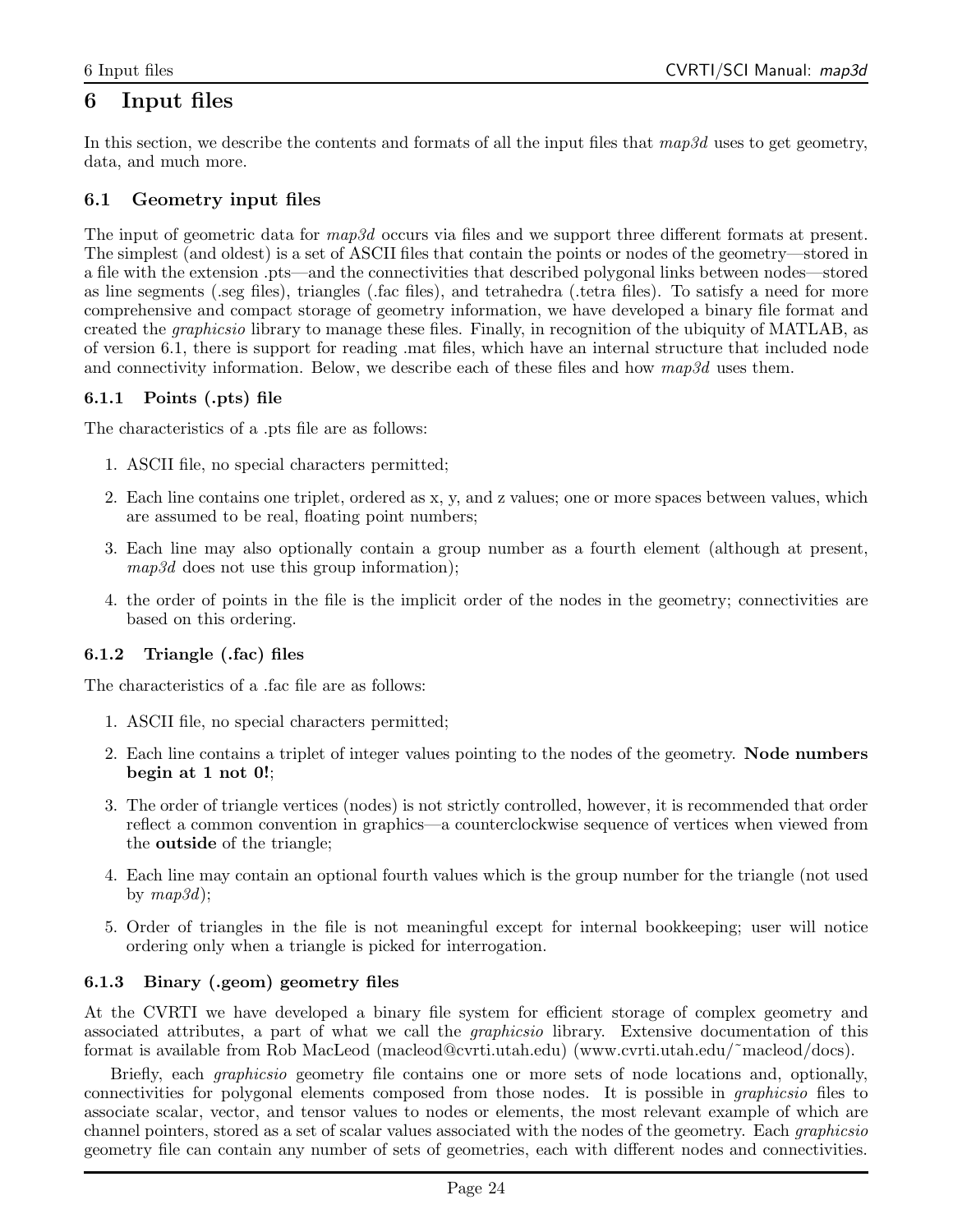A typical example for  $map3d$  would be a single .geom file that contains information from multiple surfaces that we might want to display together.

map3d is capable of reading surface geometry from either single surfaces or from all surfaces contained in a multi-surface geometry file. Command line arguments controls the selection, as we describe in the next section.

### 6.1.4 MATLAB geometry file support

map3d can read .mat files generated by MATLAB as long as they are organized according to the following guidelines:

- 1. Each separate surface is either a structure (See the MATLAB documentation for structures ). To include multiple surfaces requires an array of structures.
- 2. Within a surface structure, the following fields contain the geometry:
	- .pts or .node contains the node locations, usually in a  $3 \times N$  array (although map3d will check and accept either  $3 \times N$  or its transpose,  $N \times 3$ ), where N is the number of nodes.
	- .fac or .face contains the triangle connectivities, usually in a  $3 \times M$  array (again, map3d will accept the transpose) where  $M$  is the number of triangles.
	- *seq or edge* contains the line segment connectivities,
	- .tet, .tetra, or .cell contains tetrahedral connectivities, and
	- *channels* contains the channel information in a one-dimensional vector, in which each element of the vector points to the associated data channel.

To prepare a structured .mat file is very simple, for example using the following commands:

>> geom.pts = ptsarray; >> geom.fac = facarray; >> geom.channels = 100:164 >> save mygeom.mat geom

where ptsarray is a  $3 \times N$  array defined to contain the node locations, facarray is a  $3 \times M$  array of triangle connectivities, and mygeom.mat is the name of the resulting .mat file. The channels information indicates that there are 64 nodes in the geometry and they expect to get time signals from channels 100–164 of a data file. (See Section 6.4 for more information on channels.

#### 6.1.5 Landmark geometry file support

map3d can also read geometry from a landmark file (See Section 6.5 below), where you specify a series of connected points and radii. map3d will automatically connect and triangulate them, and will also associate scalar data with them. Note that currently there is no channels support for landmark geometry.

#### 6.2 Command line control of geometry files

In map3d the -f option determines in which files the geometry is to be found. Starting from the filename that follows -f, which may or may not include a file extension, the program looks for all possible candidate geometry files and queries the user for resolution of any ambiguities. Thus, with the arguments map3d -f myfile,  $map3d3d$  looks for myfile.geom, myfile.mat, myfile.pts, myfile.fac, etc, and tries to resolve things so that a valid geometry description is found. It is possible to direct this process by typing the geometry filename with an extension according to the following rules: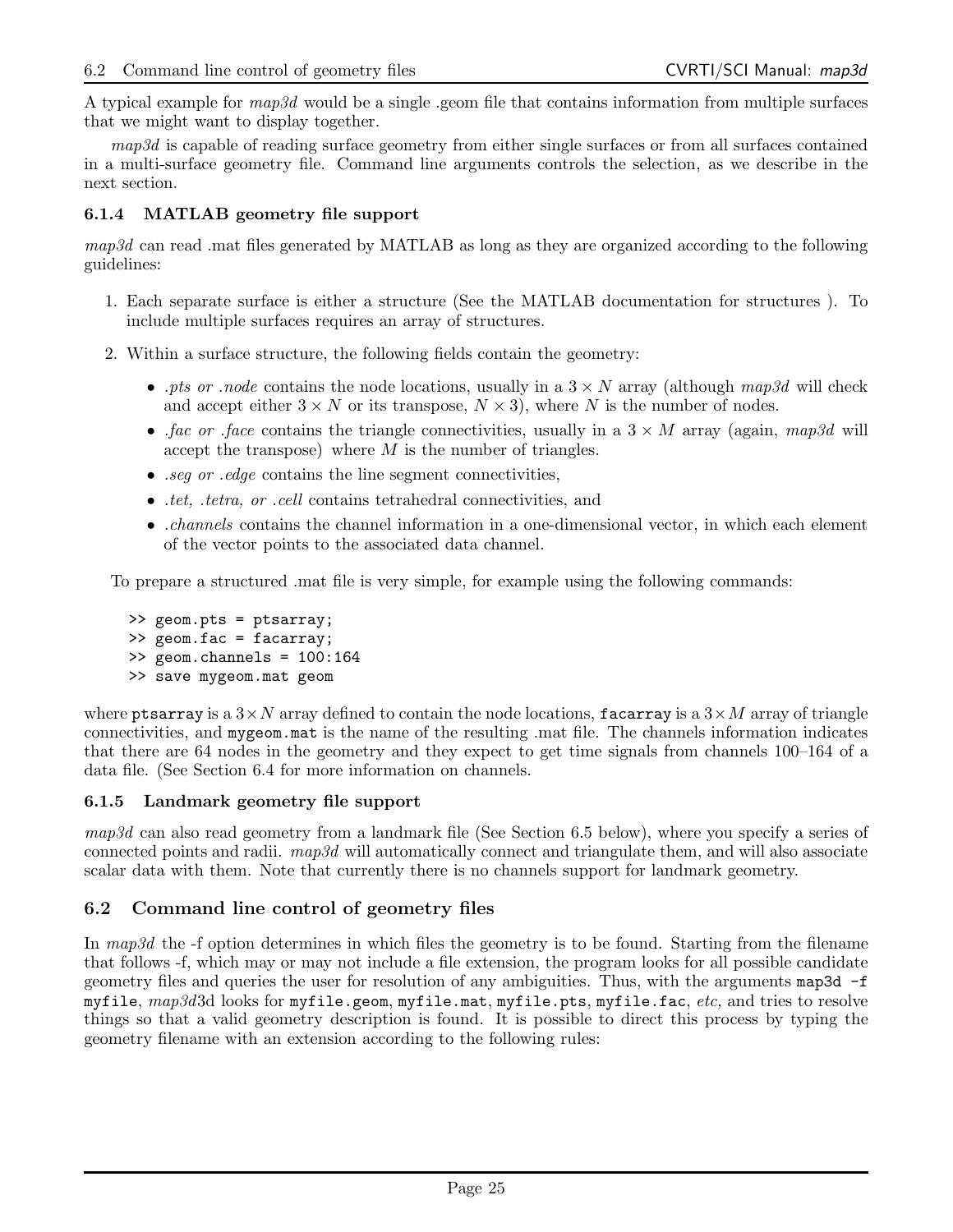| Extension | <b>Effect</b>                                                 |
|-----------|---------------------------------------------------------------|
| none      | look for files with the extensions pts, fac, tetra, and geom  |
|           | and if an incompatible set are present $(e.g., both.pts and)$ |
|           | .geom), ask user which to take                                |
| .pts      | take only the pts file and ignore any connectivity or geom    |
|           | file                                                          |
| .fac      | take .pts and .fac and ignore any .geom files present.        |
| .geom     | take the graphicsio geometry file and ignore any others       |
|           | present.                                                      |
| .mat      | take the MATLAB file and ignore any others present.           |

A further way to read geometry into  $map3d$  is to use the geometry filename that can be optionally contained within the time series file (see Section 6.3) that contains the potentials. This requires that the .tsdf file be created with the geometry filename included; adding this after the fact is difficult. Note that even if a geometry filename is found in the .tsdf file, it can be overridden by the geometry file name specified in the argument list of map3d.

### 6.3 Scalar data files

There are two ways of storing scalar values (typically electric potential in our applications) so that  $map3d$ can recognize and read them. One is a simple ASCII file and the other a binary format developed at the CVRTI.

### 6.3.1 .pot files

One way to package the scalar data values that are assigned to the points in the geometry is the .pot file. In the default condition, the scalar values in the .pot files are ordered in the same way as the node points in the geometry file with simple one-to-one assignment. With a channels file, it is possible to remap this assignment, as described in Section 6.4).

The rules for .pot files are:

- 1. Each line of the files contains one scalar data value, assumed to be a real number in single precision floating point format.
- 2. The order of the values within the file must either agree with that of the associated set of nodes or a channels file must be supplied to redirect the links between potential value and nodes.
- 3. Each .pot file must end with a blank line.
- 4. A single .pot file can contain only the data values associated with a single surface at a single instant in time. To represent a sequence of time steps (frames) requires a sequence of files, typically with filenames ending in a three-digit series,  $e.g.,$  mapdata001.pot, mapdata002.pot, mapdata003.pot, .... Section 4.4 explains how to specify such a series of pot files to  $map3d$  and Section 4.1 shows examples.
- 5. The extension .pot must be used.

## 6.3.2 CVRTI data (.tsdf and .tsdfc) format files

One efficient and flexible way to store scalar values is by means of the time-series data file format developed at the CVRTI, also as part of the graphicsio library. Each time series data file (.tsdf files) holds an entire sequence, or *time series* of scalar data in a single file, along with some information about the contents, type, units, and global (i.e., that apply to all channels) temporal fiducials from the time series. For more details on this file format see www.cvrti.utah.edu/˜macleod/docs/graphicsio.

Here are some concepts of the time series data file structure that are relevant to the different modes of operation described in this manual.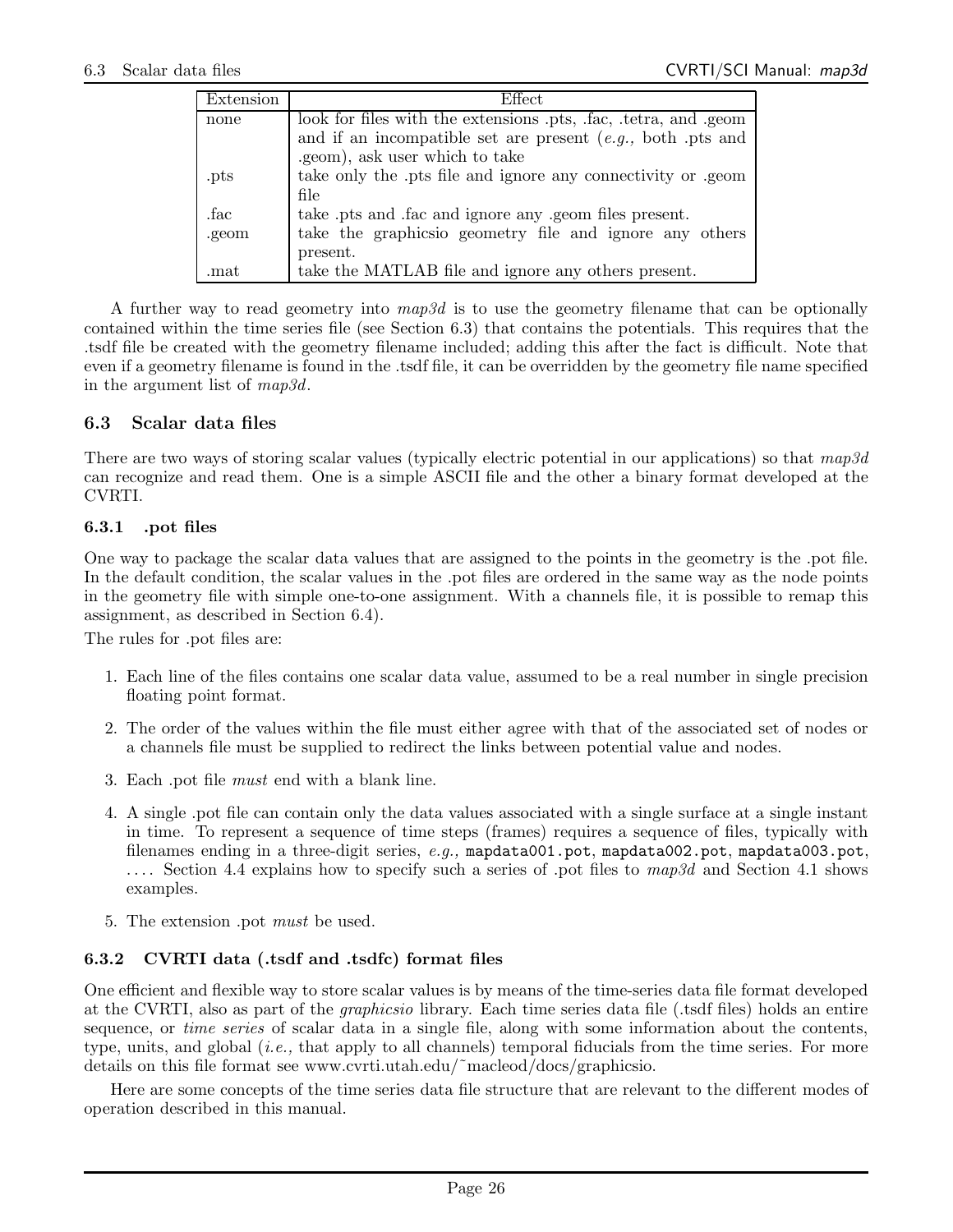- Links to geometry The links between the channels of data in the .tsdf file and the nodes of the surface[s] over which they are displayed is established via channel array information, which is available stored as associated scalars to the nodes in the geometry file (see Section 6.1) or in explicit channels files (see Section 6.4).
- Frames By frames of data, we mean instants in the data stream representing single moments in time. For each frame, there is a set of values that for a spatial distribution or map and  $map3d$  needs to know what subset of frames are to be included in the display. To explicitly specify frame numbers, use the -s and -i options described in Section 4. As an example, the command line

```
map3d -w -f geomfile.geom@1 -p datafile.tsdf -s 10 130 -i 2
```
specifies that surface 1 from the geometry file geometrie.geom should be used to display frames 10 to 130, taking every second frame, from run 2 of the time series data file datafile.tsdf.

**Time series container files (tsdfc):** There is an extension to the *graphicsio* library that defines a container file format for a set of time series data (.tsdf) files, and can contain parameters extracted from the associated time series. These files are actually small databases and we use a modified (patched actually) version of the GNU Database Library (GDBL) to manage them.

Examples of programs and libraries that provide support for .tsdfc files include Everett, a program by Ted Dustman for initial processing of mapping data, Matmap, a set of MATLAB uilities by Jeroen Stinstra with a similar functionality, and tsdflib (as yet undocumented), a library created by Ted Dustman, Rob MacLeod, Jenny Simpons, and Jeroen Stinstra that provides C-language access to container files.

For more information on container files, see the documentation for the graphicsio library at www.cvrti.utah.edu/˜macleod/docs/graphicsio/.

#### 6.3.3 MATLAB data file support

You can also store and read scalar values in .mat files, as a structure with a single field called ".potvals", that contains a  $N \times M$  array, where N is the number of data channels and M is the number of time instants. There are additional fields in the structure that mimic the information available in the graphicsio .tsdf file so—the complete list is as follows:

- .potvals, .data, .field, or .scalarfield scalar values as  $N \times M$  array, where N is the number of data channels and M is the number of time instants.
- *unit* the type of units for the data, "um" for microvolts, "mv" for millivolts and "V" for volts.
- *label* the name of the time series. This is optional, but is useful in identifying the time series, particularly from a multi-time-series file.

There will be more of these as we develop the format further so stay tuned.

The commands to make a suitable .mat file are very easy in MATLAB, for example, to load 128 channels of time signals with unit of millivolt from an array sockinfo in MATLAB to a file called mysockdata.mat

```
>> sockdata.potvals = sockinfo(1:128,:);
>> sockdata.unit = 'mV'
>> save mysockdata.mat sockdata
```
#### 6.3.4 Fiducial (ascii) files

A fiducial can be input currently in two ways: via a .tsdfc file, where the potential and fiducial values are stored together, or via a .fids file, a simple ASCII file containing the values for each node.

The characteristics of a .fids file are as follows:

1. ASCII file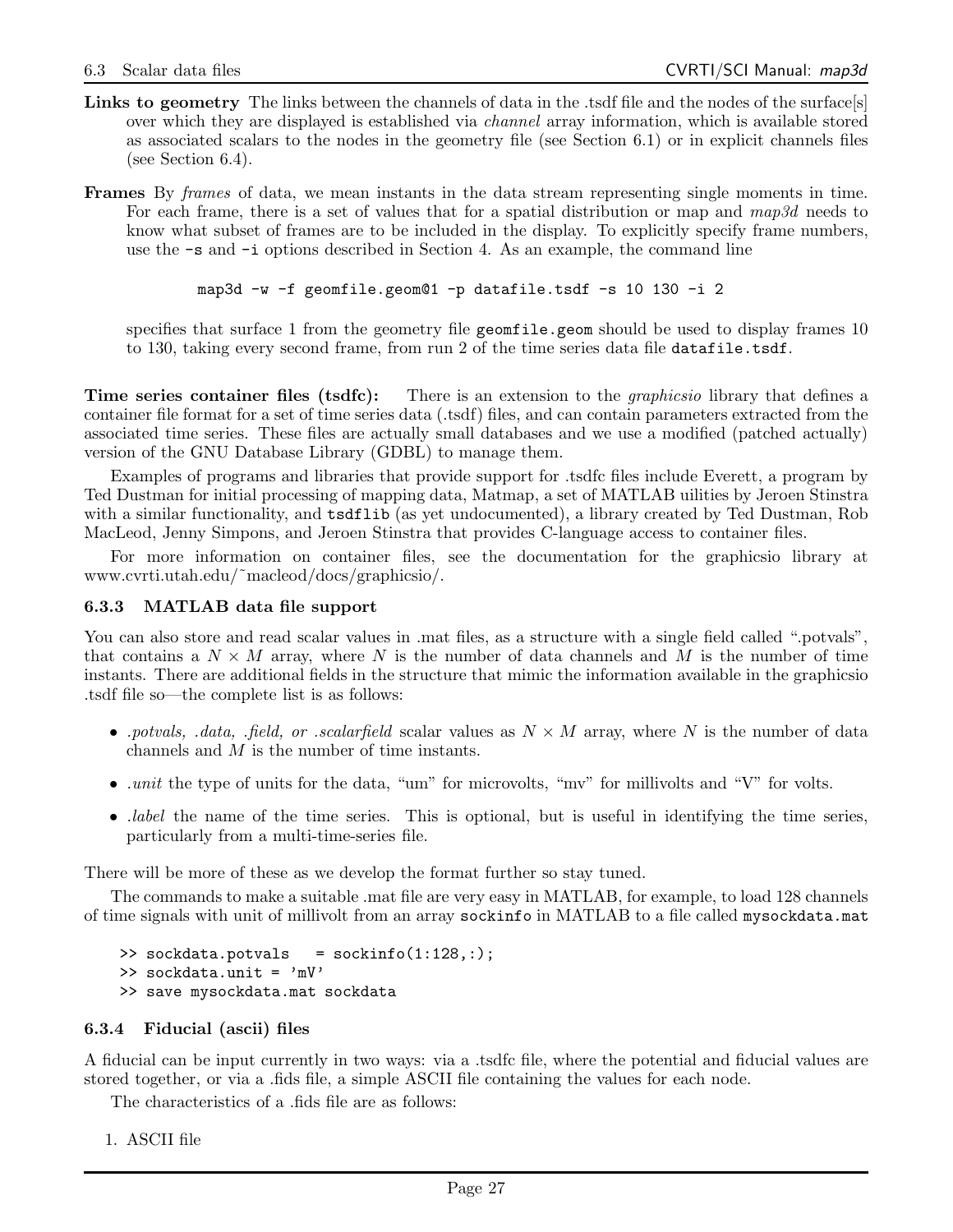- 2. must have the following at the top of the file, on each line:
	- (a) number of time series, e.g., 1 ( $map3d$  only allows 1)
	- (b) series number (space) pak number
	- (c) number of nodes (space) list of fiducial types
- 3. each successive line contains the node number followed by a list of fiducial values, one corresponding to each type specified on the line with the node numbers

Example: 1 1 -1 256 activation recovery 1 8 212 2 16 225 3 9 214 ... 255 39 248 256 25 237

## 6.4 Channels and leadlinks

### 6.4.1 Description of leadlinks and channels information

Channels and leadlinks files, and the arrays they contain, are identical in structure, but they have important **functional differences**. A run of  $map3d$  may require both, either, or neither of these, depending on the structure of the data files and geometries. The basic function of both channels and leadlinks information is to offer linkages between nodes in the geometry and the data that is to be associated with those nodes. The first file type, the channels file, links the nodes in the geometry to specific time signals in a data file; without channel mapping, the only possible assumption is that each node  $i$  in the geometry corresponds to the same time signal  $i$  in the data file. Any other linkage of geometry and data channel requires there to be channel information, typically either from a separate .channels file or stored with the binary .geom file as an associated scalar value for each node.

Leadlinks are purely for visualization and describe the connection between "leads", a measurement concept, with "nodes", a geometric location in space. In electrocardiography, for example, a lead is the algebraic difference between two measured potentials, one of which is the reference; "unipolar" leads have a reference composed of the sum of the limb electrode potentials. It is often useful to mark the locations of these leads on the geometry, which often contains many more nodes than there are leads. The most frequent use to date has been to mark the locations of the standard precordial ECG leads within the context of high resolution body surface mapping that uses from 32–192 electrodes. Another common application is to mark subsets of a geometry that correspond to measurement sites (values at the remaining nodes are typically the product of interpolation). In summary, leadlinks allow  $map3d$  to mark specific nodes that may have special meaning to the observer.

Figure 1 shows an example of lead and channels information and their effect on  $map3d$ . See the figure caption for details.

 $map3d$  handles this information in the following manner:

channels The channels information links nodes in the geometry to individual channels or time series in the data file. For example, the data values associated with node  $k$  in the geometry are located in the data location specified by the channel array value channels(k). If channels(k)  $< 0$ , then there is no valid data for node k.

Note that  $map3d$  uses the channels arrays when loading scalar data into the internal storage arrays! Hence, the action of the channel mapping is not reversible. Should geometry nodes and data channels match one-to-one, there is no need for a channels array. It is also possible to define via a channels array the situation in which a single data channel belongs to two (or more) nodes in the geometry. The most frequent example of this occurs when three-dimensional geometries are "unwrapped" into surfaces in which what was a single edge is split and thus present at both ends of the surface.

leadlinks The *leadlinks* information is primarily used to identify and mark measurement lead specific within the geometry. The typical use is to select a subset of the nodes to identify the measurement sites—values at other sites might be interpolated or otherwise computed. Leadlinks also provide a means to renumber the labels on the nodes of the geometry in order to, for example, reproduce the numbering scheme used in an experimental setup.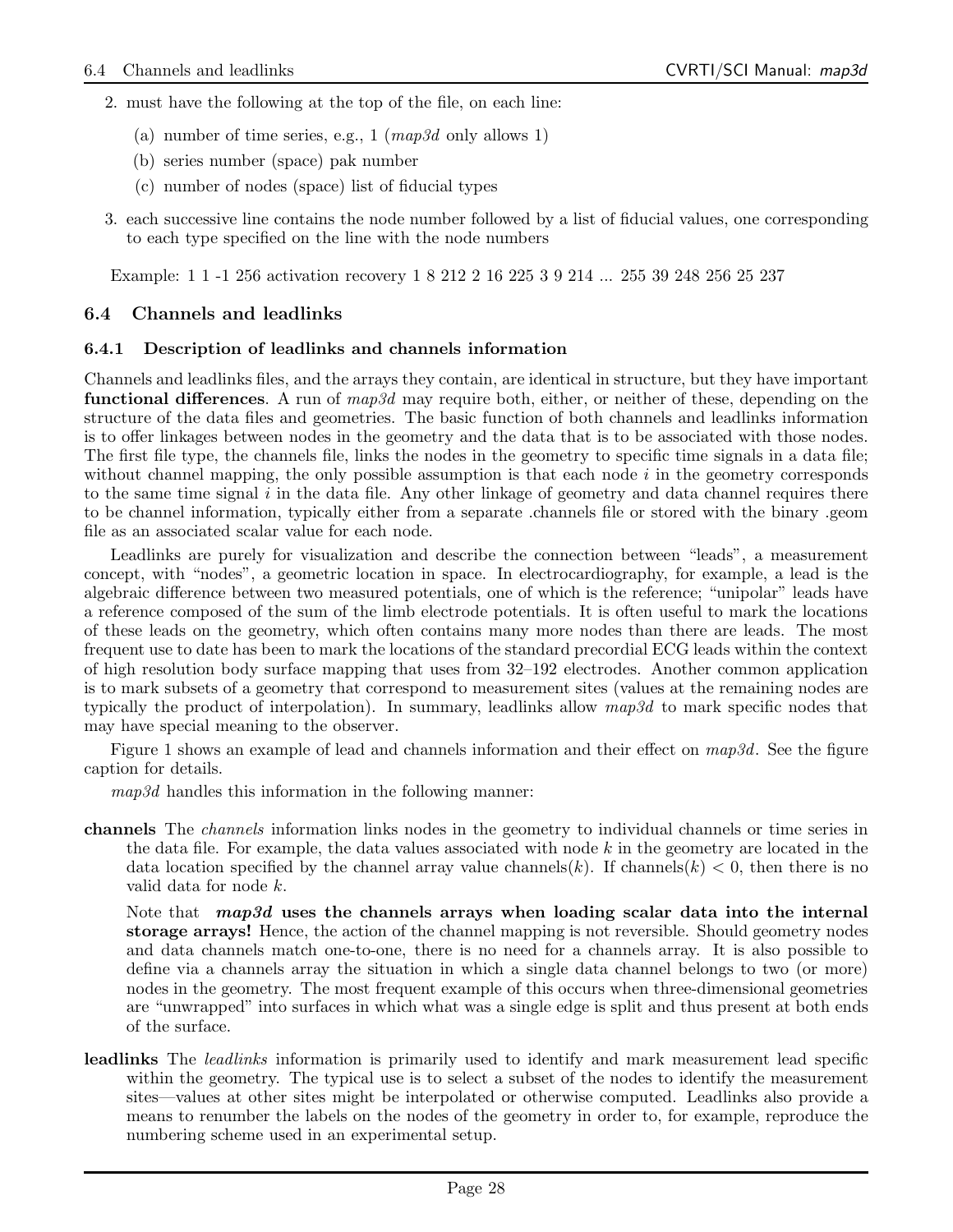

**Indirections in map3d**

Figure 1: Example of the indirection possible in map3d through the use of *leadlinks channels*, and *chan*nellinks. Lead number 4 points, via the *leadlinks* array to node number 22. This, in turn, points via the channels array to location 92 in the multiplexed data buffer, which causes the values at time signal 92 to be loaded into location 22 in the internal data array (and displayed by  $map3d$ ). In a separate, *channellinks* array, shown below the leadlinks array, the entry in lead 4 says that that lead should actually be labeled " $V_1$ ".

In the leadlinks array each entry refers, by its location in the array, to a particular lead  $\#$ ; the value at that location in the array gives the number of the node in the geometry file to be associated with this lead. For example if lead 4 has a leadlinks entry of 22 (leadlinks(4) = 22), then  $map3d$  will display node 22 in the geometry as "4", not "22" whenever node marking with *leads* is selected).

channellinks There is an extension of the basic scheme which includes a further level of redirection for giving the leads explicit text labels. Channel links are stored as a array of strings, one for each node of the geometry. The channellinks file is organized similarly to a leadlinks file, with each line containing information for one node. However, each line consists of two values, 1) the number of the associated channel and 2) the text string to be used as the label when  $map3d$  marks the nodes with channel numbers.

Hence we have the situation of a node number  $K$  in the geometry displaying time signals from channel L in the scalar data, but labeled with string "XXX".

## 6.4.2 Source of leadlink and channel information

The sources of channels, leadlinks, and channellinks information are files, or parts of files, as outlined in the following paragraphs.

In .geom files Information for the *channels* array is stored as an associated scalar with the information in the standard .geom files. At present, there is no leadlinks array stored in the .geom file but this could change in the future.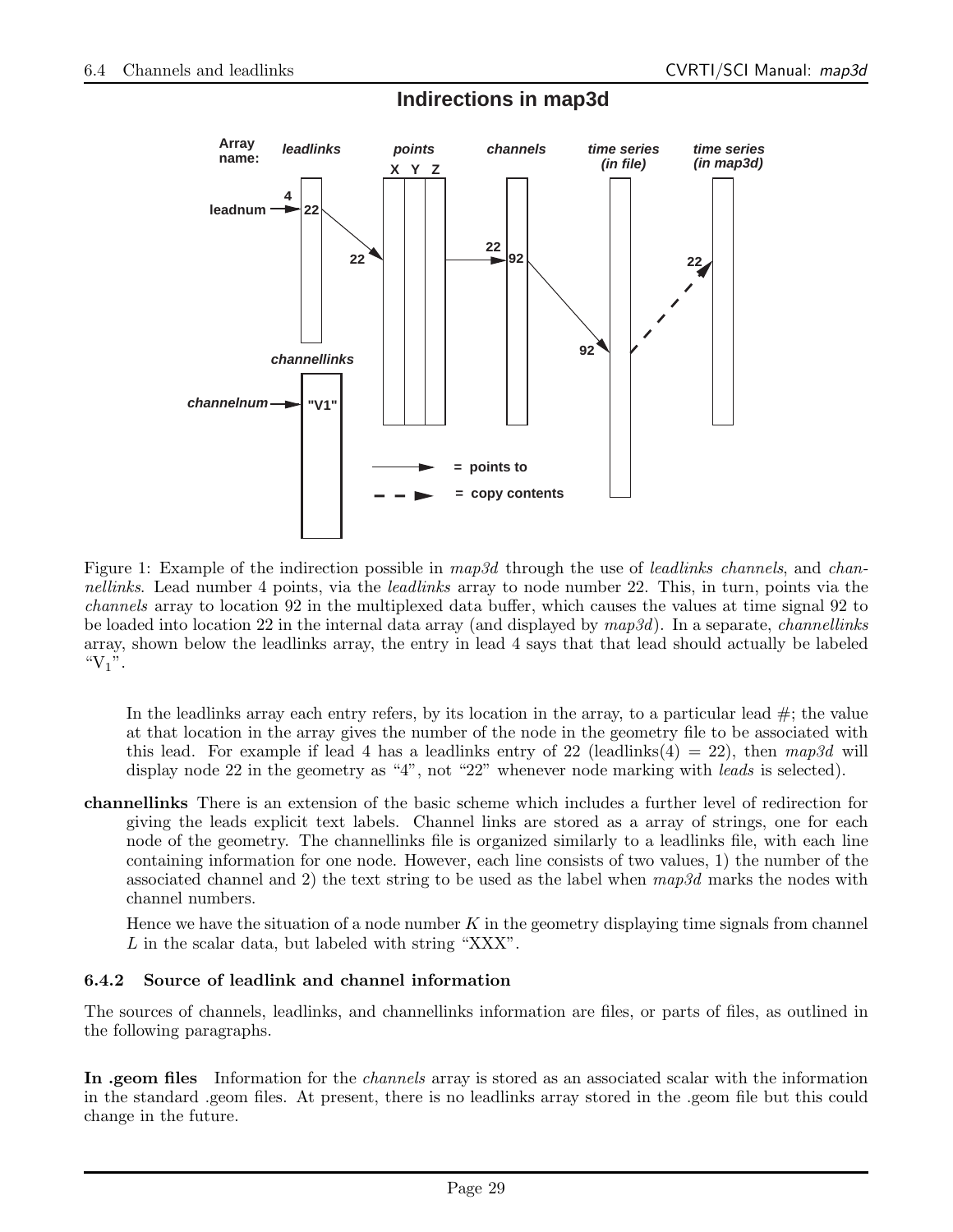In .mat geometry files MATLAB geometry files can also contain an *channels* array is stored as a .channels field in the structure. See Section 6.1.4 for more details.

In .leadlinks files A .leadlinks file is an ASCII file, the first record of which contains a line nnn leads, where nnn is the number of leads to be described in the file (and also one less than the total number of lines in the file). Each following record contains two integer values:

1. the first number is the number of the lead, as it should appear in any labeling of the associated node.

2. the second entry in each row is the value of the associated node number in the geometry.

For example, the file for a surface which reads:

32 Leads 1 1 2 42 4 31 7 65 . . . . . . 32 11 <---- 32nd entry in the file, at line 33 of the file.

indicates that there are 32 leads to be linked (the geometry can, often does, contain more than 32 nodes), and that lead  $\#1$  is called lead "1" and is node 1 in the geometry file. Lead  $\#2$  is at node 42, lead  $\#3$  is called "4" and is found at node 31. Likewise, lead  $#4$  is called "7", and is located at node 65, and so on, up to lead  $#32$ , called "32", at node 11.

Nodes listed in a *leadlinks* file that is passed to  $map3d$  with the  $-11$  option can be marked in a number of ways, described more fully in Table 9 in Section 8.2.3.

In .channels files A *channels* file is an ASCII file, the first record of which contain a line nnn nodes, where nnn is the number of nodes to be described in the file (and also one less than the total number of lines in the file). There is one line in the file for each node of the geometry to which we wish to associate scalar data. Each following record contains two integer values:

- 1. the first number is simply a running counter that indicates the node number with which to associated the second value in the row.
- 2. The second value in each row is the *channel* number for that node; a negative number signifies a node to which there is no data associated.

For example, the file for a surface which reads:

352 Nodes 1 123 2 632 . . . .  $22 - 1$ 23 432 . . . . 352 12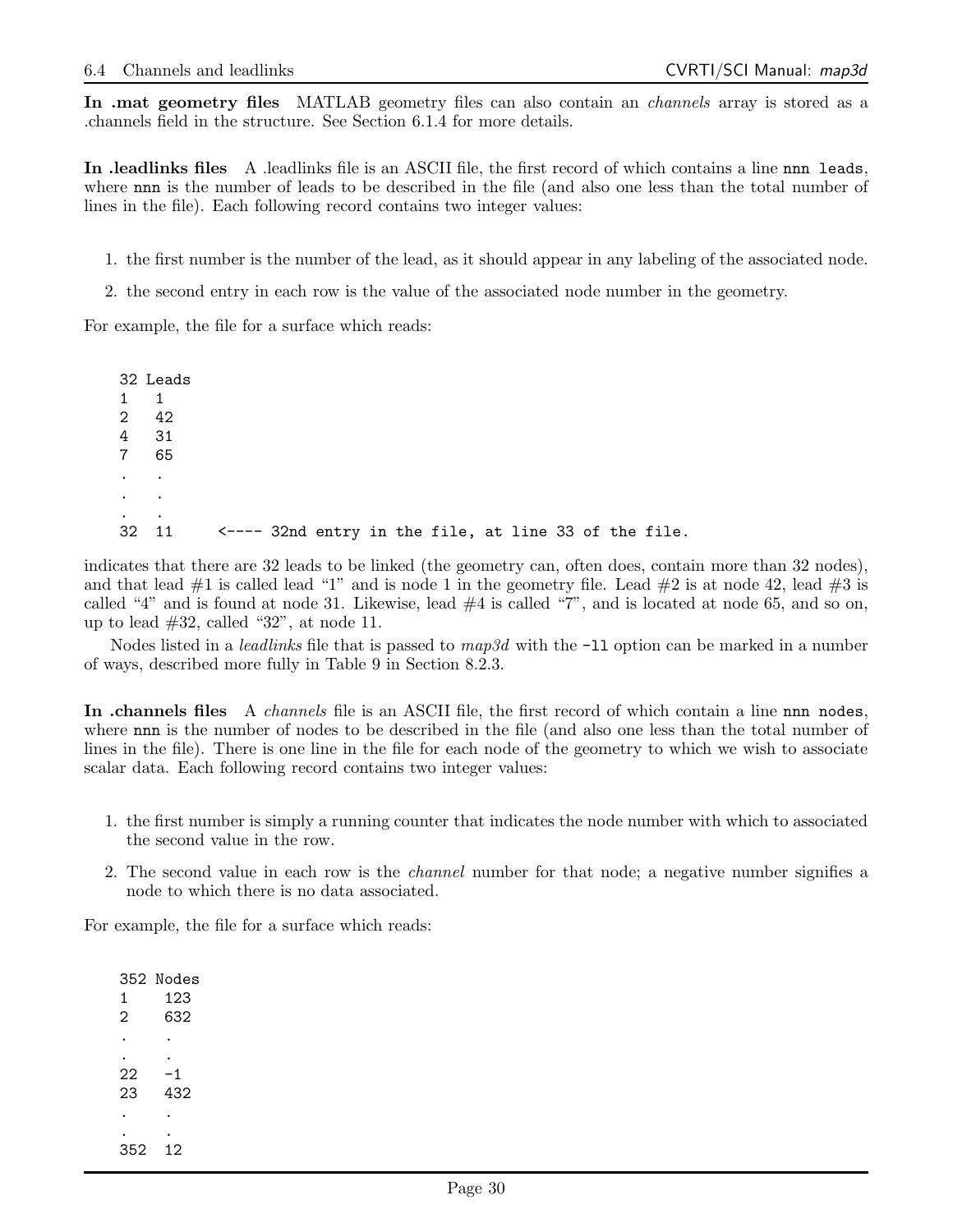indicates that there are 352 leads to be linked, and that the data value for the first node is located at location 123 of the data file. For node 2, the data value is to be found at location 632, and so on. Node 22 does not have any scalar data associated with it.

## 6.4.3 Display of lead/channel information

To see how map3d can display the node and lead information, see Sections 7.7 and 8.

## 6.5 Landmark files

Landmark files contain information for visual cues or landmarks that map3d can draw over the surfaces in order to aid and orient the viewer. Initial use was primarily for coronary arteries, but the idea has expanded to incorporate a number of different orientation landmarks. The original coronary artery class of landmarks requires only that each can be described as a series of connected points, with a radius defined for each point. The coronary landmark is then displayed as a faceted "pipe" linearly connecting the points at the centre, with a radius, also linearly interpolated between points, determining the size of the pipe. The landmark file can contain numerous, individual segments of such pipe-work, each of which is drawn separately.

Other classes of landmarks are described below, but all of them can be described in a file with the following general format:

| Line number    | Contents               | Comments                                        |
|----------------|------------------------|-------------------------------------------------|
|                | nsegs                  | number of landmark segments in the file         |
| $\overline{2}$ | 1 type negpts seglabel | segment number $(1)$ , type, number of points,  |
|                |                        | label_number                                    |
| 3              | X, Y, Z, radius        | point location and radius of point 1            |
|                | X, Y, Z, radius        | point location and radius of point 2            |
|                |                        |                                                 |
|                |                        |                                                 |
| nsegpts $+2$   | X, Y, Z, radius        | point location and radius of last point in seg- |
|                |                        | ment 1                                          |
|                | 2 type negpts seglabel | segment number $(2)$ , segment type, number of  |
|                |                        | points, and label                               |
|                | X, Y, Z, radius        | point location and radius of point 1            |
|                | X, Y, Z, radius        | point location and radius of point 2            |
|                |                        |                                                 |
|                |                        |                                                 |
|                | X, Y, Z, radius        | point location and radius of last point in seg- |
|                |                        | ment 2                                          |
|                |                        |                                                 |
|                |                        |                                                 |
|                |                        |                                                 |
|                |                        |                                                 |

The landmark types defined to date are the following: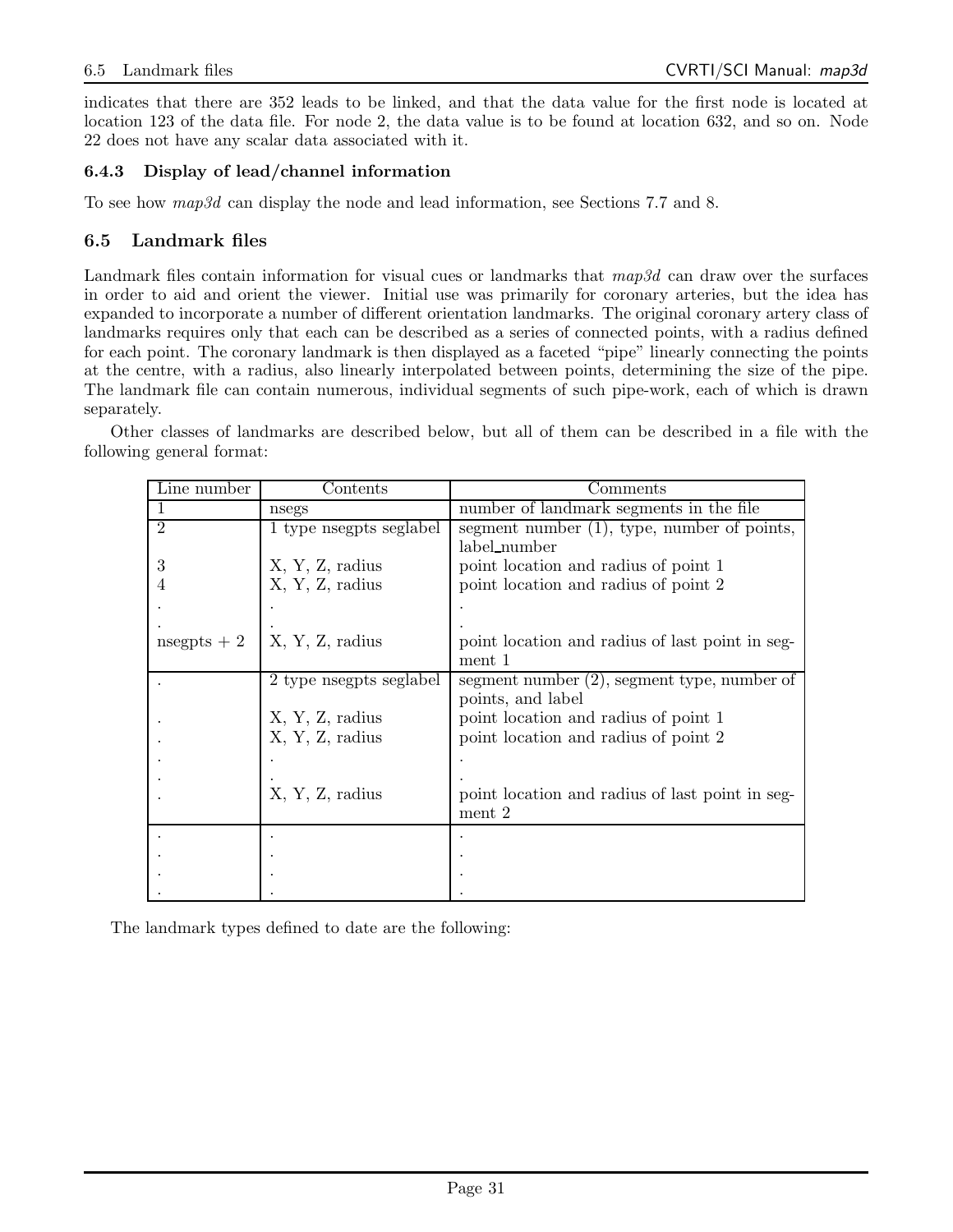| Name       | Graph. object           | Description                                             |
|------------|-------------------------|---------------------------------------------------------|
| Artery     | faceted pipe            | a coronary artery/vein segment                          |
| Occlusion  | coloured sphere         | an experimental occlusion that could be open and        |
|            |                         | closed                                                  |
| Closure    | coloured sphere         | a permanent occlusion that cannot be opened             |
| Stimulus   | coloured sphere         | a stimulus site                                         |
| Lead       | coloured sphere         | a particular electrode or lead location                 |
| Plane      | rectangular parallolop- | a visible (but not functional) cutting plane through    |
|            | iped                    | the geometry (Note: do not confuse this with the cut-   |
|            |                         | ting planes that $map3d$ provides for slicing through   |
|            |                         | the geometry).                                          |
| Rod        | lines                   | rod inserted into needle track to digitize needle elec- |
|            |                         | trode locations.                                        |
| PaceNeedle | sphere                  | location of a pacing needle entry point                 |
| Cath       | faceted pipe            | location of catheter in a vessel                        |
| Fiber      | arrow                   | local fiber direction indicator                         |
| RecNeedle  | sphere                  | location of recording needle entry point                |
| Cannula    | tube                    | coronary vessel cannulus                                |

Specifying snare, closure, and stimulus requires a single point in the landmarks file, and the resulting sphere is coloured according to a set of values defined in the drawsurflmarks.c routine. At present, the values used are:

| Occlusion | cyan   |
|-----------|--------|
| Closure   | blue   |
| Stimulus  | yellow |

and they are not (yet) adjustable by the user.

To specify a plane landmark requires three "points"

| Point          | X.Y.Z                 | Radius                 |
|----------------|-----------------------|------------------------|
|                | First point of plane  | Radius of the plane    |
| $\overline{2}$ | Second point of plane | Thickness of the plane |
| ર              | Third point of plane  | not used               |

The plane is drawn as a polygon with the number of sides controlled by a program variable.

Filename conventions: The standard extension of a landmark file is . Imarks and the filename is specified by the -lm parameter for each surface.

Control of landmark display: for details of how to control the display of landmarks, see Section 8.7.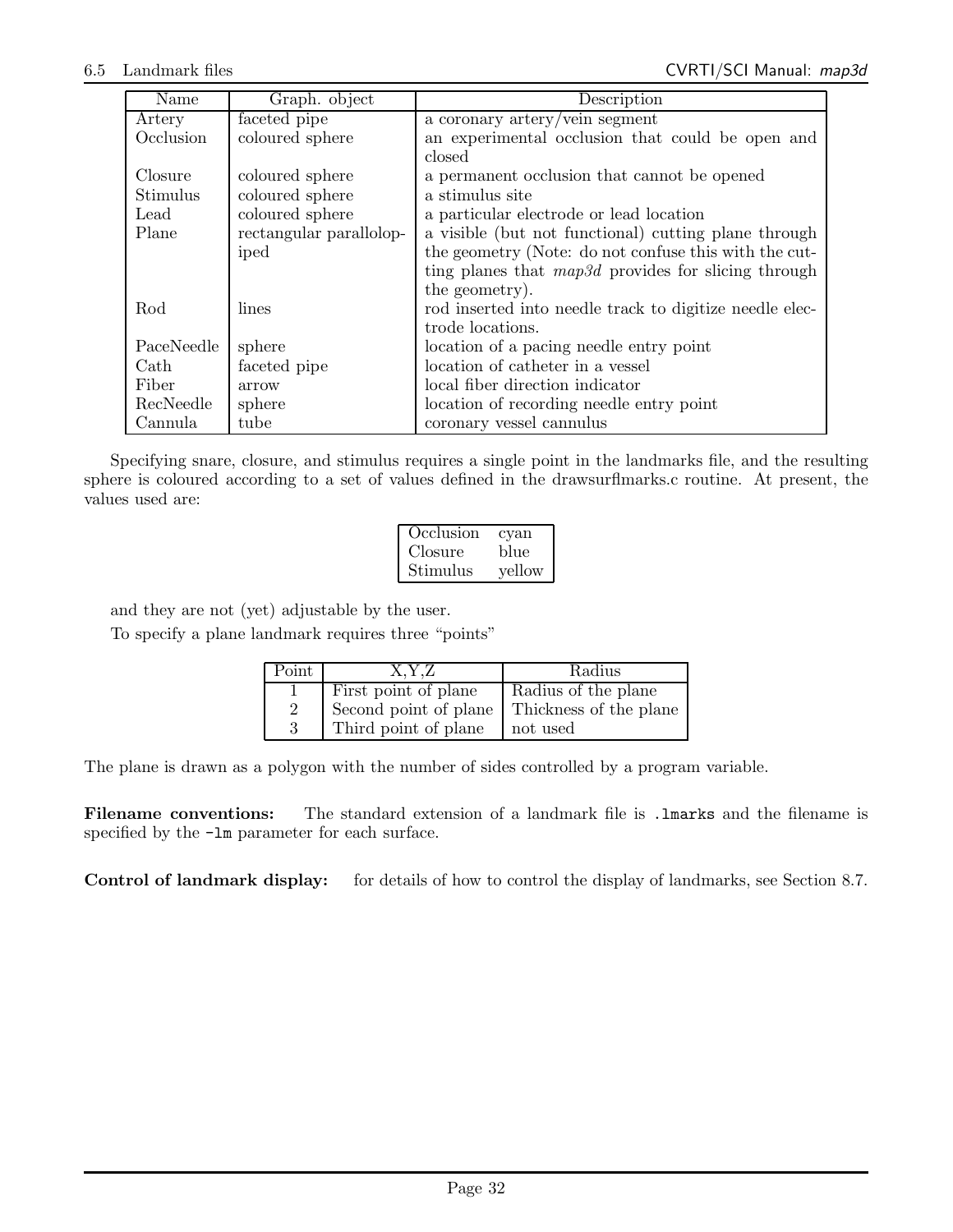## 7 Display features

This section describes the displays that  $map3d$  generates and what they mean; for specific information on how to control  $map3d$  and the displays, see Section 8.

## 7.1 Multiple surfaces

The idea of map3d has always been to display multiple sets of data on multiple surfaces; the limitation has been how much flexibility to include in a single invocation of the program. This version of map3d, as opposed to previous versions, can now handle multiple windows each with multiple surfaces. Surfaces can be moved between windows (see Section 8.5.1) When map3d displays multiple surfaces, each can exist in its own full window with its own border and window title bar, or,  $map3d$  can build a single main window with multiple sub-windows inside the main window. The user can reposition and resize each of these sub-windows using the Alt(Meta) key and the left and middle mouse buttons respectively. To create this layout of main window and frameless sub-windows, use the -b (borderless windows) option when launching map3d as described in Section 4.3.

## 7.2 Surface display

The basic forms of display of the surfaces are

- nodes or points from each surface
- connectivity mesh
- shaded surfaces based on either the geometry or the associated scalar values, with a number of different rendering options.
- landmarks superimposed on the surface display

## 7.3 Mesh Rendering

Often the purpose of  $map3d$  is to render a geometry consisting of nodes and connectivities and there are several basic modes of rendering this information.

Points: display just the nodes of the geometry as dots or marked with spheres.

Connectivities: display the connectivity information for the mesh as lines joining the nodes.

- Elements: treat each polygon in the mesh as an element and render it in a way that shows its surface; for triangles, simple render each triangle surface; for tetrahedra there is no specific rendering in this version of  $map3d$ .
- Elements and connectivities: map3d also supports a hybrid mode of rendering that shows outward facing triangles (using the convention of counterclockwise ordering) as elements but backwards facing triangles as connectivities.

map3d also has the ability to render all elements with a lighting model. This is especially useful for displaying the elements of the mesh. Additional controls to note are depth cueing, which can reveal the depth relationships between elements of the mesh.

## 7.4 Surface Data Display

The main use of  $map3d$  is to display scalar data associated with geometry and there are numerous options and controls to facilitate this. The two basic ways of conveying scalar value information are as shaded surfaces and contour lines and map3d supports each separately, as well as in combination. For surface shading, there are several basic rendering modes: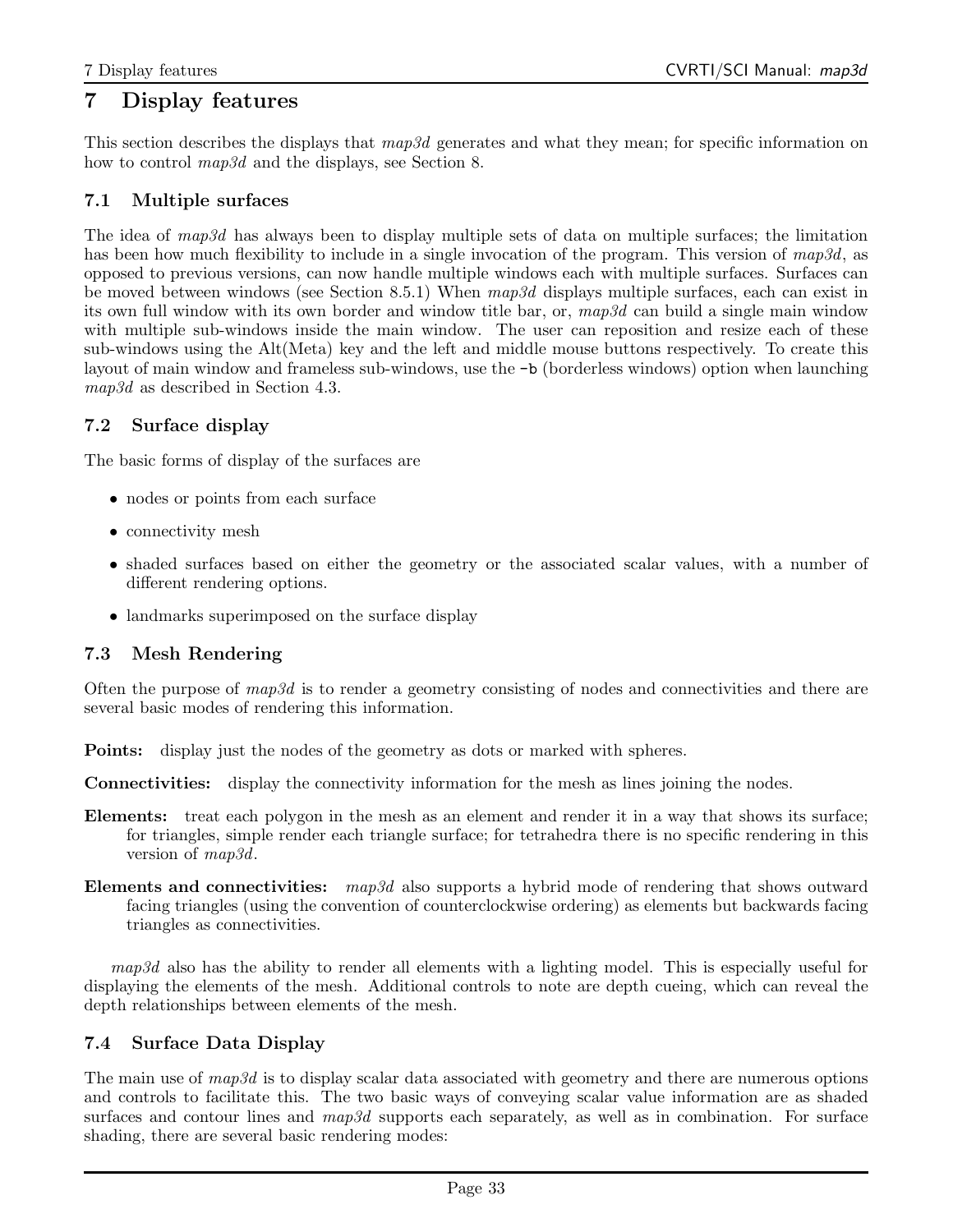- Flat: each triangle received a single color that depends on the mean value of the scalar value over that triangle.
- Gouraud: the colour of each triangle values linearly with the value at each of the vertices. The current version uses texture mapping to achieve more desirable results, but if your hardware does not support texture mapping, you can toggle it with the g-key.
- Banded: the regions between contour lines have a constant color, even if the contour lines are not visible.
- Contours: this can be a separate rendering mode, or combined with any of the three modes above. Contours are lines that trace iso-values over the surface of the geometry.

## 7.4.1 Data scaling

There is a wide variety of options available for mapping scalar values to colour and contour levels. One can picture the process as based on four facets:

- Extrema: the extrema of the data and the selected colour maps determine the basic parameters of how value maps to color.  $map3d$  maintains a detailed list of data extrema organized both by time signal, time instant and by surface. Thus it is possible to determine extrema based on just the most local of conditions—a particular frame and surface—or by more global conditions—the full range of frames or the full set of surfaces.
- **Scaling function:** the mapping between value and color occurs according to some mathematical function, the simplest of which is linear. The scaling function uses the selected extrema and describes a complete mapping between value and color.
- Mapping: by scale mapping, we mean how the translation from value to color treats positive and negative values. We may choose to map uniformly between the extrema or to apply different extrema or functions to the positive and negative values.
- Color maps: the color displayed for a particular scalar value depends on the actual range of colors and their order in the color map.

map3d can adjust all four facets of the scaling to create a wide range of displays. We chose to limit some of these options, however, in an effort to create reproducible displays that reflect standard within the field. Of course, we chose our field, electrocardiography, as the basis, a fact for which we make no apologies and simply encourage others to make similar choices for their own field and implement  $map3d$ accordingly. Subsequent versions of map3d will support this flexibility.

Below are the specific choices that  $map3d$  offers to control data scaling and display

- Scale range map3d supports several selections of range over which to look for extrema. In local range, only the data presently visible are scanned for extrema—this is the default. In the full global range, all the data in the entire dataset are used, even those not presently visible on the display. In between these cases, one can have global in time and local in space, *i.e.*, we scale each surface separately but use all time values for that surface. Or one can select local in time and global in space, in which  $map3d$  scans all surfaces for the data extrema, but for each time instant separately The user scaling scope uses the current user-selected values for maximum and minimum for the scaling (see  $-p1$  and -ph input parameters in Section 4). The user can also select group scaling, where he assigns surfaces to groups and the range is based on the group min/max (either local in time or global). Groups are assigned by the menu. The user can also do slave scaling, where he assigns one surface (slave) to another's (master) range. The slave surfaces are currently only set through the command line, by placing a -sl num (where num is the surface number of the master) after declaring the slave surface. See Section 8.2.3 and Section 'refsec:scalarparams for details.
- Scale function The scale model describes the way in which scalar data are mapped to colours (or contours). The present choice is linear, but the next version of  $map3d$  will include: **linear** model, which simply maps the data to a range of colours in a completely linear fashion, *i.e.*, colour =  $K\phi$ ; the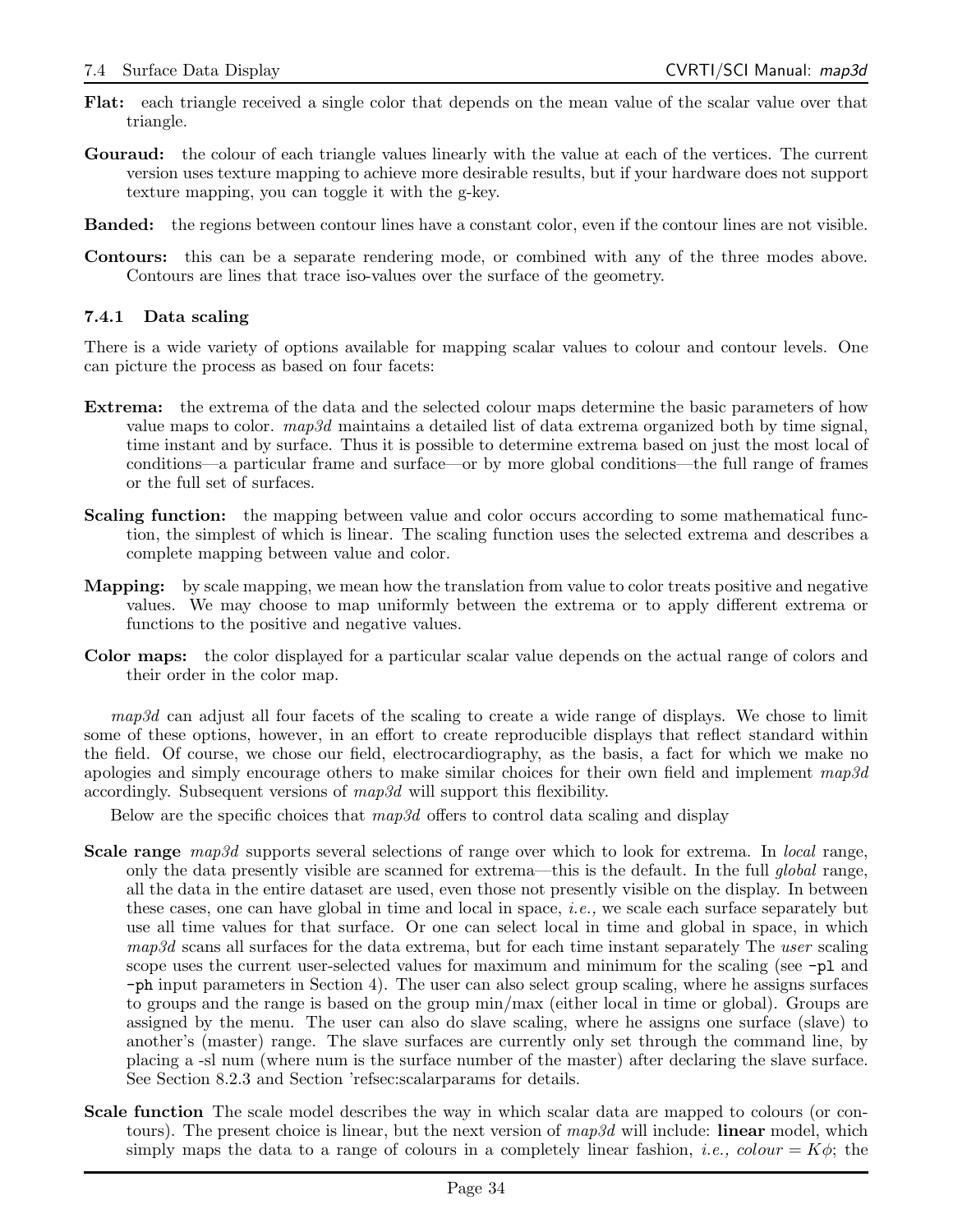logarithmic model, which highlights the lower level data values at the cost of poorer resolution at the higher levels i.e.,  $colour = A \log(\phi) + B$ ; and the **exponential** model, which does the opposite, compressing the smaller levels and expanding the higher ones to span a wider colour range, *i.e.*,  $color = Ae^{B\phi}.$ 

The two schemes with fixed numbers of contours, log/7-levels and log/13-levels both map the upper decade ( $\phi_{max}$  to  $\phi_{max}/10$ .) of the potential data range into a fixed set of logarithmically spaced values. These values are composed of a mantissa from the standard E6 (1.0, 1.5, 2.2, 3.3, 4.7, 6.8, and 10.) and E12 (1.0, 1.2, 1.5, 1.8, 2.2, 2.7, 3.3, 3.9, 4.7, 5.6, 6.8, 8.2, and 10.) number series, and an exponent such that the largest mantissa falls into the range 1.0 to 10. Hence as long as the extrema is known, it is possible to read absolute values from the individual contour lines.

- Scale Mapping There are several different ways to manage the way positive and negative data are treated in the scaling transformations in  $map3d$ . The current version supports the simplest, or *true* mapping, in which the data are used as they are with no consideration of positive or negative values—the color map spreads evenly across the range of the extrema. Subsequent versions will support the symmetric scale mapping, which sets the positive and negative extrema symmetrically—the larger (in the absolute value sense) determines both maximum and minimum data values. Also to appear in the net version is the *separate* scale mapping, in which the positive and negative extrema are treated completely separately—'half' the colours (and contours) are used for the positive values, half for the negative values. This is equivalent to producing maps with the same number of contours for both positive and negative values, even when the positive data have a different absolute maximum value than the negative data.
- Colour Map There are four different colour maps presently implemented with every chance of more to come. The user can select which colour map to use. The choices currently implemented are:
	- Jet map (default) The Jet map is the same as the one used in Matlab. Colours range from dark blue (for negative extrema) through greens (near zero) to dark red (positive extrema). Jet utilizes a minimal set of similar color, particularly of greens and yellows, a complaint of the Rainbow map.
	- Rainbow map Colours range in rainbow fashion from blue (for negative extrema) through greens (near zero) to red (positive extrema).
	- $\text{Red } (+)$  to Green  $(-)$  Largest negative value is coloured bright green, dark grays are for the region near zero, and positive values appear red.
	- **Black**  $(+)$  to White $(-)$  Grey shades from black for small values to white for large ones.

Note that for each color map, the direction of the mapping to value can be inverted,  $e.g.,$  in the default directions, blue indicates small or negative values and red indicates large or positive values. Inverted, this map uses red for small values and blue for large values.

Contour spacing the contour values are a function of the data and the user selection of scale range, model, and mapping (see following items). Fundamentally, the user selects between contour spacing based on the number of contours selected or based on fixed spacing between contours. The actual result depends, in turn, on the range of data values and the desired mapping between value and colour.

#### 7.4.2 Scalar data reference

Related to scaling is the reference channel used for the displayed scalar data. By default, we assume that scalar values already have the right reference and we do nothing to change that. The user can, however, select a new reference and then subtract that reference from all signals in the surface. This is done by selecting the "Reference lead - single value" or "Reference lead - mean value" from the Picking menu (See Section 8.6). There are at present two types of references that  $map3d$  supports:

**Mean as reference:** Selecting the mean as reference causes  $map3d$  to subtract the average value over each surface for each instant in time from the scalar data on that surface. Selecting the "Reference lead - mean value" from the Picking menu automatically does this, and can be undone by selecting "Reset Reference" from the same menu.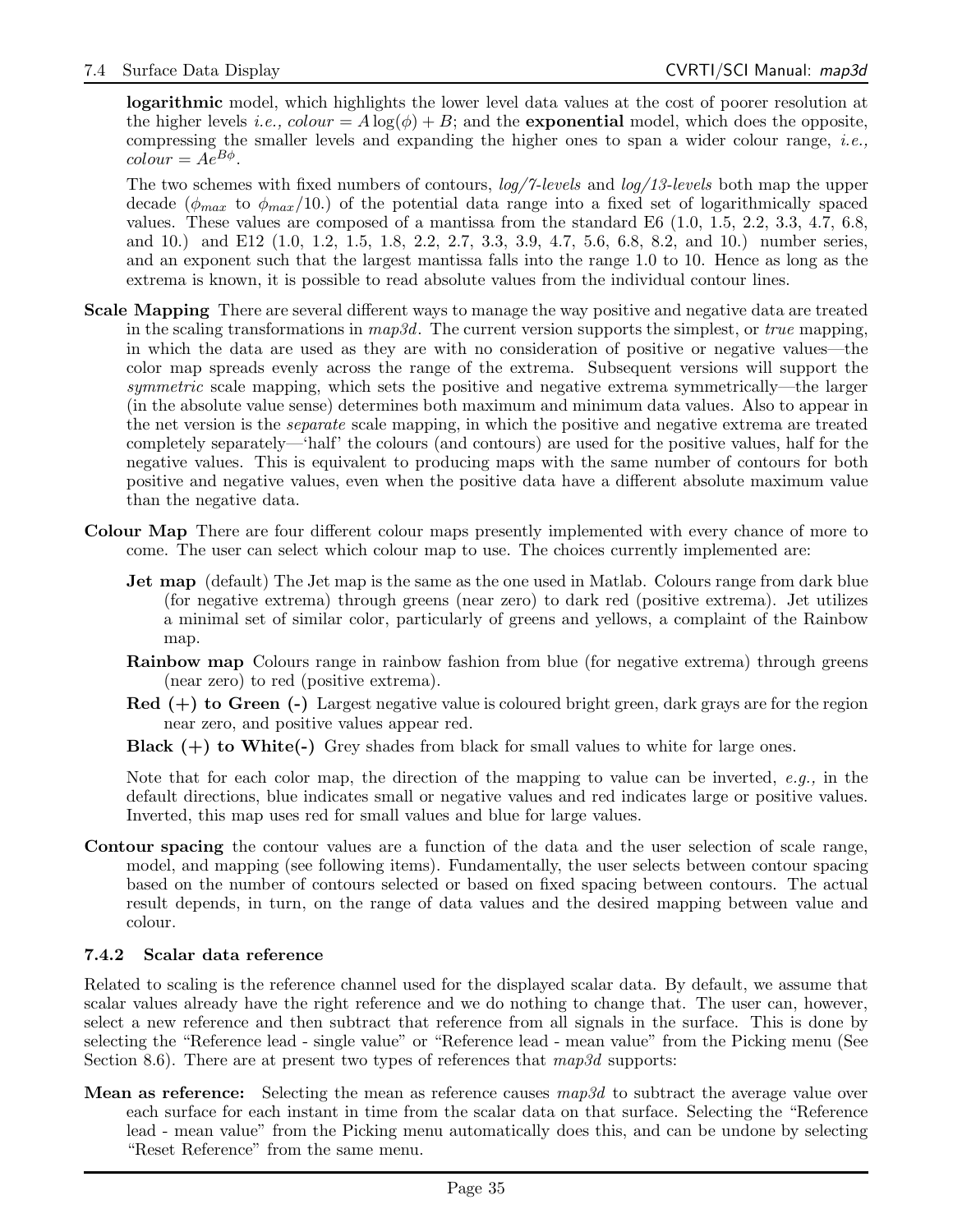Selected lead as reference: It is also possible to select a single channel of data and use that as the reference signal. This is done by first entering the the pick mode called "Reference lead - single value", and then selecting the reference node (See Section 8.2.1) performs this operation. The rest of the nodes then use that node as a reference value. Selecting a new reference lead works properly, i.e., the effect is not cumulative but first restores the data to the original state, than applies the new reference, and this can all be undone by selecting "Reset Reference" from the same menu.

## 7.5 Landmarks

Landmarks provide a means to include visual icons and markers in the surface display in  $map3d$ . They are not meant to render realistically but simply to be cues to assist the user in identifying perspective or features of the surfaces. The list of support landmarks reflects our current usage for bioelectric field data from the heart but many of the landmark types are general purpose and hence useful in other contexts.

Section 6.5 describes the currently support landmark types and the files that contain them. Display of each landmark type depends on the type and user controlled options (see Section 8 for details on controlling the display).

## 7.6 Clipping Planes

Clipping planes allow you to remove from view certain parts of the display so that you can better see what is left. So everything on one side of the clipping plane is visible and everything on the other is not.

We have two clipping planes in  $map3d$  and their position and alignments are adjustable as well as their relation to each other—we can lock the clipping planes together so they work like a data slicer, always showing a slice of constant thickness.

The controls for clipping planes are adjustable from the menus (see Section 8.2.3) and also via keyboard controls (see Section 8.2.2. The basic controls turn the two clipping planes on and off, lock them together, and lock their position relative to the objects in the surface display. By unlocking the last control, you can select that part of the display you want to clip; the default clipping planes are along the z-axis of the object (up and down). To control position of the planes along their normal direction, just keep hitting the bracket keys ( $\lceil \rceil$  and  $\lceil \rceil$ ).

## 7.7 Node marking

Node markings are just additional information added to the display of the nodes. This may be as simple as drawing spheres at the nodes to make them more visible, or as elaborate as marking each node with its associated scalar data value. Section 8.2.3 describes these options in detail.

## 7.8 Time signal display

Display option for the time signal are very modest in this version of  $map3d$ . This will change...

Figure 2 shows the layout and labeling of the scalar window. Font sizes adjust with the window size and the type of units may be explicit if the time series data (.tsdf) files contain this information.

For directions on how to control the time signal window, see Section 8.3.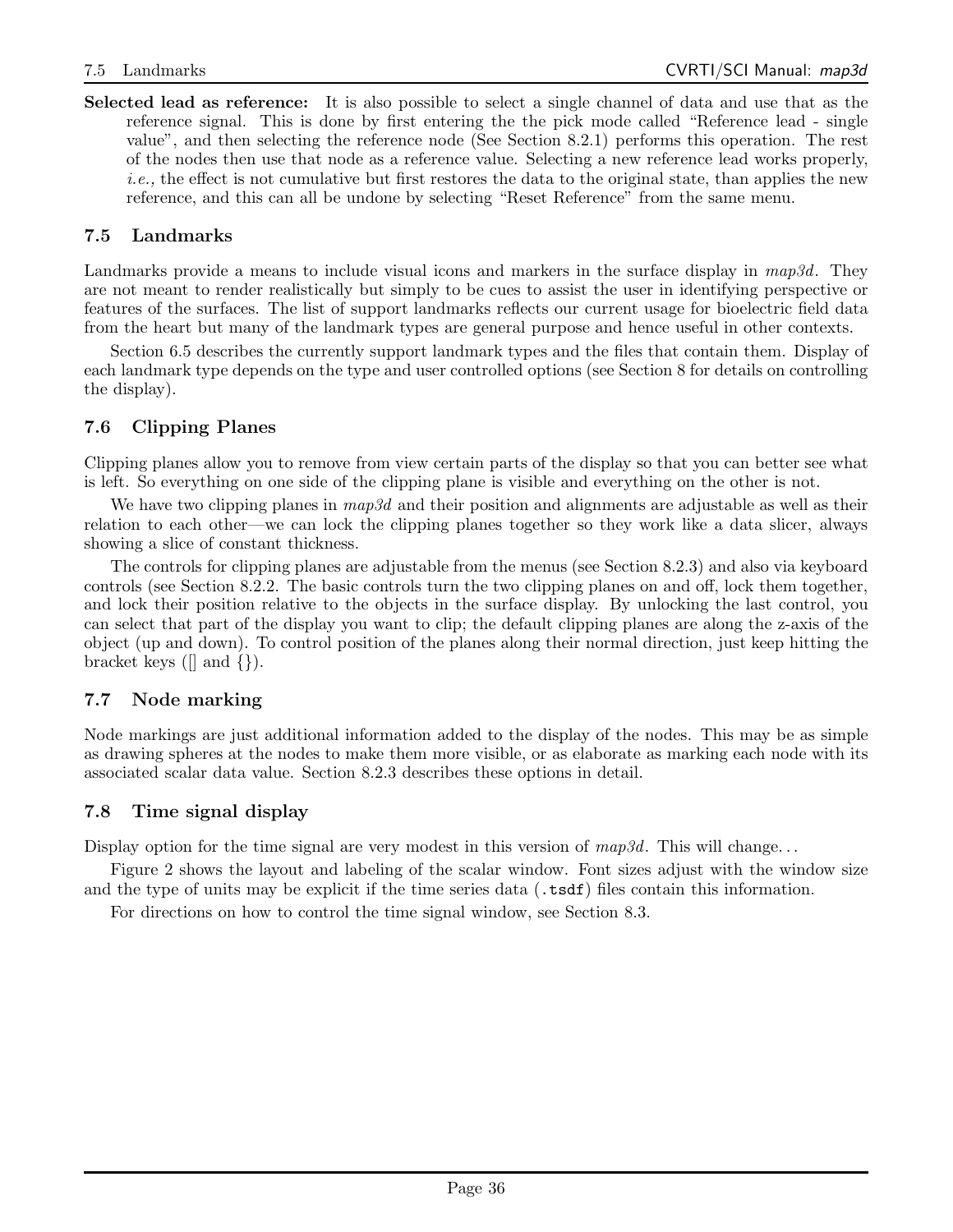

Figure 2: Time signal window layout. Vertical line indicates the frame currently displayed in the surface plot. Text annotations can vary with the data content and mode settings.

## 8 Control of map3d

This section describes all the means of controlling the function of  $map3d$ , at least all the ones we are willing to tell you about.

## 8.1 Control by surface

There is an ever growing number of parameters that the user can alter for displaying the surfaces in  $map3d$ . Some of the more important (and stable) include the following:

- Visibility: of points, mesh, potentials, vectors, etc, can all be controlled individually by using the appropriate function key (see Section 8.2.2),
- Lead markings: of the nodes in the geometry according to their node number, channel number, lead number or even value,
- Scaling: scaling of value to colour and to contour line values,

Landmarks: appearance of the landmarks on the surface.

Since this level of control is provided for each surface, it is possible to have points showing on one surface, mesh on another, and rendered potential shading on a third, and so on.

#### 8.1.1 Selecting which surface to control

To control the display of each surface, be that a surface in its own window or sharing a single window with other surfaces, a user must select that surface. Otherwise, display options will affect all the surfaces. There are two different multi-surface situations and each has its own method of selecting the surface:

| Selecting surfaces for display controls |                                                                                    |  |  |
|-----------------------------------------|------------------------------------------------------------------------------------|--|--|
| Multi-surface layout                    | Selection method                                                                   |  |  |
| One surface per window                  | Mouse location establishes currently active                                        |  |  |
|                                         | window.                                                                            |  |  |
|                                         | Several surfaces in one window $\vert$ Up/down arrows selects the surface. Hitting |  |  |
|                                         | the up-arrow key after selecting the last sur-                                     |  |  |
|                                         | face selects all surface.                                                          |  |  |

Note that in the surface window, the lock icons in the lower left corner indicate if parameter settings act on all surface (locks visible) or just single surfaces (locks invisible). Each lock controls a different aspect of map3d: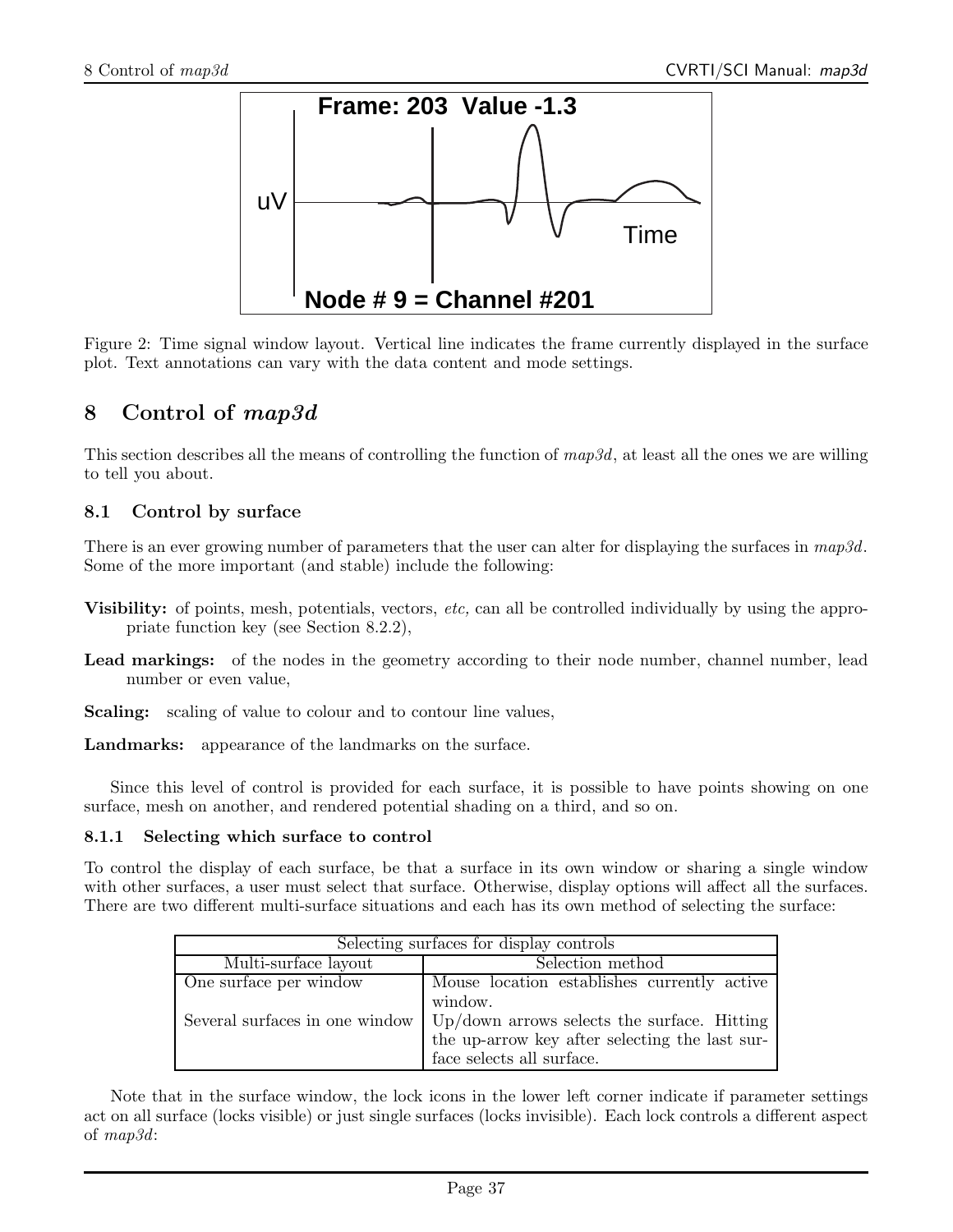- General Lock: is represented by the yellow (or first) lock icon. When this lock is active, menu items and keyboard commands pertain to all surfaces. To turn this lock off and on use the up and down arrow keys.
- Transformation Lock: is represented by the red (or second) lock icon. When this lock is active, rotation and translation pertain to all surfaces. To turn this lock on and off, use the "t" key.
- Frame Lock: is represented by the blue (or third) lock icon. When this lock is active, frame advancing, retreating, and resetting pertain to all surfaces. To turn this lock on and off, use the "f" key or select from the menu under Frame Controls.

Note: in the case where all surfaces are in the same window, unlocking the general lock by means of the up or down arrow keys selects the single surface to display. However, when the general lock is active and either of the other locks is disabled, the active surface mesh appears in a different color (blue by default). This identifies the selected surface and all modifications apply to this surface. To select the desired surface use the  $\langle \cdot \rangle$  keys; "(" selects the next surface and ")" selects the previous.

### 8.2 Mouse control, keyboard mapping, dials, and menus

Direct interactive control of  $map3d$  is by the keyboard and mouse. Many option are available via the menus controlled with the right mouse button, while others can be activated or toggled with single keystrokes. Variable (non-binary) adjustments usually occur through dialogues, or by repeating keystrokes. Below are tables of all the current control devices and their function. When the program launches, the user sets one or more windows which can be resized and moved at any time. When launching the program with the -b option, the resulting borderless sub-window(s) can still be moved and resized within a main window using the Alt-key together with the left and middle mouse buttons respectively. In Mac OS X and other operating systems where the Alt-key is mapped to another function you may use the CRTL+SHIFT keys as an alternative to the Alt-key.

#### 8.2.1 Mouse control

The mouse can be used for different purposes. Figure 3 shows the various actions of the mouse buttons.



Figure 3: Mouse action for  $map3d$ . Picking makes intensive use of the mouse, as does moving objects in the surface window.

In surface windows: when the mouse is over a surface window, mouse buttons have the following actions: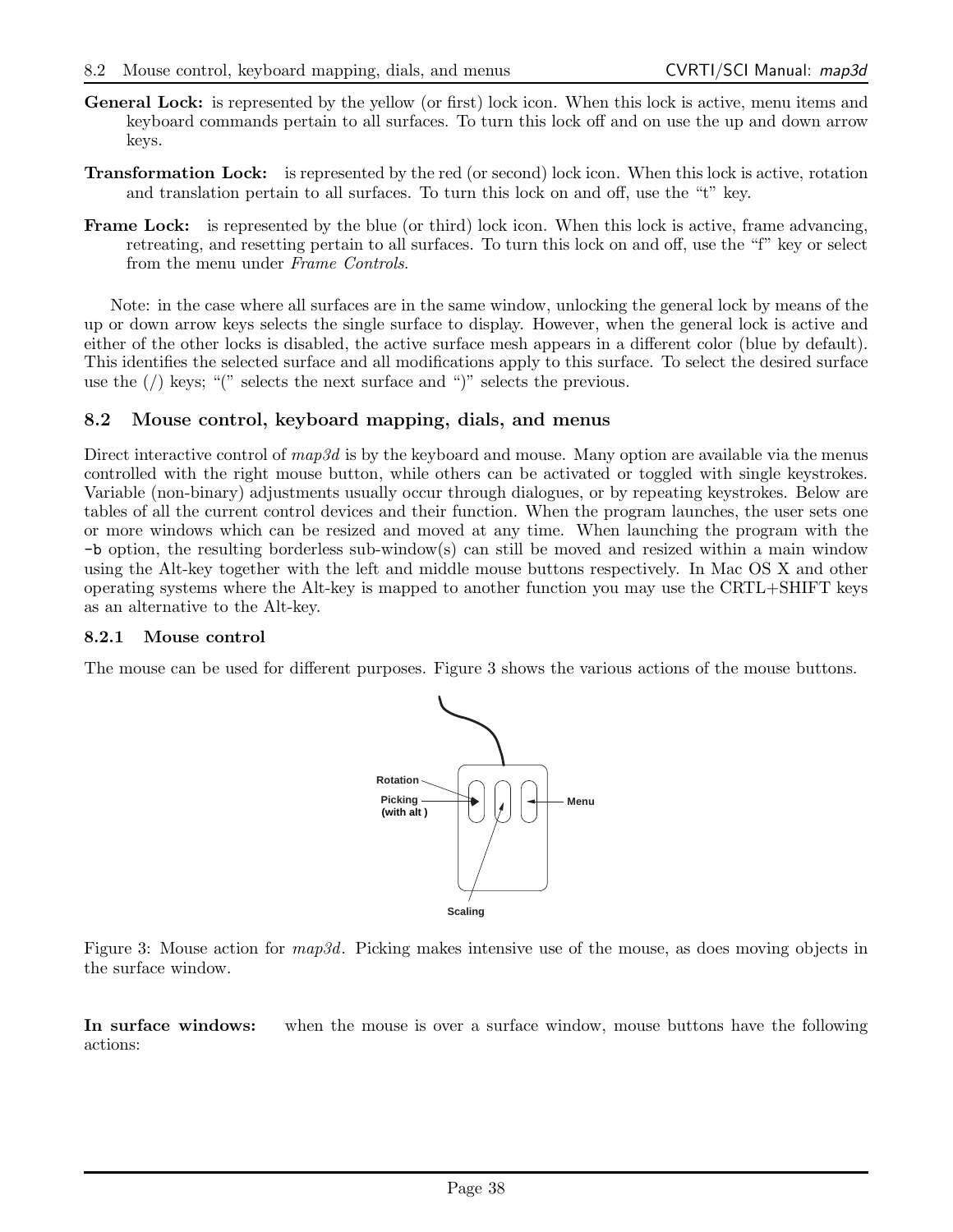|                        |        | Mouse Actions                                    |
|------------------------|--------|--------------------------------------------------|
| Control Key            | Button | Action                                           |
| None                   | Left   | rotation objects                                 |
|                        | Middle | scale objects (downwards increases size, up-     |
|                        |        | wards decreases size)                            |
|                        | Right  | activate pull-down menu                          |
| $\operatorname{Cntrl}$ | Left   | pick a node (and if time series data is present, |
|                        |        | select the channel to display in the time series |
|                        |        | window)                                          |
|                        | Middle | no action                                        |
|                        | Right  | no action                                        |
| Shift                  | Left   | translate objects                                |
|                        | Middle | scale objects (rotates clipping planes if they   |
|                        |        | are active - more info later)                    |
|                        | Right  | no action                                        |

In borderless windows: when the mouse is over a surface within a borderless main window (-b option), the buttons have the following additional actions:

| Mouse Actions       |        |                                                      |  |
|---------------------|--------|------------------------------------------------------|--|
| Control Key         | Button | Action                                               |  |
| $Alt(CTRL + SHIFT)$ | Left   | Move a single surface subwindow                      |  |
|                     |        | Middle   Resize single surface subwindow (no indica- |  |
|                     |        | tion of change until release of mouse button).       |  |
|                     | Right  | no action                                            |  |

Note: if map3d does not respond as described in these tables, it could be that your window manager is grabbing the mouse/key combinations for its own purpose or maps the keys a little differently. This will require some setting changes for the window manager. To make such changes under IRIX, examine the .4Dwmrc file; in Linux there is usually a control panel or utility application to manage all window system interactions.

#### 8.2.2 Keyboard controls

Each key of the regular keyboard, the function keys, and the keypad may be mapped to some function of the map3d. Some keyboard keys serve as toggles to change between a mode being on or off, e.g., "n" toggles the display of node markings. Others cycle through a set of choices, e.g., "m" runs through a series of display options for the mesh. A list of the keyboard keys and their functions is shown in table 1 and table 2 describes the action for each of the function and arrow keys, and table 3 the actions of the keypad keys. The keys affect action only in the Geometry Window unless otherwise specified.

#### 8.2.3 Menu layout

Access to the menus is by means of the right mouse button, as per the usual OpenGL convention. Below is a series of tables of the menu layout for map3d's Geometry Window.

Following are the controls for the menus of the Time Signal Window, Legend Window, and Main Window, respectively.

## 8.3 Controlling the time signal window

There are two ways to create a time signal window:

- 1. Specify a -at xmin xmin ymin ymax on the command line (optionally with a -t trace-lead-number to specify the channel to use).
- 2. Using picking to select a lead to show in the time signal window, when the current pick mode is time signal new-window mode or time signal refresh mode. Note that subsequent time signal picking can be set to either a) update the last time signal window to the new data channel or b) add yet another time signal window.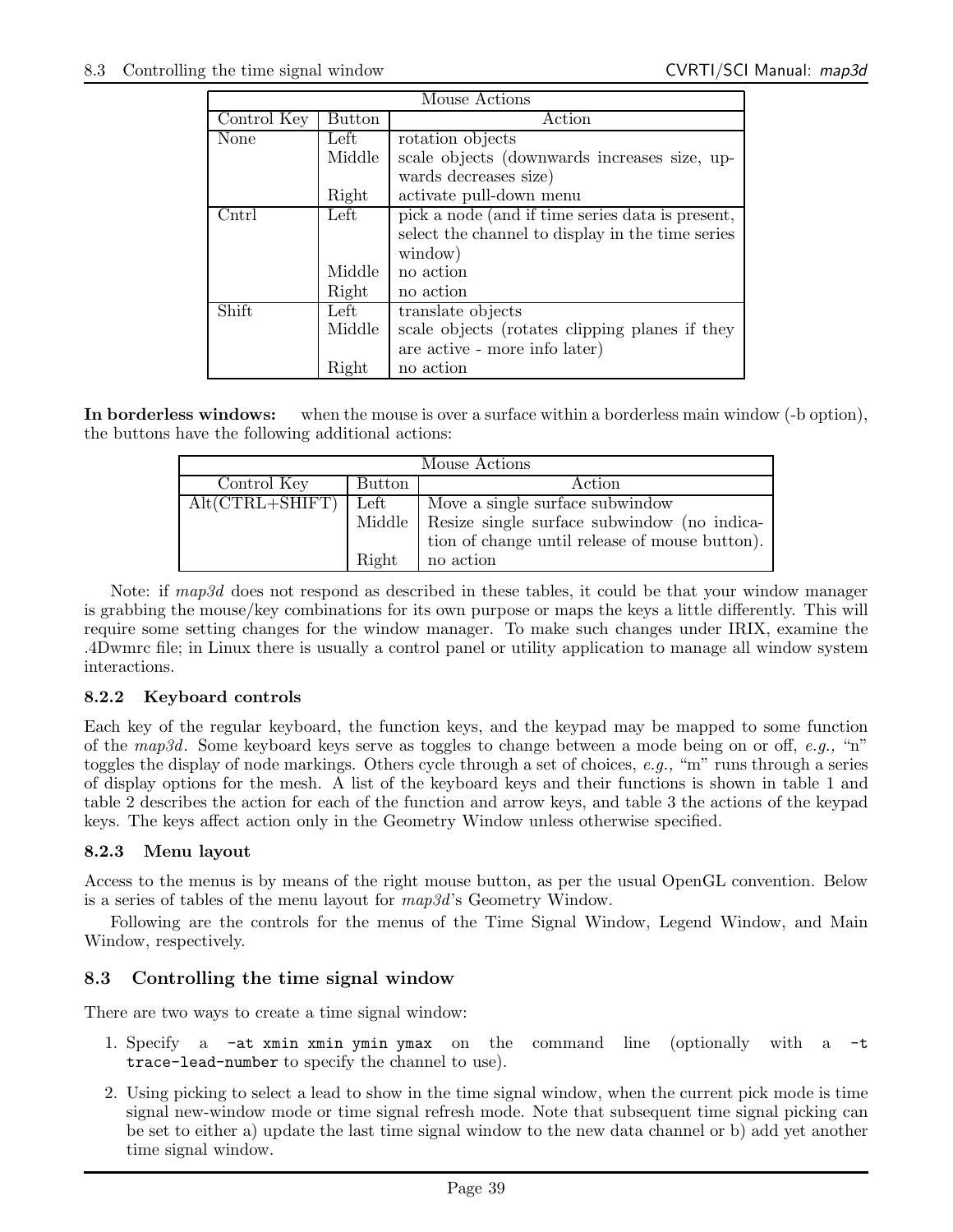| Regular keyboard                         |                                                                                             |  |
|------------------------------------------|---------------------------------------------------------------------------------------------|--|
| $a/A$ -key                               | Switch colour tables                                                                        |  |
| $c$ -key                                 | Toggle contour draw                                                                         |  |
| $d$ -key                                 | Toggle depth cueing                                                                         |  |
| f-key                                    | Toggle frame lock (also in Time signal window)                                              |  |
| g-key                                    | Toggle style of gouraud shading (between texture-mapped and non-texture-mapped)             |  |
| i-key                                    | Toggle "direction" (invert) of color table                                                  |  |
| $l$ -key                                 | Toggle use of lighting                                                                      |  |
| $\text{m/M-key}$                         | Step through mesh/node drawing options                                                      |  |
| n-key                                    | Toggle display of node labels (some node marking must be selected)                          |  |
| $p$ -key                                 | Toggle information in time signal (pick) window (also in Time Signal Window)                |  |
| $q$ -key                                 | Quit or destroy a sub-window - Legend Window and Time Signal Window only (Escape            |  |
|                                          | quits the whole program)                                                                    |  |
| $r$ -key                                 | Reset to startup conditions                                                                 |  |
| R-key                                    | Reset shading model (to wireframe rendering)                                                |  |
| $s/S$ -key                               | Cycle through the various surface data draw options                                         |  |
| t-key                                    | Toggle transformation lock                                                                  |  |
| w-key                                    | Write an image to a file. This will append a 4-digit number representing a image sequence   |  |
|                                          | number to the base filename (before the extension). The base filename can be set at start-  |  |
|                                          | time with the -if flag (see Section 4.2), or in the Save Dialog (Section 8.5.2).            |  |
| x-key                                    | Draw axis                                                                                   |  |
| Escape                                   | Quit the program, if pressed in a Geometry Window, or Destroys a Time Signal Window if      |  |
|                                          | pressed there.                                                                              |  |
| '- key                                   | Increases/Decreases size of of currently-selected object (see Section 8.4.3)                |  |
| key                                      | Changes which suspface inside a window will be affected when the general lock is on but     |  |
|                                          | the transform or frame lock is off (see Section $8.1.1$ )                                   |  |
|                                          | Clipping Controls                                                                           |  |
| $\overline{\left\langle -\right\rangle}$ | Toggle front clipping plane                                                                 |  |
| $>$ - $key$                              | Toggle rear clipping plane                                                                  |  |
| // -key                                  | Move front clipping plane in (initially) $+z/-$ z direction respectively                    |  |
| $\{\frac{\}$ -key                        | Move rear clipping plane in (initially) $+z$ direction respectively                         |  |
| ,-key                                    | Lock/Unlock clipping plane rotation with object rotation (when unlocked, shift-Middle-click |  |
|                                          | rotates clipping planes)                                                                    |  |
| .-key                                    | Lock/Unlock clipping planes from each other. When active, clipping planes move together     |  |

Table 1: Keyboard controls for Geometry Window in map. When control contains both lower and upper cases of a letter, one cycles through a parameter in one direction and the other in the reverse direction.

| <b>Arrow Keys</b>                                                            |                                                                             |  |  |
|------------------------------------------------------------------------------|-----------------------------------------------------------------------------|--|--|
|                                                                              | Left Arrow Key   Retreat by current frame step (Also in Time Signal Window) |  |  |
| Right Arrow Key   Advance by current frame step (Also in Time Signal Window) |                                                                             |  |  |
| Up Arrow key                                                                 | Select next surface                                                         |  |  |
|                                                                              | Down Arrow Key   Select previous surface                                    |  |  |

Table 2: Control of map3d via the arrow keys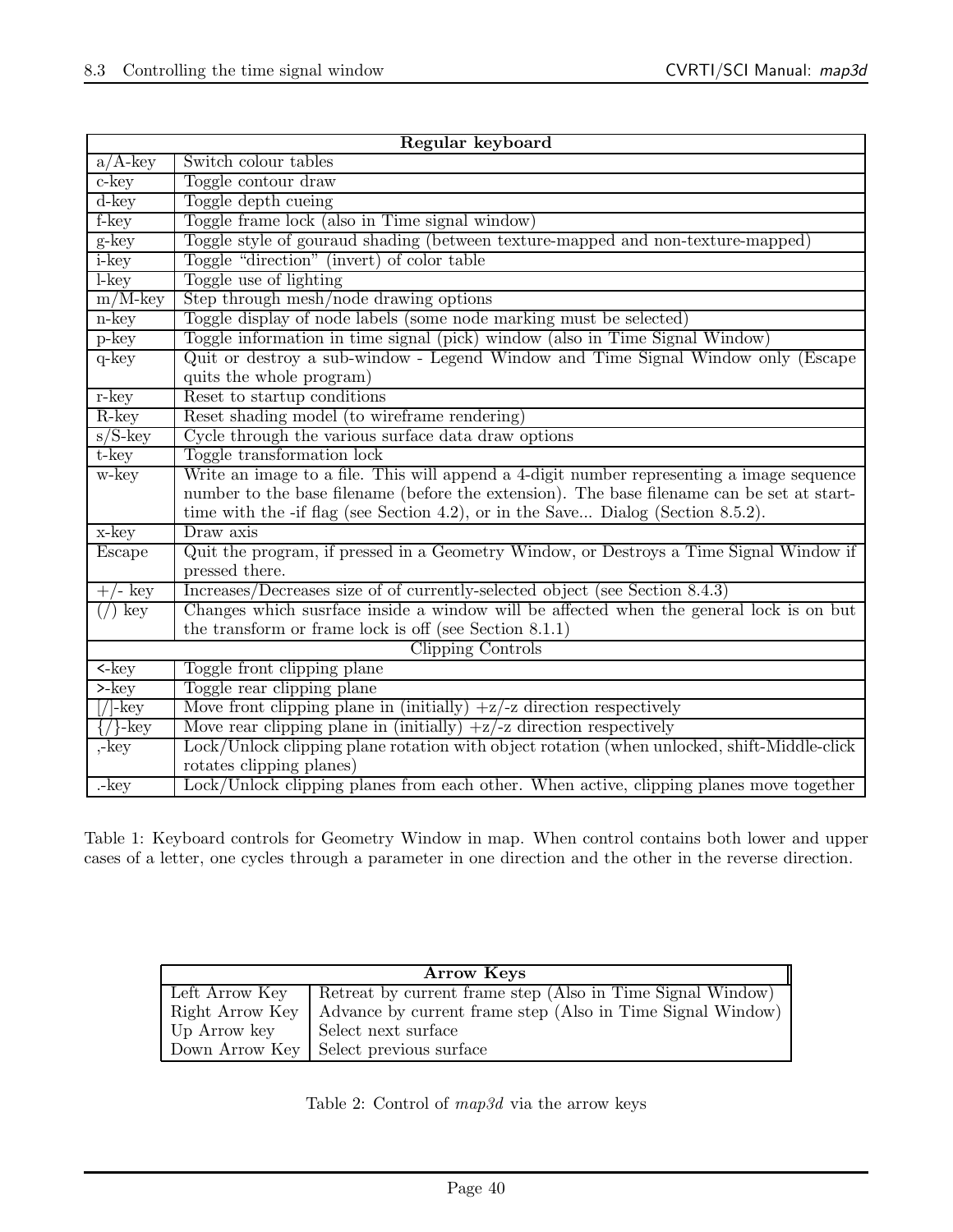.

| <b>Keypad Keys</b>                    |                                              |  |  |  |
|---------------------------------------|----------------------------------------------|--|--|--|
| Ctrl-Keypad Left-arrow                | Y-axis rotate, CW (left)                     |  |  |  |
| Ctrl-Keypad Right-arraow              | Y-axis rotate, CCW (right)                   |  |  |  |
| Ctrl-Keypad Up-arrow                  | X-axis rotate, CCW (down)                    |  |  |  |
| Ctrl-Keypad Down-arrow                | X-axis rotate, $CW$ (up)                     |  |  |  |
| Ctrl-Keypad Home                      | Z-axis rotate, CCW                           |  |  |  |
| Ctrl-Keypad PgUp                      | Z-axis rotate, CW                            |  |  |  |
| Ctrl-Keypad End                       | Zoom down                                    |  |  |  |
| Ctrl-Keypad PgDn                      | Zoom up                                      |  |  |  |
| Alt(or CRTL+SHIFT)-Keypad Left-Arrow  | -X-translation (left)                        |  |  |  |
| Alt(or CRTL+SHIFT)-Keypad Right-Arrow | $+X$ -translation (right)                    |  |  |  |
| Alt(or CRTL+SHIFT)-Keypad Down-Arrow  | -Y-translation (down)                        |  |  |  |
| Alt(or CRTL+SHIFT)-Keypad Up-Arrow    | $+Y$ -translation (up)                       |  |  |  |
| Alt(or CRTL+SHIFT)-Keypad Home        | $-Z$ -translation (away)                     |  |  |  |
| Alt(or CRTL+SHIFT)-Keypad PgUp        | $+Z$ -translation (towards)                  |  |  |  |
| $Plus/Minus$ key                      | Increase/Decrease size of currently-selected |  |  |  |
|                                       | object. (see Section $8.4.3$ )               |  |  |  |

Table 3: Keypad controls in  $map3d$  - have NUM-Lock off for these to work properly. Again, based on how you have your keys mapped, you might have to use the non-keypad keys, but something should work for you for each key.

| <b>Overview of Geometry Window menus</b> |                                                                |  |  |
|------------------------------------------|----------------------------------------------------------------|--|--|
| <b>Files</b>                             | Opens the Files Window (see Section $8.5.1$ )                  |  |  |
| Save                                     | Opens the Save Window (see Section $8.5.2$ )                   |  |  |
| Contours                                 | number or spacing and display features of the contours         |  |  |
| Fiducials                                | Fiducial display features - Currently only opens the fiducial  |  |  |
|                                          | dialog. (See Section $8.5.5$ )                                 |  |  |
| Frame Controls                           | modifying frame controls                                       |  |  |
| Graphics                                 | general display features such as lighting, clipping, and depth |  |  |
|                                          | cueing                                                         |  |  |
| Landmarks                                | features for toggling and displaying landmarks                 |  |  |
| Mesh                                     | display features of the mesh                                   |  |  |
| Node marking                             | marking of the nodes                                           |  |  |
| Picking                                  | selecting times signals, mesh information, or other direct in- |  |  |
|                                          | teractions with the display via the mouse                      |  |  |
| Scaling                                  | links between data values and color                            |  |  |
| Surface Data                             | display features of the scalar data displayed on the mesh      |  |  |
| Use $+/-$ to select                      | Select a feature to change interactively with $+$ or $-$       |  |  |
| <b>Window Attributes</b>                 | features of the windows such as color and text labels          |  |  |

Table 4: The overall menu structure of the Geometry Window

The format of the scalar display is fairly simple , with a vertical bar moving along the time axis as the frame number is advanced.  $map3d$  derives the time axis label from the frame numbers of the signal relative to the time series data file, not relative to the subset of frame read in, i.e., if frames (or pot file numbers) 10–20 are read in with an increment of 2, then frame number will begin at 10, and go through 12, 14, 16, 18 and end at 20 rather then beginning at 0 or 1 and going to 10 (the number of frames of data actually read).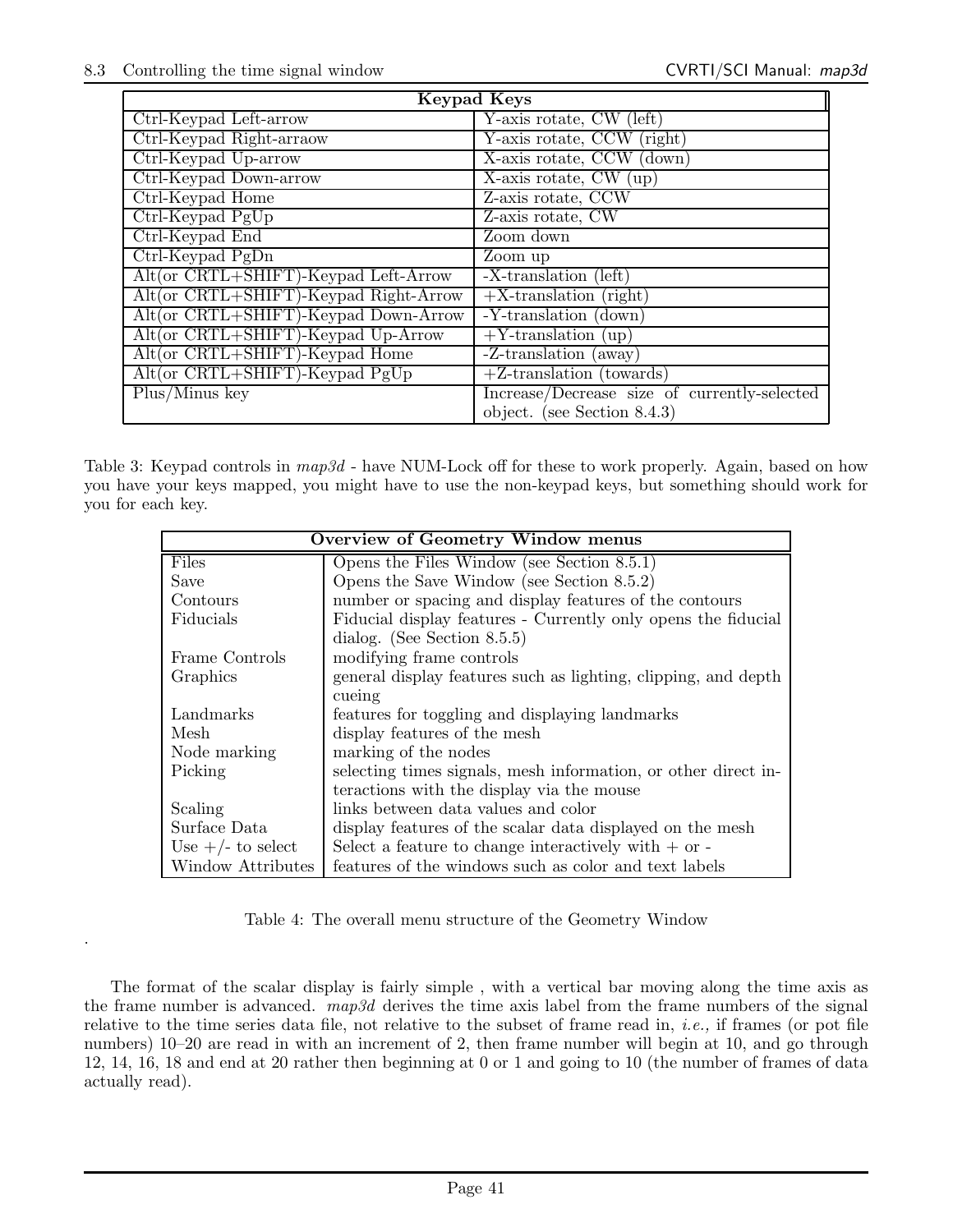| <b>Contour Menus</b> |                                 |                                                                                                                           |  |  |  |
|----------------------|---------------------------------|---------------------------------------------------------------------------------------------------------------------------|--|--|--|
| Number of Contours   |                                 |                                                                                                                           |  |  |  |
|                      | User-specified spacing          | use the value of contour spacing from the $-cs$<br>option of the command line, or value in the<br>Contour Spacing dialog. |  |  |  |
| Draw style           |                                 |                                                                                                                           |  |  |  |
|                      | Dashed line for negative values | draw positive contours in solid, negative in                                                                              |  |  |  |
|                      |                                 | broken lines                                                                                                              |  |  |  |
|                      | Solid lines for all contours    | draw all contours in solid lines                                                                                          |  |  |  |
| Set Contour Spacing  |                                 | Opens a dialog to change user-specified spac-                                                                             |  |  |  |
|                      |                                 | ing or to set number of contours. See Sec-                                                                                |  |  |  |
|                      |                                 | tion 8.5.4.                                                                                                               |  |  |  |
| Line size            |                                 | set the line thickness                                                                                                    |  |  |  |
| Toggle contours      |                                 | toggle display of contours without changing                                                                               |  |  |  |
|                      |                                 | settings                                                                                                                  |  |  |  |

|  |  |  |  |  | Table 5: Menus for contour spacing/number. |
|--|--|--|--|--|--------------------------------------------|
|--|--|--|--|--|--------------------------------------------|

| <b>Frame Control Menus</b>     |                         |                                                 |  |  |
|--------------------------------|-------------------------|-------------------------------------------------|--|--|
| Lock Frames                    |                         | toggle whether frames operations affect         |  |  |
|                                |                         | one surface or all surfaces                     |  |  |
| Set Frame Interval             |                         |                                                 |  |  |
|                                | Set Frame Step          | Opens a dialog to interactively set User-       |  |  |
|                                |                         | specified frame step. Affected surfaces are     |  |  |
|                                |                         | determined by the lock status.                  |  |  |
|                                | User-specified Interval | use the value of interval specified in the $-i$ |  |  |
|                                |                         | option of the command line or the value         |  |  |
|                                |                         | set in the frame step dialog.                   |  |  |
|                                | value                   | select between 1 and 90 for frame anima-        |  |  |
|                                |                         | tion step                                       |  |  |
| Reset Frames to 0              |                         | positions the surface at the first position in  |  |  |
|                                |                         | time                                            |  |  |
| Align meshes to this frame num |                         | Positions all surfaces' frames to the current   |  |  |
|                                |                         | surface. What 'current surface' means will      |  |  |
|                                |                         | vary based on the status of the locks (see      |  |  |
|                                |                         | Section $8.1.1$ )                               |  |  |
| Set time to zero               |                         | Set current frame to be time zero.              |  |  |

Table 6: Frame Controls.

## 8.3.1 Adjusting the frame marker

In order to facilitate rapid movement through large datasets, the user can control the frame number being displayed by interacting with the scalar window itself. If the user moves the cursor to the scalar window and pushes the left mouse button, the vertical time bar will jump to the nearest sample to the cursor location. The user can then hold the left button down and slide the time marker left and right and set a desired frame. Once the mouse button is released,  $map3d$  updates the map display. The left and right arrow keys also shift the frame marker back and forth. The only other command allowed when the cursor is within the scalar window is the "q"-key, to shut down just the scalar window, the "f" key, to toggle the frame lock, or the "p" key, to toggle the display mode. Any other attempt at input will not be accepted.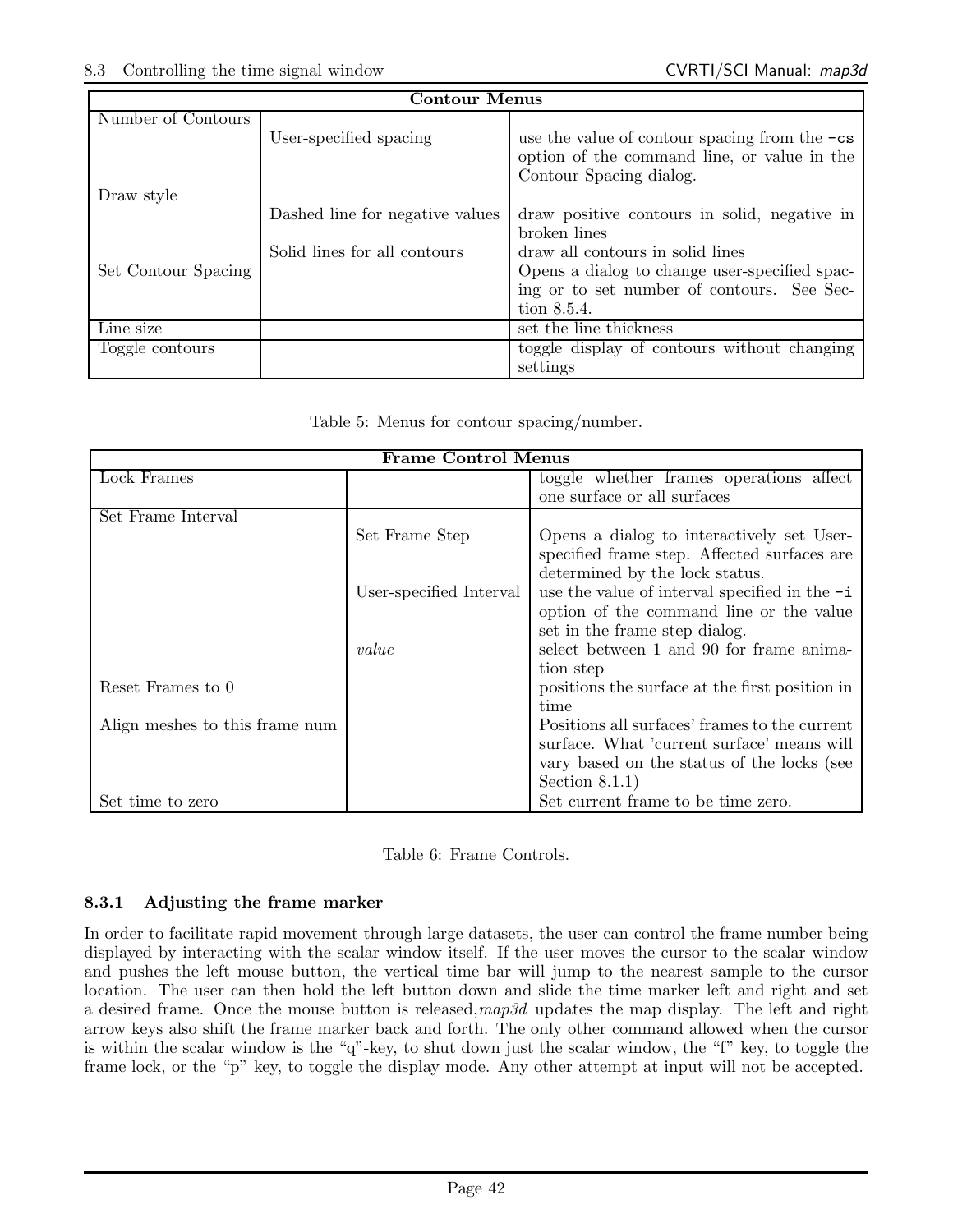| <b>Graphics Menus</b> |                            |                                               |  |  |
|-----------------------|----------------------------|-----------------------------------------------|--|--|
| Light source          |                            | select the source for the lighting model      |  |  |
|                       | From above                 |                                               |  |  |
|                       | From below                 |                                               |  |  |
|                       | From left                  |                                               |  |  |
|                       | From right                 |                                               |  |  |
|                       | From front                 |                                               |  |  |
|                       | From back                  |                                               |  |  |
|                       | None                       | no lighting (turn lighting off)               |  |  |
| Toggle clipping       |                            | toggles particular clipping plane options     |  |  |
|                       | Front plane                | toggles front clipping plane                  |  |  |
|                       | Back plane                 | toggles rear clipping plane                   |  |  |
|                       | Locking planes together    | makes planes translate together               |  |  |
|                       | Locking planes with object | rotate surface with the planes or rotate sur- |  |  |
|                       |                            | face through the planes                       |  |  |
| Toggle Depth cue      |                            | apply/disable depth cueing (fog)              |  |  |
| Adjust Depth cue      |                            | Opens a dialog to adjust the front and rear   |  |  |
|                       |                            | planes to where the depth cueing occurs.      |  |  |

Table 7: Graphics menus. These control general graphic rendering options.

| Mesh render menu  |                                                                    |                                         |  |  |  |  |
|-------------------|--------------------------------------------------------------------|-----------------------------------------|--|--|--|--|
| Render as         |                                                                    |                                         |  |  |  |  |
|                   | None                                                               | Do not render the mesh                  |  |  |  |  |
|                   | Elements                                                           | render filled surfaces for all elements |  |  |  |  |
|                   | Connectivity                                                       | render connectivity mesh                |  |  |  |  |
|                   | Elements and connectivity                                          | rendered front facing triangles as ele- |  |  |  |  |
|                   |                                                                    | ments and back facing as connectivity   |  |  |  |  |
|                   | Points                                                             | render points                           |  |  |  |  |
|                   | Points and connectivity                                            | render both points and connectivity     |  |  |  |  |
| $Line$ point size | set the size of the mesh's points and lines                        |                                         |  |  |  |  |
| Color             | set the color of the mesh                                          |                                         |  |  |  |  |
| Secondary         | set color of active mesh when multiple surfaces are in same window |                                         |  |  |  |  |
| Mesh Color        |                                                                    |                                         |  |  |  |  |
| Show Legend       | display mesh's legend window                                       |                                         |  |  |  |  |
| Window            |                                                                    |                                         |  |  |  |  |
| Hide<br>Legend    | turn off display of mesh's legend window                           |                                         |  |  |  |  |
| Window            |                                                                    |                                         |  |  |  |  |
| Reload Geome-     | reload file associated with this geometry                          |                                         |  |  |  |  |
| try               |                                                                    |                                         |  |  |  |  |
| Reload Surface    | reload file associated with this geometry's surface data           |                                         |  |  |  |  |
| Data              |                                                                    |                                         |  |  |  |  |
| Reload<br>Both    | reload files associated with this geometry and its data            |                                         |  |  |  |  |
| Geometry and      |                                                                    |                                         |  |  |  |  |
| Data              |                                                                    |                                         |  |  |  |  |

Table 8: Submenus for the Mesh Display menu

## 8.4 Color/Size Selection

It is frequently necessary to control color and size of elements of the map3d display and this, we have selection subwindows that appear as necessary and disappear upon selection. While the Color and Size Picker leave much to be desired aesthetically, they improve on past versions, and have slightly more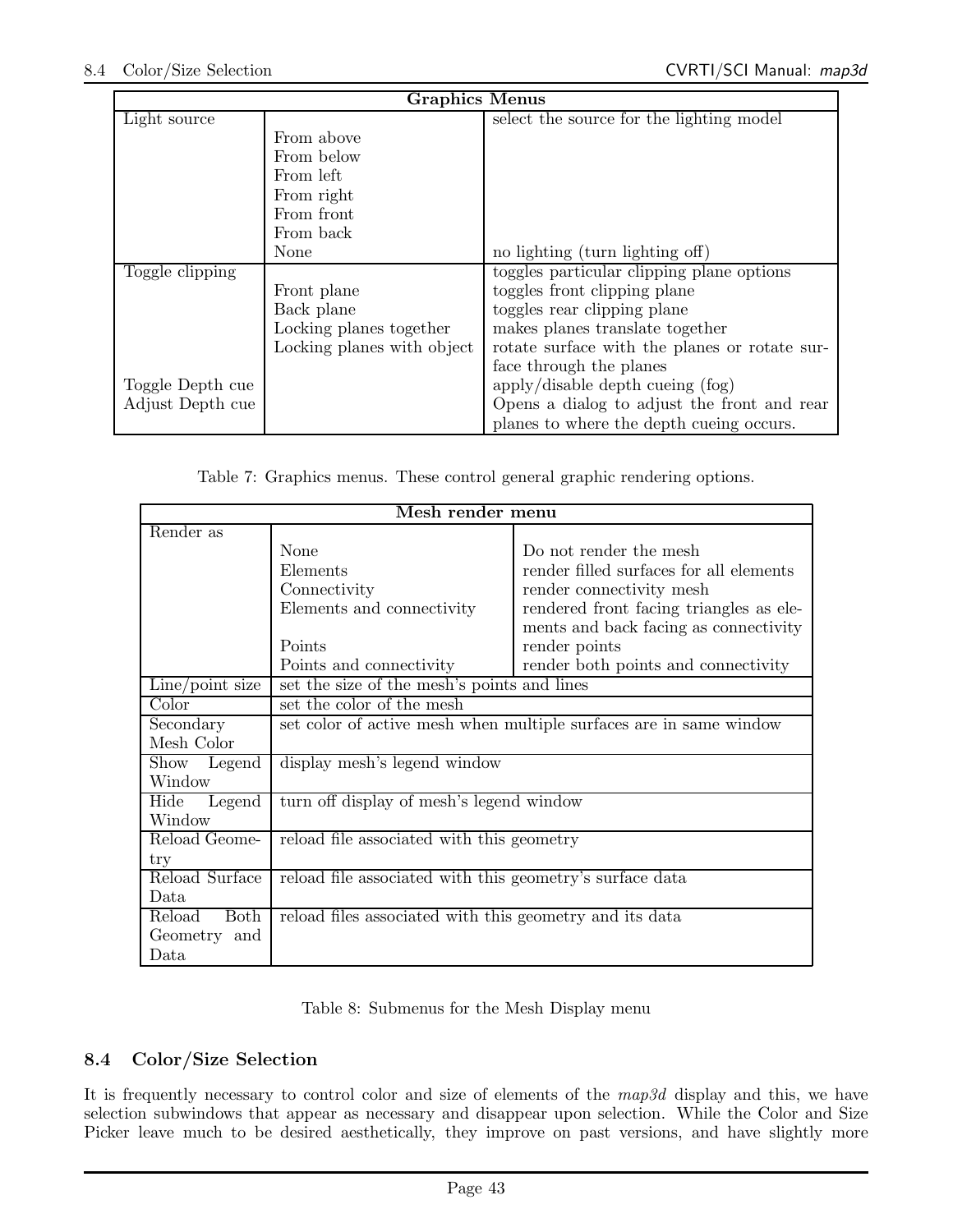| Node Marking Menus |                     |                                                               |  |  |  |
|--------------------|---------------------|---------------------------------------------------------------|--|--|--|
| All                |                     | Make all the nodes in this (or all) surface(s)                |  |  |  |
|                    | Sphere              | mark each node with a sphere                                  |  |  |  |
|                    | Map data to spheres | mark each node with a sphere, whose color reflects its scalar |  |  |  |
|                    |                     | data value                                                    |  |  |  |
|                    | Node $#$            | mark each node with the node number in the geometry           |  |  |  |
|                    | Channel $#$         | mark each node with the associated data channel number        |  |  |  |
|                    | Data value          | mark each node with the associated data value                 |  |  |  |
|                    | Color               | set the color for marking all nodes                           |  |  |  |
|                    | <b>Size</b>         | set the size of all node markings                             |  |  |  |
|                    | Clear all marks     | remove all node marking settings                              |  |  |  |
| Extrema            |                     | Make all the nodes that are the extrema                       |  |  |  |
|                    | Sphere              | mark each extrema with a sphere                               |  |  |  |
|                    | Node $#$            | mark each extrema with the node number in the geometry        |  |  |  |
|                    | Channel $#$         | mark each extrema with the associated data channel number     |  |  |  |
|                    | Data value          | mark each extrema with the associated data value              |  |  |  |
|                    | <b>Size</b>         | set the size of all extrema markings                          |  |  |  |
|                    | Clear all marks     | remove all extrema marking settings                           |  |  |  |
| Time signal        |                     | Make all the nodes that identify the location of time signals |  |  |  |
|                    |                     | shown in the display                                          |  |  |  |
|                    | Sphere              | mark each times signal location with a sphere                 |  |  |  |
|                    | Node $#$            | mark each times signal location with the node number in the   |  |  |  |
|                    |                     | geometry                                                      |  |  |  |
|                    | Channel $#$         | mark each times signal location with the associated data      |  |  |  |
|                    |                     | channel number                                                |  |  |  |
|                    | Data value          | mark each times signal location with the associated data      |  |  |  |
|                    |                     | value                                                         |  |  |  |
|                    | Color               | set the color for marking all times signal locations          |  |  |  |
|                    | <b>Size</b>         | set the size of all time signal markings                      |  |  |  |
|                    | Clear all marks     | remove all time signal marking settings                       |  |  |  |
| Lead links         |                     | Make all the nodes that identify the features from leadlinks  |  |  |  |
|                    |                     | file (see Section $6.4$ ) shown in the display                |  |  |  |
|                    | Sphere              | mark each lead location with a sphere                         |  |  |  |
|                    | Node $#$            | mark each lead location with the node number in the geom-     |  |  |  |
|                    |                     | $_{\rm \footnotesize etry}$                                   |  |  |  |
|                    | Channel $#$         | mark each lead location with the associated data channel      |  |  |  |
|                    |                     | number                                                        |  |  |  |
|                    | Data value          | mark each lead location with the associated data value        |  |  |  |
|                    | Lead labels         | mark each lead with the label from the leadlinks file.        |  |  |  |
|                    | Color               | set the color for marking all lead locations                  |  |  |  |
|                    | Size                | set the size of all lead markings                             |  |  |  |
|                    | Clear all marks     | remove all lead marking settings                              |  |  |  |

Table 9: Menus for marking nodes in the display. If all surfaces are currently displayed, any of these settings will affect all surfaces based on the rules in locks section (see Section 8.4.3). If we have a single or current) surface only, then change only that surface.

functionality.

## 8.4.1 Color Picker

The Color Picker shows a number of colors to select from. There are only a limited number of colors so that the color selection can be easily reproduced on subsequent runs. When you open up the Color Picker, the current (original) color will be in a small box on the bottom left, whereas the box next to it will show the color that was most recently selected. There is a new "Preview" button which will change the color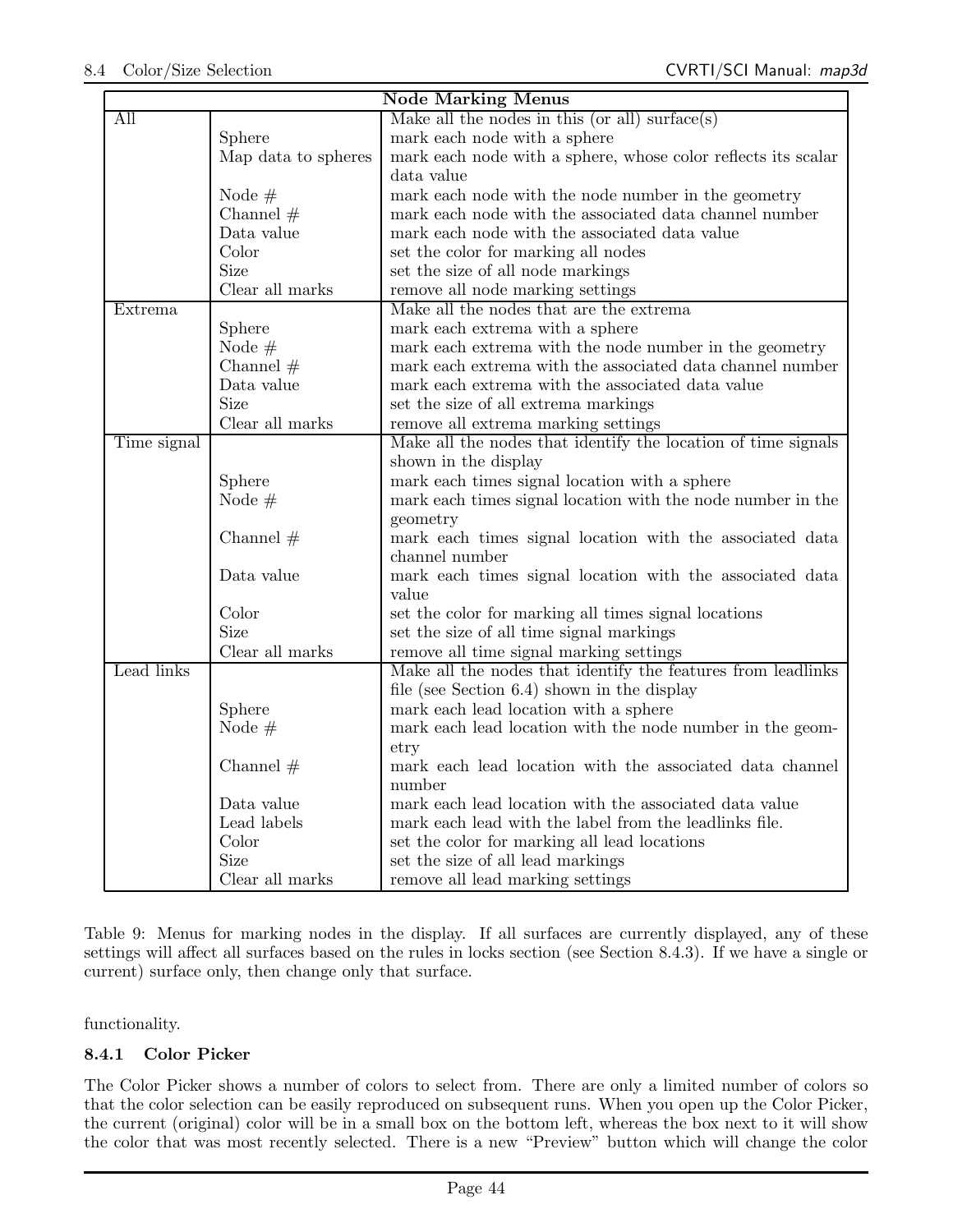|                                   | <b>Picking Menus I</b>                                         |  |  |  |  |
|-----------------------------------|----------------------------------------------------------------|--|--|--|--|
| Time Signal (new window mode)     | create a new time signal window with each pick of a node       |  |  |  |  |
| Time Signal (refresh window mode) | update the last time signal window with each pick of a node    |  |  |  |  |
| Display node info mode            | Picking will cause certain node information to be dumped to    |  |  |  |  |
|                                   | the console.                                                   |  |  |  |  |
| Display triangle info mode        | Picking will cause information about the triangle you click    |  |  |  |  |
|                                   | in to be dumped to the console. It may be easier to pick       |  |  |  |  |
|                                   | triangles with clipping planes on.                             |  |  |  |  |
| Triangle construction/deletion    | Normal picking (ctrl-clicking on nodes) will select points to  |  |  |  |  |
|                                   | form a triangle (triangulate). Clicking the first two nodes in |  |  |  |  |
|                                   | this fashion will display the selected nodes, and then a line  |  |  |  |  |
|                                   | between the two. When the third is clicked, a new triangle is  |  |  |  |  |
|                                   | displayed and added to the geometry.                           |  |  |  |  |
|                                   | CTRL-middle clicking selects a triangle (and not nodes) to     |  |  |  |  |
|                                   | be deleted. Again, it may be easier to pick triangles with     |  |  |  |  |
|                                   | clipping planes on.                                            |  |  |  |  |
| Flip triangle mode                | Will change the order of drawing the triangle's points. This   |  |  |  |  |
|                                   | will cause front-facing triangles to become back-facing and    |  |  |  |  |
|                                   | vice-versa.                                                    |  |  |  |  |
| Edit node mode                    | Will allow you to pick a point and translate it with the key-  |  |  |  |  |
|                                   | board transform controls (see Section 8.2.2, keypad controls)  |  |  |  |  |
| Edit landmark point mode          | Will allow you to pick a landmark point and translate it with  |  |  |  |  |
|                                   | the keyboard transform controls (see Section 8.2.2, keypad     |  |  |  |  |
|                                   | controls)                                                      |  |  |  |  |
| Delete node mode                  | Will remove from the geometry any node that you pick and       |  |  |  |  |
|                                   | any triangles associated with it.                              |  |  |  |  |

Table 10: Pick mode menus, part 1. Picking is based on a mode (selectable in this menu), and is done with CTRL-left mouse button unless otherwise specified.



Figure 4: Color Picker.

and let you see what it would do, but will also allow you to push the "Cancel" button and return to the original color, shown in the bottom left.

## 8.4.2 Size Picker



Figure 5: Size Picker.

The Size Picker shows 10 sizes to select from, currently (to change later) represented by the size of boxes, where the width of the box represents the selectable size. When you open up the Size Picker, the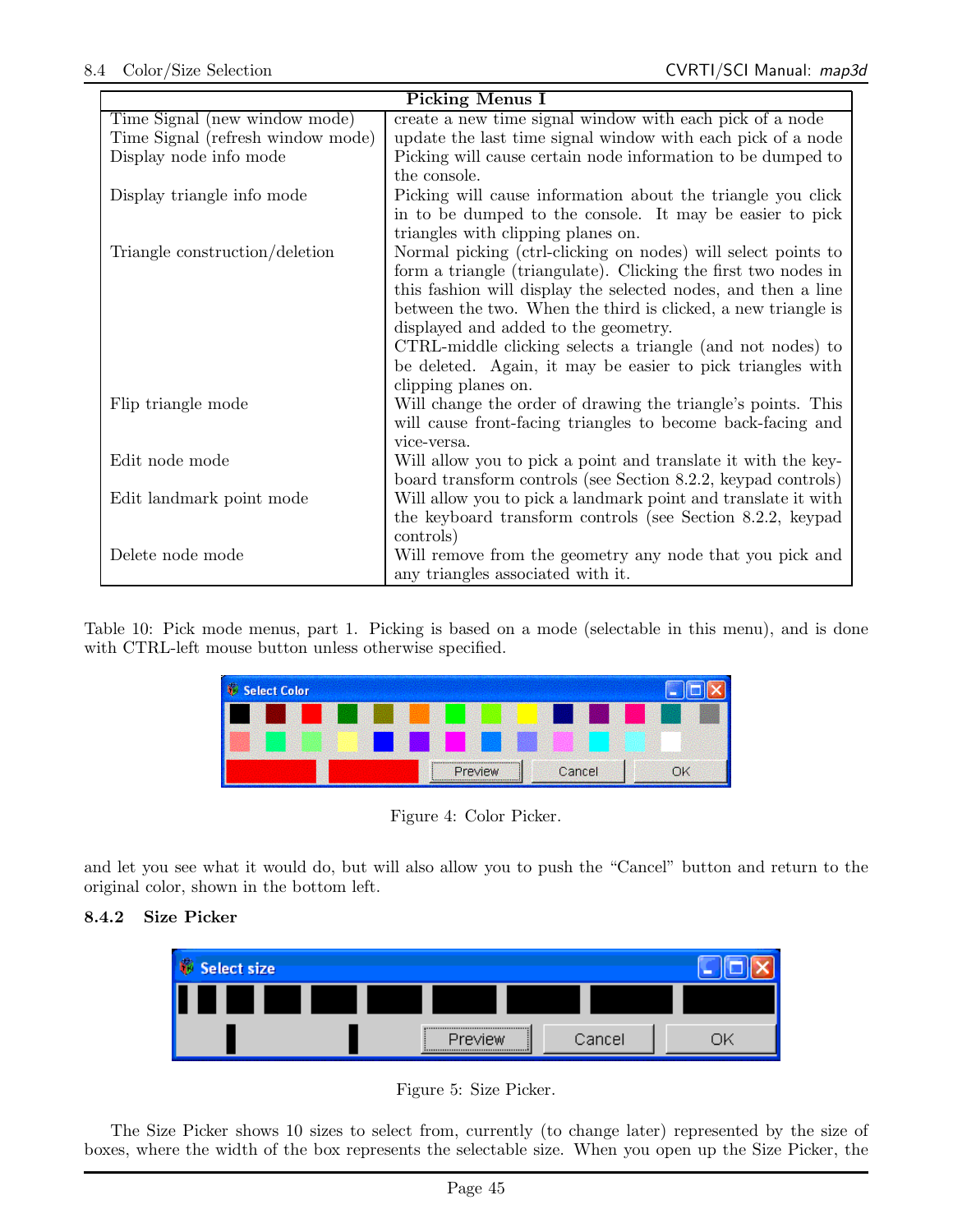| <b>Picking Menus II</b>         |                                                                   |  |  |  |
|---------------------------------|-------------------------------------------------------------------|--|--|--|
| Reference lead, single value    | Causes all values to be measured against the node which you       |  |  |  |
|                                 | pick                                                              |  |  |  |
| Reference lead, mean value      | Causes all values to be measured against a mean value of all      |  |  |  |
|                                 | the nodes                                                         |  |  |  |
| Reset Reference                 | Causes the reference and values to be reset to its original       |  |  |  |
|                                 | value. You must reset the reference if you want to change         |  |  |  |
|                                 | the reference more than once.                                     |  |  |  |
| Show Time Signal Window info    | Toggles display modes in time series window. When there is        |  |  |  |
|                                 | no info, the graph takes up more room in the window. This         |  |  |  |
|                                 | is equivalent to pressing 'p' in a geometry window or select-     |  |  |  |
|                                 | ing the toggle display mode option of a time series window's      |  |  |  |
|                                 | menu.                                                             |  |  |  |
| Show all pick windows           | Causes all Time Series (Pick) Windows associated with this        |  |  |  |
|                                 | geometry to become visible.                                       |  |  |  |
| Hide all pick windows           | Causes all Time Series (Pick) Windows associated with this        |  |  |  |
|                                 | geometry to become hidden.                                        |  |  |  |
| Size of picking aperture        | select the size of the region around the mouse pointer that       |  |  |  |
|                                 | will register a "hit" when picking; larger values will make it    |  |  |  |
|                                 | easier to pick an object but also easier to hit multiple objects. |  |  |  |
| Size of triangulation node mark | when triangulating, a node mark will appear on the $node(s)$      |  |  |  |
|                                 | selected. Adjust that mark's size.                                |  |  |  |

Table 11: Pick mode menus, part 2. Picking is based on a mode (selectable in this menu), and is done with CTRL-left mouse button unless otherwise specified.

current (original) size will be represented in a box on the bottom left, whereas the box next to it will show the size that was most recently selected. There is a new "Preview" button which will change the size and let you see what it would do, but will also allow you to push the "Cancel" button and return to the original size, shown in the bottom left.

## 8.4.3 Interactive Size Control

Rather than having to open the Size Picker over and over, map3d provides a few options that can be changed by a single keystroke. To do this, open the menu in the Geometry Window and select "Mesh-¿Use  $+/-$  to select" and then select a feature you wish to dynamically adjust. Then press  $+$  or - to adjust the size. However, most of these only have 10 possible sizes.

## 8.5 Interactive GUIs - File Selection, File Saving, and Scaling Options, etc,

This version of map3d adds new GUI support. The most noticeable new addition is the "map3d Files" window, allows you to interactively select filenames, data windows, etc. The others are for saving files, and for quick scaling changes.

## 8.5.1 Files Window

The "map3d Files" window can be accessed by the "Files" menu option of the main menu. This window displays one row for each surface, where each row shows the surface number, the window the surface appears in, the geometry filename, the geometry number, the data filename, the start frame number, the end frame number, a graph of the RMS curve, and a button to show other files. Most of these columns can be modified at any time. If you click on the "New Surface" button, an empty row will pop up, allowing you to add a surface from scratch.

None of the changes you make will take effect until you click on the "Apply" button. If you click on the "Close" button, the window will close, but if you open it again, it will look exactly as when you closed it.

Also note that this window allows you to run  $map3d$  without any arguments. If you do so, or if  $map3d3d$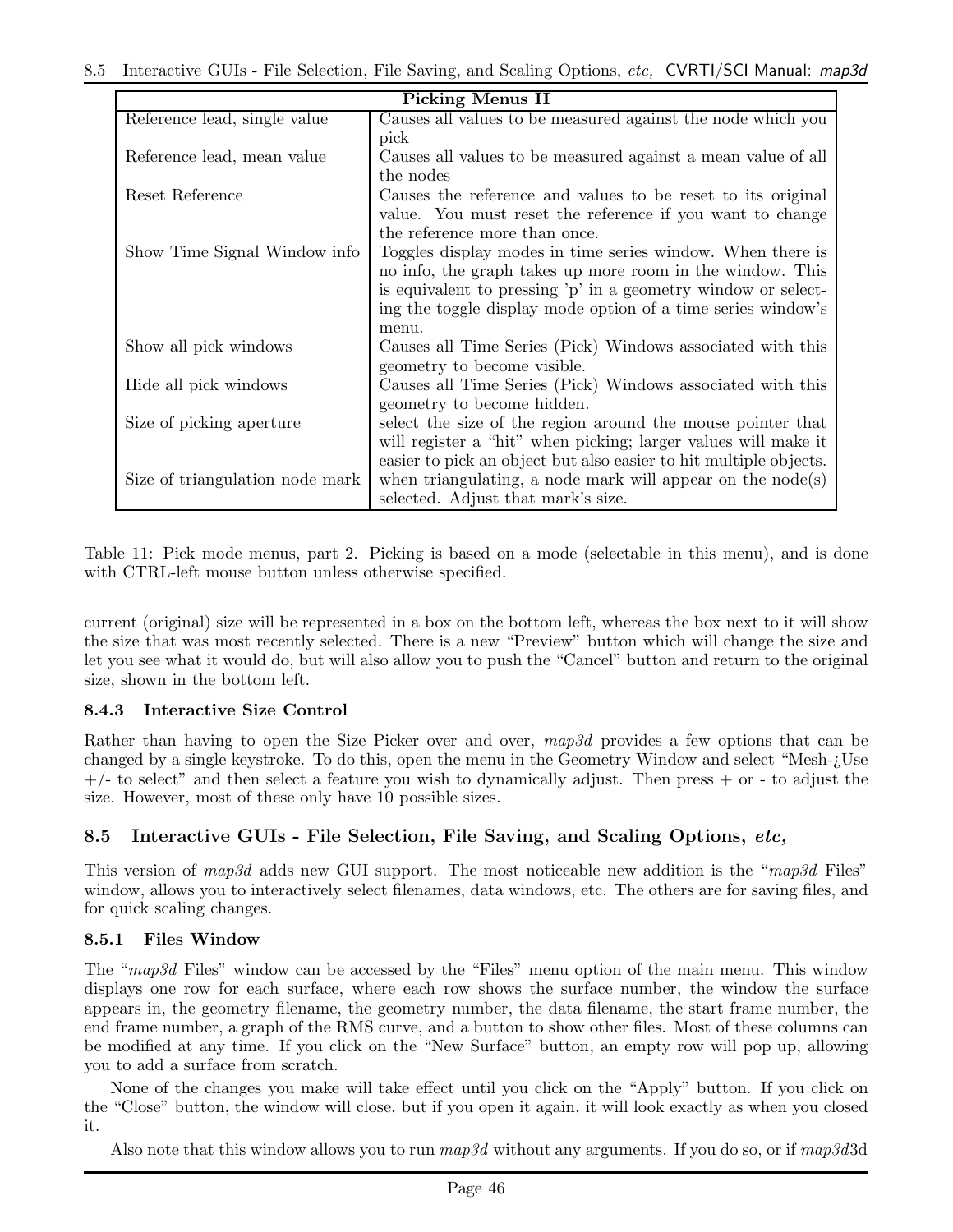|          | <b>Scaling Menus</b>                                |                                                                                               |  |  |  |  |  |
|----------|-----------------------------------------------------|-----------------------------------------------------------------------------------------------|--|--|--|--|--|
| Scaling  | opens up the scaling dialog. (see Section $8.5.3$ ) |                                                                                               |  |  |  |  |  |
| Range    |                                                     |                                                                                               |  |  |  |  |  |
|          | Local                                               | scale based on the local extrema for each sur-<br>face and time instant                       |  |  |  |  |  |
|          | Global over all frames in one surface               | scale based on the extrema over the full times                                                |  |  |  |  |  |
|          |                                                     | series                                                                                        |  |  |  |  |  |
|          | Global over all surfaces in one frame               | scale based on the extrema over each surface                                                  |  |  |  |  |  |
|          |                                                     | for the local time instant                                                                    |  |  |  |  |  |
|          | Global over all surfaces and frames                 | scale based on the extrema over all surfaces                                                  |  |  |  |  |  |
|          |                                                     | and all time instants                                                                         |  |  |  |  |  |
|          | Scaling over groups in one frame                    | scale based on the extrema over each surface                                                  |  |  |  |  |  |
|          | Scaling over groups in all frames                   | in specified group for the local time instant<br>scale based on the extrema over each surface |  |  |  |  |  |
|          |                                                     | in a specified group for all time instants                                                    |  |  |  |  |  |
|          | Slave Scaling over one frame                        | scale based on the extrema over each surface's                                                |  |  |  |  |  |
|          |                                                     | master surface (set with -sl in command line)                                                 |  |  |  |  |  |
|          |                                                     | for one time instant                                                                          |  |  |  |  |  |
|          | Slave Scaling over all frames                       | scale based on the extrema over each surface's                                                |  |  |  |  |  |
|          |                                                     | master surface (set with -sl in command line)                                                 |  |  |  |  |  |
|          |                                                     | for all time instants                                                                         |  |  |  |  |  |
|          | Command-line specified range                        | scale based on the extrema set in $-\text{ph}/-\text{pl}$ op-                                 |  |  |  |  |  |
|          |                                                     | tions                                                                                         |  |  |  |  |  |
| Function | Linear                                              |                                                                                               |  |  |  |  |  |
|          | Logarithmic                                         | linear mapping between value and color<br>color changes as $log($ value $)$                   |  |  |  |  |  |
|          | Exponential                                         | color change as exp(value)                                                                    |  |  |  |  |  |
|          | Lab standard                                        | color reflects lab standard                                                                   |  |  |  |  |  |
|          | Lab 13 standard                                     | color reflects lab 13 standard                                                                |  |  |  |  |  |
| Mapping  |                                                     |                                                                                               |  |  |  |  |  |
|          | True                                                | use true extrema                                                                              |  |  |  |  |  |
|          | Symmetric about zero                                | take largest of absolute values of extrema to                                                 |  |  |  |  |  |
|          |                                                     | determine scaling                                                                             |  |  |  |  |  |
|          | Separate about zero                                 | scale positive and negative portions of the                                                   |  |  |  |  |  |
|          |                                                     | scale independently                                                                           |  |  |  |  |  |
| Grouping |                                                     |                                                                                               |  |  |  |  |  |
|          | Move to group $#$                                   | Select a group to place the current surface                                                   |  |  |  |  |  |
|          |                                                     | (make sure the general (yellow) lock is off, or<br>all surfaces will be placed in that group) |  |  |  |  |  |

Table 12: Menu for scaling, the mapping from data value to color for rendering.

|             |  |                 |  |                        |  |                             |  | $ \Box$ $\times$ |
|-------------|--|-----------------|--|------------------------|--|-----------------------------|--|------------------|
| Surf        |  | Win# Geom File  |  | Geom# Time Series File |  | Start Frame End Frame Graph |  |                  |
|             |  | daltorso fac    |  | p2_3200_77_torso.data  |  | $= 96$                      |  | Other Files      |
|             |  | v dalegi fac    |  |                        |  | (日)                         |  | Other Files      |
|             |  | datorsoepi.geom |  | p2_3200_77_torso.data  |  | 696                         |  | Other Files      |
|             |  | datorsoepi.geom |  | p2_3200_77_epi.data    |  | $\frac{1}{2}$ 96            |  | Other Files      |
| New Surface |  |                 |  |                        |  |                             |  | Close Apply      |

Figure 6: Files Dialog for map3d.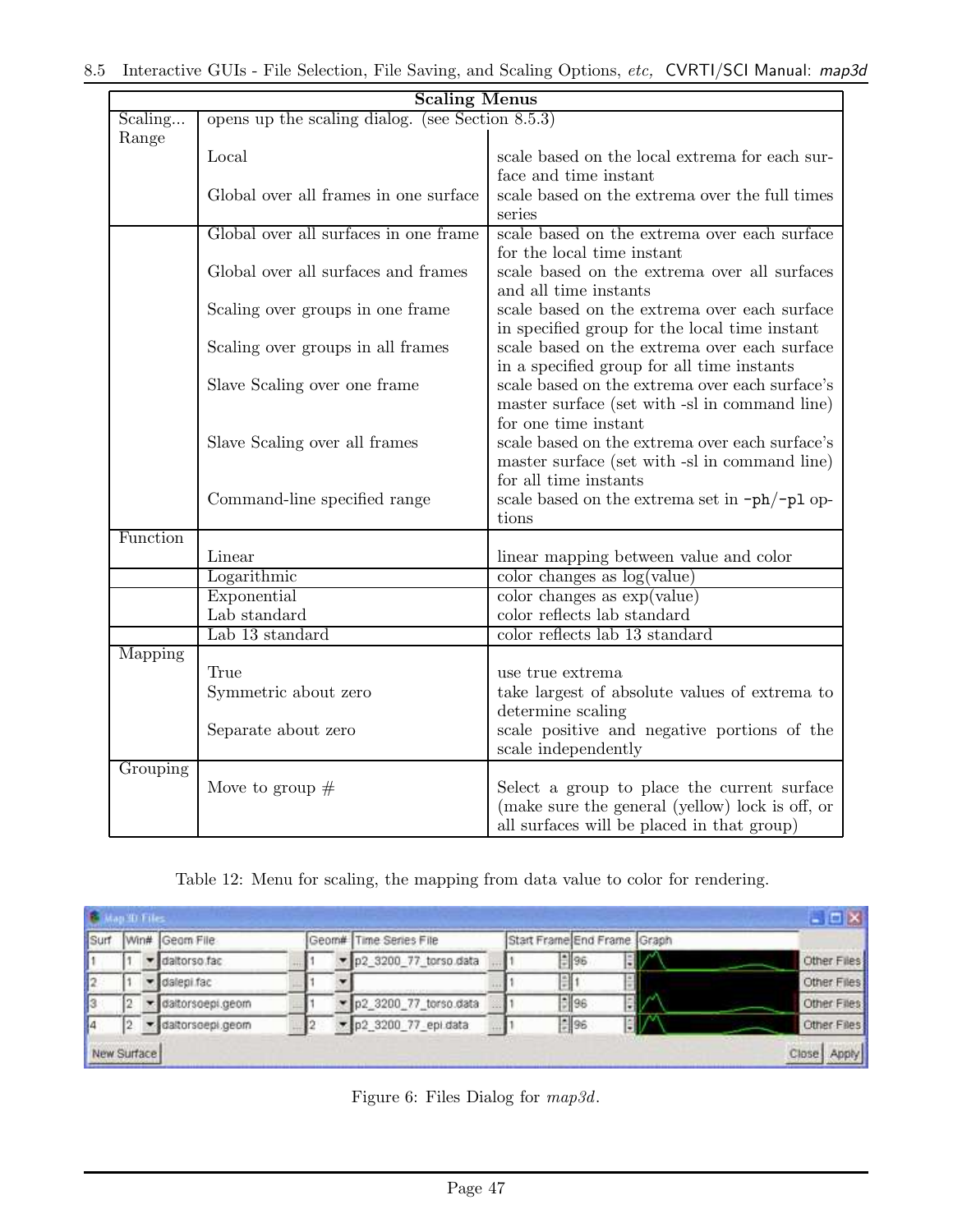| <b>Surface Display Menus</b> |                |                                          |  |  |  |  |
|------------------------------|----------------|------------------------------------------|--|--|--|--|
| Color                        |                |                                          |  |  |  |  |
|                              | Rainbow        | use rainbow color map to render scalar   |  |  |  |  |
|                              |                | values on the mesh                       |  |  |  |  |
|                              | Green to red   | use green to red color map               |  |  |  |  |
|                              | White to Black | use black and white color map            |  |  |  |  |
|                              | Invert         | invert the sense of any color map, e.g., |  |  |  |  |
|                              |                | black becomes white and white be-        |  |  |  |  |
|                              |                | comes black                              |  |  |  |  |
| Render style                 |                |                                          |  |  |  |  |
|                              | None           | Turn Shading off                         |  |  |  |  |
|                              | Flat           | colour each mesh element in a con-       |  |  |  |  |
|                              |                | stant color according to the mean        |  |  |  |  |
|                              |                | value of scalar data over the vertices   |  |  |  |  |
|                              | Gouraud        | shade each polygon using linear inter-   |  |  |  |  |
|                              |                | polation                                 |  |  |  |  |
|                              | Banded         | draw the regions between contour lines   |  |  |  |  |
|                              |                | as bands of constant color               |  |  |  |  |

Table 13: Submenus to control the display of scalar data on the mesh.

| $+/-$ Adjust Menu.            |                                                                  |  |  |  |
|-------------------------------|------------------------------------------------------------------|--|--|--|
| Large Font Size               | Change the largest font size (This is the title for the Colormap |  |  |  |
|                               | and Geometry windows)                                            |  |  |  |
| Medium Font Size              | Change the medium font size (This is all text not small or       |  |  |  |
|                               | large)                                                           |  |  |  |
| Small Font Size               | Change the small font size (This is the size for the node        |  |  |  |
|                               | marks, the axis labels in the Time Signal Window, and the        |  |  |  |
|                               | Contour Labels in the ColorMap Window)                           |  |  |  |
| Contour Size                  | Change the contour width                                         |  |  |  |
| Line/Point Size               | Change the width of Lines/Points in the mesh                     |  |  |  |
| Node Marks (all) Size         | Change the width of node marks                                   |  |  |  |
| Node Marks (extrema) Size     |                                                                  |  |  |  |
| Node Marks (time signal) Size |                                                                  |  |  |  |
| Node Marks (leads) Size       |                                                                  |  |  |  |
| Change in translation         | Change how fast the keyboard translation happens                 |  |  |  |
| Change in scaling             | Change how fast the keyboard scaling happens                     |  |  |  |
| Change in rotation            | Change how fast the keyboard rotation happens                    |  |  |  |

Table 14: The Use  $+/-$  to interactively change sizes menu

determines that none of the geometry files were valid, the files window will pop up with an empty row waiting for input. If you try to close this window without any input,  $map3d$  will treat is as though you were exiting the program.

| <b>THES</b> |           |                         |                              |                            |
|-------------|-----------|-------------------------|------------------------------|----------------------------|
| <b>Win#</b> | Geom File | <b>Time Series File</b> | Start Frame End Frame (Graph |                            |
|             | $\cdots$  | _______<br>---          |                              | Other Files                |
|             |           |                         |                              | the company of the company |

Figure 7: Empty Files Dialog.  $map3d$  will start up this way if you run without arguments.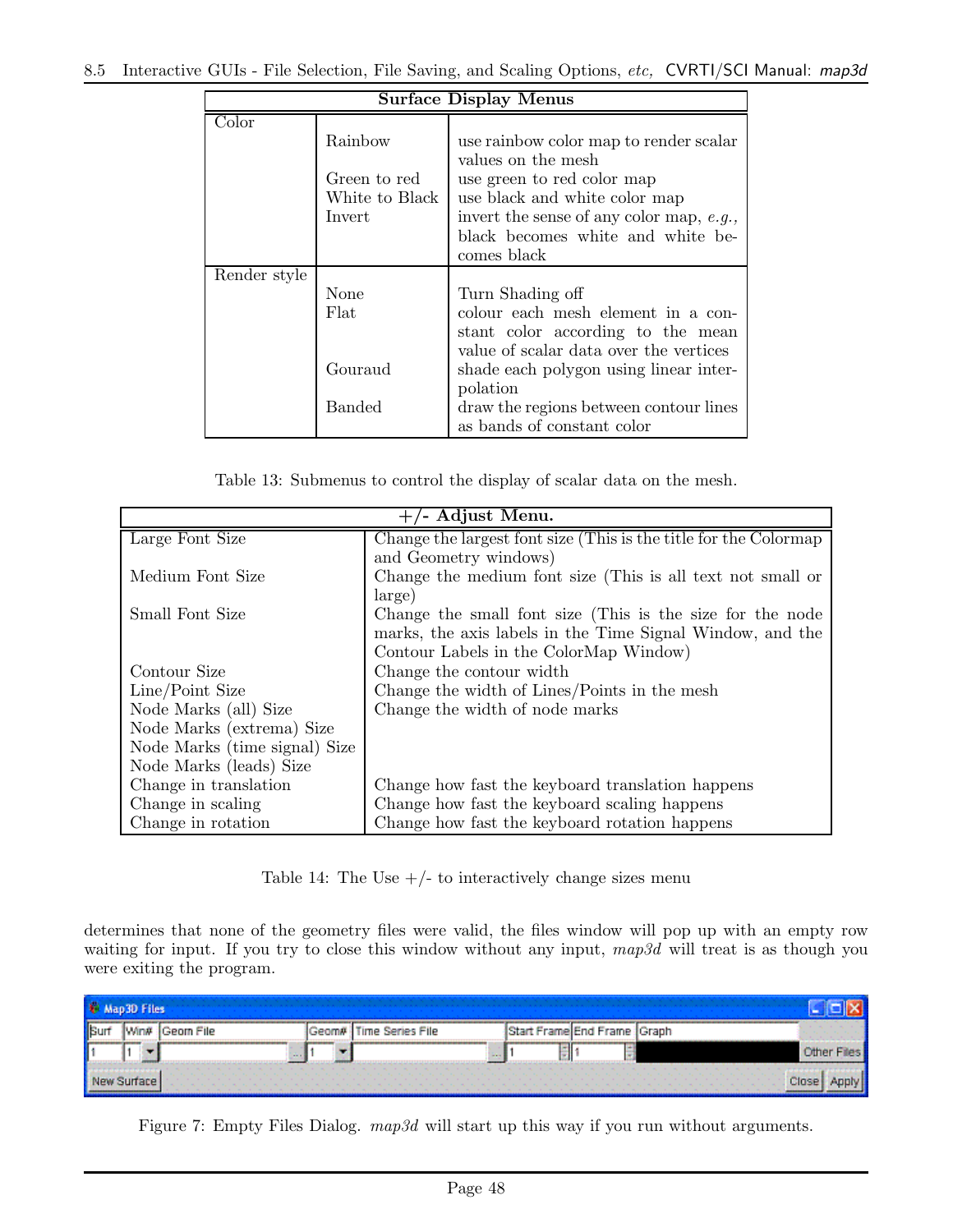| $\overline{\text{Window} } \text{Attributes } \overline{\text{M}} \text{enus}$ |                      |                                                       |  |  |  |
|--------------------------------------------------------------------------------|----------------------|-------------------------------------------------------|--|--|--|
| Screen info                                                                    |                      | select the text written to the screen.<br><b>Note</b> |  |  |  |
|                                                                                |                      | that screen info disappears when clipping is          |  |  |  |
|                                                                                |                      | on.                                                   |  |  |  |
|                                                                                | Turn screen info on  |                                                       |  |  |  |
|                                                                                | Turn screen info off |                                                       |  |  |  |
|                                                                                | show/hide lock icons | toggle lock display                                   |  |  |  |
|                                                                                | Show Legend Window   | Turns on Colormap window                              |  |  |  |
|                                                                                | Hide Legend Window   | Turns off Colormap window                             |  |  |  |
| Color                                                                          |                      | select window colors with the separate color          |  |  |  |
|                                                                                |                      | selector                                              |  |  |  |
|                                                                                | Background           | select background color for the window                |  |  |  |
|                                                                                | Foreground           | select foreground color for the window                |  |  |  |
| Size                                                                           |                      | select some size options                              |  |  |  |
|                                                                                | value                | set window to specified resolution                    |  |  |  |
| Axes                                                                           |                      | select options for axes                               |  |  |  |
|                                                                                | Axes Color           | Select axes color                                     |  |  |  |
|                                                                                | Axes Placement       | select whether axes displayed per window or           |  |  |  |
|                                                                                |                      | mesh                                                  |  |  |  |
|                                                                                | Toggle Axes          | turn on/off axes                                      |  |  |  |
| Font Size                                                                      |                      | Use the Size Picker to adjust the font size           |  |  |  |
|                                                                                | Small Font Size      | Size of node mark text or Colormap window             |  |  |  |
|                                                                                |                      | contour ticks                                         |  |  |  |
|                                                                                | Medium Font Size     | Size of window subtitles or text in Pick Win-         |  |  |  |
|                                                                                |                      | dow                                                   |  |  |  |
|                                                                                | Large Font Size      | Size of Window titles                                 |  |  |  |
| Toggle Transformation Lock                                                     |                      | toggle whether surfaces transform together or         |  |  |  |
|                                                                                |                      | independently                                         |  |  |  |

Table 15: Controls for the attributes of the map3d windows.

| <b>Time Signal Window Controls</b> |                                                                                                                                                        |  |  |
|------------------------------------|--------------------------------------------------------------------------------------------------------------------------------------------------------|--|--|
| Axes Color<br>Graph Color          | Select Axes Color<br>Color of data graph<br>Toggle Display Mode   Show basic values and graph, show detailed values and graph,<br>or show larger graph |  |  |
|                                    |                                                                                                                                                        |  |  |

Table 16: Controls for the attributes of the Time Signal Window.

| <b>Legend Window Controls</b> |                |                                               |  |  |  |
|-------------------------------|----------------|-----------------------------------------------|--|--|--|
| Orientation                   |                | Layout of information in Legend Window        |  |  |  |
|                               | Vertical       |                                               |  |  |  |
|                               | Horizontal     |                                               |  |  |  |
| Number of Tick Marks          |                | select number of ticks to appear on bar       |  |  |  |
|                               | 2,4,8          | Either 2,4,8 ticks. These will not be colored |  |  |  |
|                               |                | as they do not directly correspond to contour |  |  |  |
|                               |                | values.                                       |  |  |  |
|                               | Match Contours | Match number of contours in corresponding     |  |  |  |
|                               |                | geometry                                      |  |  |  |

Table 17: Controls for the attributes of the Legend window.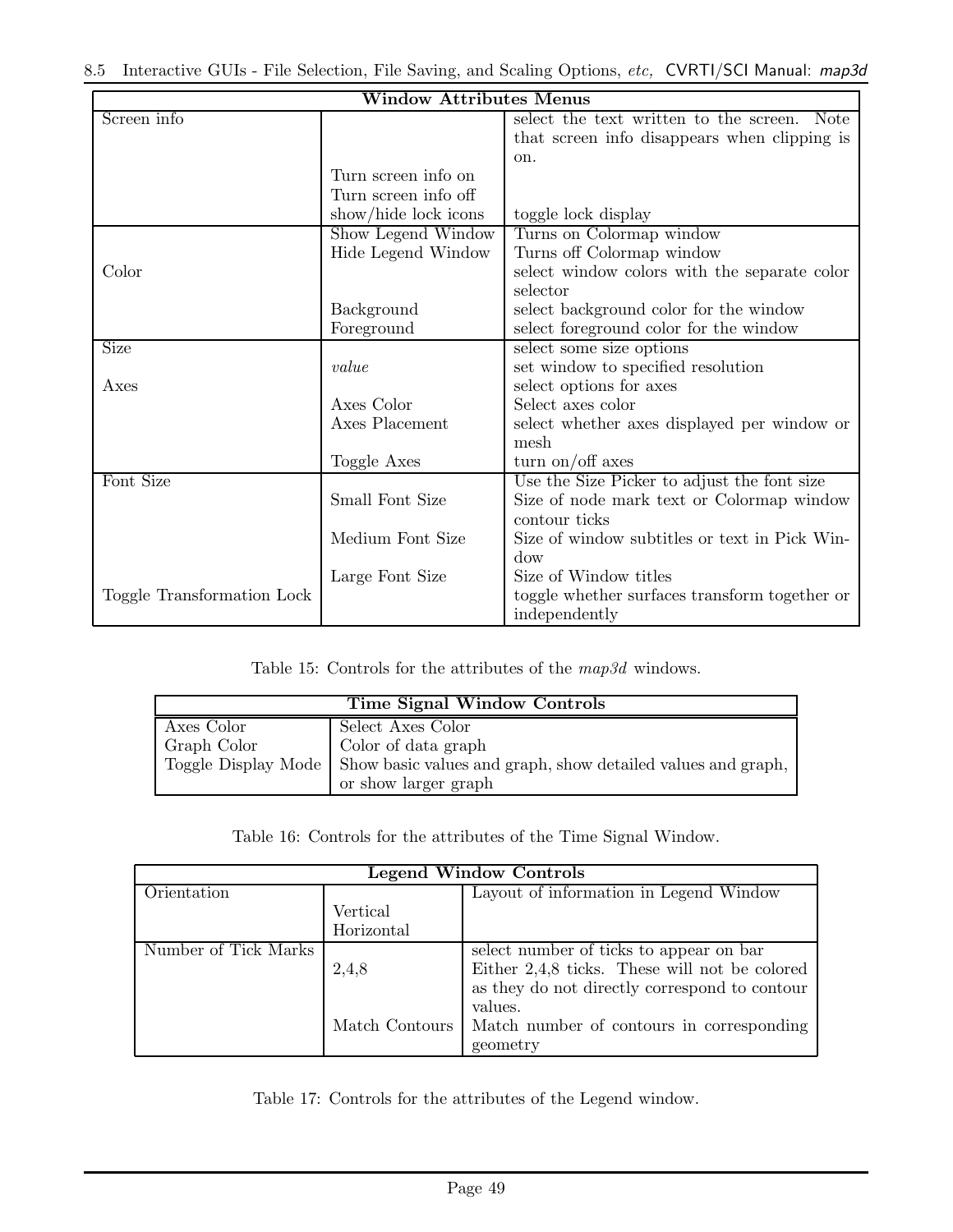| Main Window Controls                 |            |  |
|--------------------------------------|------------|--|
| Set Background Color Select bg Color |            |  |
| Quit Map3D                           | Quit Map3D |  |

Table 18: Controls for the Legend Window Menu

| <b>File Window Options</b> |                                                                                                                                                                                                                                                                                      |  |
|----------------------------|--------------------------------------------------------------------------------------------------------------------------------------------------------------------------------------------------------------------------------------------------------------------------------------|--|
| Surf                       | Number of the surface                                                                                                                                                                                                                                                                |  |
| $\operatorname{Win\#}$     | Number of the window that contains this surface.<br>You can<br>change this number to move the surface to any open window,<br>or to a new window (by selecting the last number from the<br>drop-down menu.                                                                            |  |
| Geom File                  | Name of the geometry file of this surface. You may change the<br>geom file by clicking on the  button and finding the file you<br>want in the file picking window that will appear. You may<br>reload the current geometry by selecting the "Mesh-¿Reload<br>Geometry" menu entry.   |  |
| Geom#                      | Number of surface within the geometry file (see Sec-<br>tion 6.1.3). If there is more than one surface in the geometry<br>file, you may select which one you want from the drop-down<br>menu. If you change the geometry file, this menu will be<br>updated.                         |  |
| Time Series File           | Name of the data file of this surface. You may change the<br>data file by clicking on the  button and finding the file you<br>want in the file picking window that will appear. You may<br>reload the current geometry by selecting the "Mesh- <i>i</i> Reload"<br>Data" menu entry. |  |
| <b>Start Frame</b>         | Start reading data at this frame. You can also left-click in<br>the graph section and drag to select the correct frame and<br>this number will be updated.                                                                                                                           |  |
| End Frame                  | Finish reading data at this frame. You can also middle-click<br>in the graph section and drag to select the correct frame and<br>this number will be updated.                                                                                                                        |  |
| Graph                      | Graph of the root-mean-square deviation of each node for<br>each time instance. You can left- or middle-click in this graph<br>to select your data window, (and the number in start frame<br>or end frame will update).                                                              |  |
| Other Files                | This button will pop open another window in which you can<br>view/modify the channels, leadlinks, landmarks, or fiducial<br>file to use with this surface.                                                                                                                           |  |

Table 19: Options for the file window

#### 8.5.2 Saving Files

.

The "Save..." Window will display if you select "Window Attributes-¿Save..." from the menu. The first section is to save geometry files, the second is for images, and the third for settings.

Saving Geometry In the Geometry section it displays each surface number with its current geometry filename. Next to each there is a check box. If that check box is checked when you click one of the save buttons, then that surface will be one of the ones that is saved. If the second check box (labelled Transform?) is checked, then  $map3d$  will save the geometry will be saved with the current transformations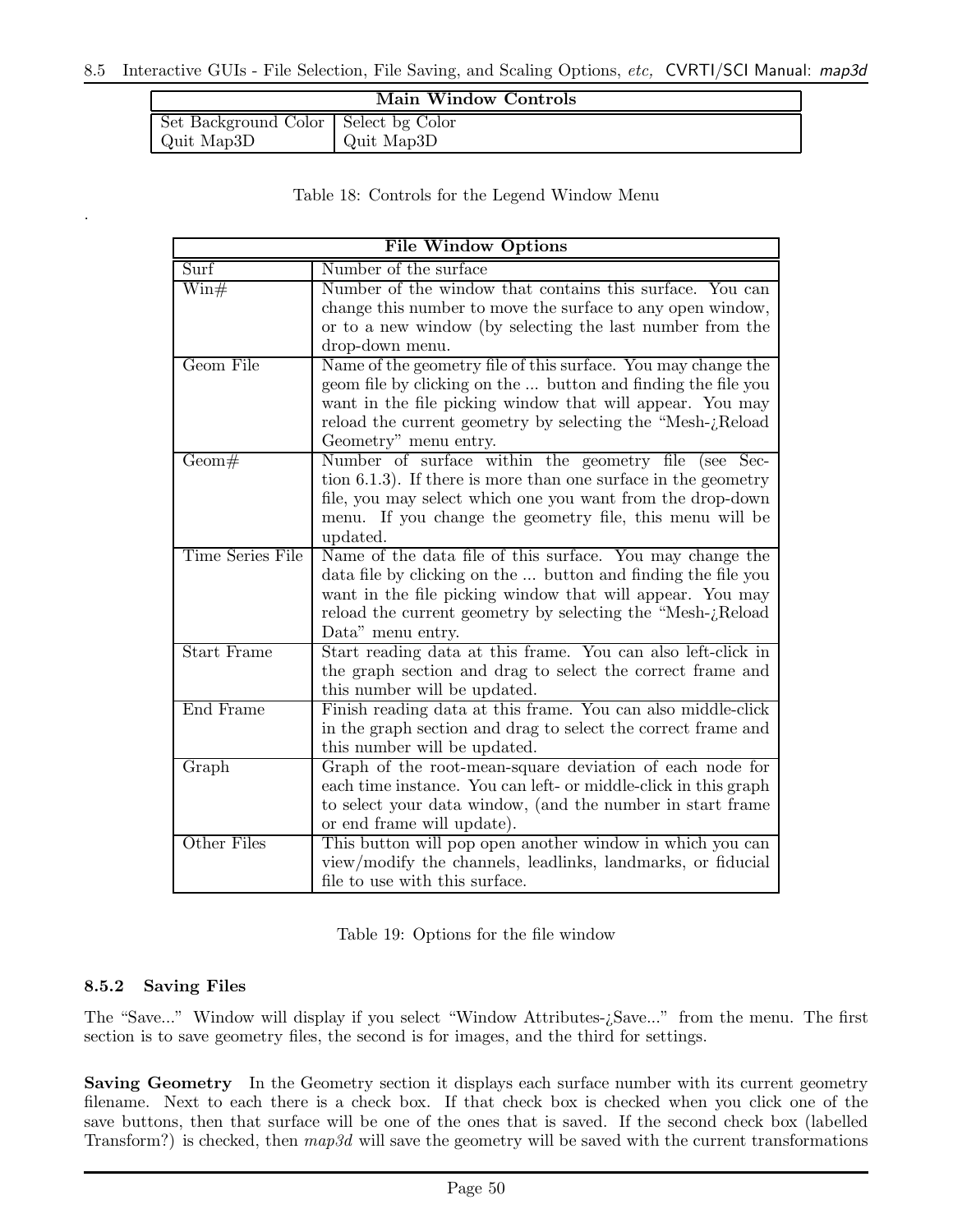| Save                  |                                                                                                                                              |                                                                                                                   |  |  |  |
|-----------------------|----------------------------------------------------------------------------------------------------------------------------------------------|-------------------------------------------------------------------------------------------------------------------|--|--|--|
| Geometry              |                                                                                                                                              |                                                                                                                   |  |  |  |
| Surf                  | Geom File                                                                                                                                    | Transform?<br>Save?                                                                                               |  |  |  |
| $\mathbf{1}$          | data/490sock.geom                                                                                                                            | ঢ়                                                                                                                |  |  |  |
| $\overline{2}$        | daltorso.fac                                                                                                                                 | 冈                                                                                                                 |  |  |  |
|                       | Save in 1 geom file   Save Individually                                                                                                      |                                                                                                                   |  |  |  |
|                       |                                                                                                                                              |                                                                                                                   |  |  |  |
| Image<br>map3d.png    |                                                                                                                                              |                                                                                                                   |  |  |  |
|                       |                                                                                                                                              |                                                                                                                   |  |  |  |
|                       | $\Box$ Use Image Size: 640 $\div$ × 480 $\div$                                                                                               |                                                                                                                   |  |  |  |
|                       |                                                                                                                                              | Save Image                                                                                                        |  |  |  |
| ⊽<br>1∡<br>Г          | <b>▽</b> Save Frame on Transformation<br>Save Frame on Frame Advance<br>Save Frame on Other Events<br>Save Frame Every<br>500 F milliseconds | Start saving animation   Stop saving animation                                                                    |  |  |  |
| Settings<br>map3d.bat | C Save map3drc file<br>Save Windows batch file<br>Save UNIX shell script                                                                     | <b>⊽</b> Save Global Options<br>Ⅳ Save Mesh Transformations<br><b>▽</b> Save Mesh Options<br>Save Settings/Script |  |  |  |
|                       |                                                                                                                                              | Close                                                                                                             |  |  |  |

Figure 8: Saving Dialog.

(translations and rotations) applied.

Make sure to modify the filename or the current filename will be replaced (if you click on ... you can browse for a filename). If the filename ends in the extension .fac, it will save filename.fac and filename.pts. If the filename ends in .geom, it will save the file in the CVRTI binary file format (see Section 6.1.3). If Transforms is selected and there is a landmarks file, then a filename.lmark.

Clicking on the "Save in 1 geom file" button will save all of the geometry into 1 CVRTI binary file (see Section 6.1.3), choosing the filename of the first entry, which must have a .geom extension. Clicking "Save individually" will save each in its own filename. There is currently a known bug with saving .geom files under Windows and reading them back in again.

Saving Images In the image section, select a filename (you can click on ... to browse for a filename) and click save. The filename may have the extension .ppm, ,png, or .jpg to save in one of those formats. The final filename also appends a 4-digit number before the extension, representing a number in a sequence of images. I.e., if the filename selected is map3d.png, the image will actually save in map3d0000.png, and subsequent images will be map3d0001.png, map3d0002.png, etc. The image that will save is approximately the space that all open map3d windows cover.

NOTE: If you have windows that overlap, the one on top might not be the one  $map3d$  thinks is on top. So if you move windows around, click inside the window (not the title bar), to tell  $map3d$  it is on the top. Otherwise, data you want might be overriden by the data in the window underneath.

If the Save... window is in the way, close it, and pressing the 'w' key will have the same effect as clicking the "Save Image" button.

Saving Animations This section allows you to control automatic frame saving to put images together into movies. While map3d is not yet sophisticated enough to actually create the movies, this control can save the images you need and then you can use some external software to make a movie from them. See Section 9.1.2 for links to instructions of how to make movies from sets of images.

There are four controls to select when an image will be saved.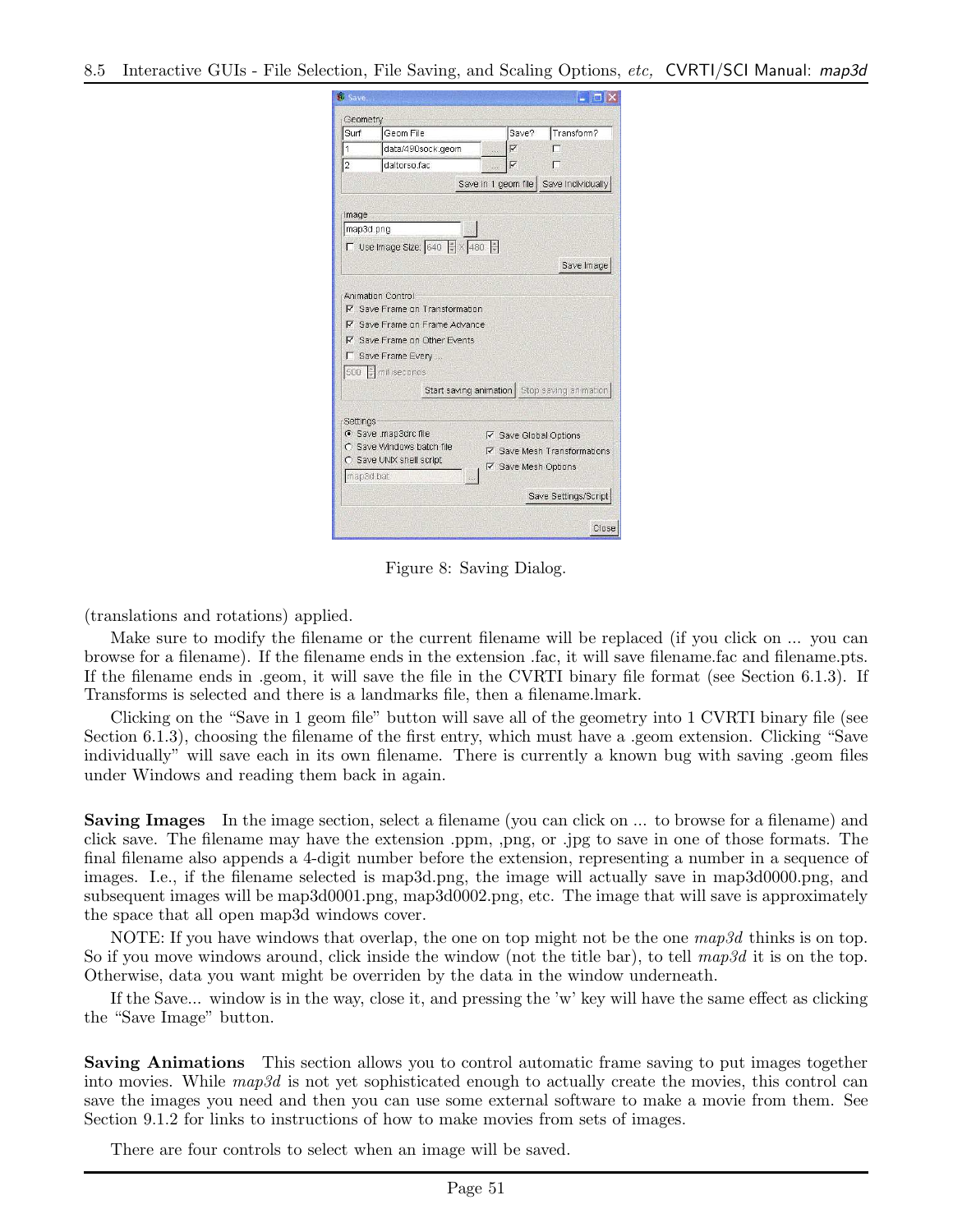- 1. Save Frame on Transformation will save a frame (image) every time you transform (rotate, translate, scale) any surface, either with the mouse or the keyboard.
- 2. Save Frame on Frame Advance will save a frame when you move forward or backward in time with the arrow key, or change the time in the pick window.
- 3. Save Frame on Other Events will save a frame when you interact with with the Geometry Window in any other way, via keyboard commands or menu controls.
- 4. Save Frame Every x milliseconds A frame will be saved approximately every x milliseconds, depending on whether map3d is doing something else (like saving an image for one of the other controls). This option will only take effect if you select it while animations are not being saved.

Naturally, animations start recording when you click the "Start saving animations" button, and end when you click the "Stop saving animations" button. If you close the window while animations are being saved, they will keep recording (this is useful if the Save... window gets in the way of the images you want to save).

Saving Settings map3d saves two types of settings files. There is the .map3drc file, which acts as a settings file which (if in your home directory or in the directory in which you run map3d) will load a list of options at start-time, so  $map3d$  can behave similarly each time you run it without having to reset options manually.

The other type of setting file is a script (or batch) file (See Section sec:scripts). map3d will attempt to save exactly what you have loaded, including all files and window positions. The difference between a script and a batch file is that a batch file is designed for MS Windows, and a script is designed for everything else.

To save a script/batch file, click on the appropriate button and select a filename. If you choose to save a .map3drc file, you cannot change the filename.

The only real difference between scripts and the .map3drc file is that the .map3drc file saves global options and the options set on the first surface (which then will apply to all surfaces), and scripts save information about all surfaces. The options they save are the same, so they are grouped together.

These options are added to the command line. For the script, the options are saved as command line arguments, and for the .map3drc file the options are saved to a file and when  $map3d$  is executed, the options get inserted into the command line before any other arguments. Note that this also happens when you run map3d from a script. Also note that the options set in the .map3drc file may be overridden by subsequent arguments. (Naturally, both the .map3drc file and the script file may be editted by hand.)

These are three types of options that  $map3d$  can save: global options, which are set independent of any surface; surface transformations, which will save the rotation, translation, and scaling of the surfaces; and other surface options, which save everything else. You may select or deselect any of these three items as you wish. Note, if none of them is selected and save a .map3drc file, it will be empty. If none is selected and you save a script, then it will save the filenames and the window information.

The options are as follows (some of these are mentioned in the usage - Section 4). Some of the values are unclear (like the -sc scaling option) as to what the result will be if you edit it by hand. Future versions of map3d will make this more clear. See Section 7 for more information on these features.

#### 8.5.3 Scaling Options

This dialog is pretty much a duplicate of the Scaling Menu in the Geometry menu, but in dialog form for convenience sake. Click on the tab at the top of the scaling type you wish to change (Range, Function, or Mapping), and click on the check box of the feature you wish to select, and  $map3d$  will update. (see Section 8.2.3, scaling menu)

#### 8.5.4 Contour Spacing Dialog

This dialog allows you to select the contour spacing, number of contours and scaling range. A side-effect of this dialog is that if you change one feature, it will change another feature. I.e., if you change the number of contours, then it will also change the spacing.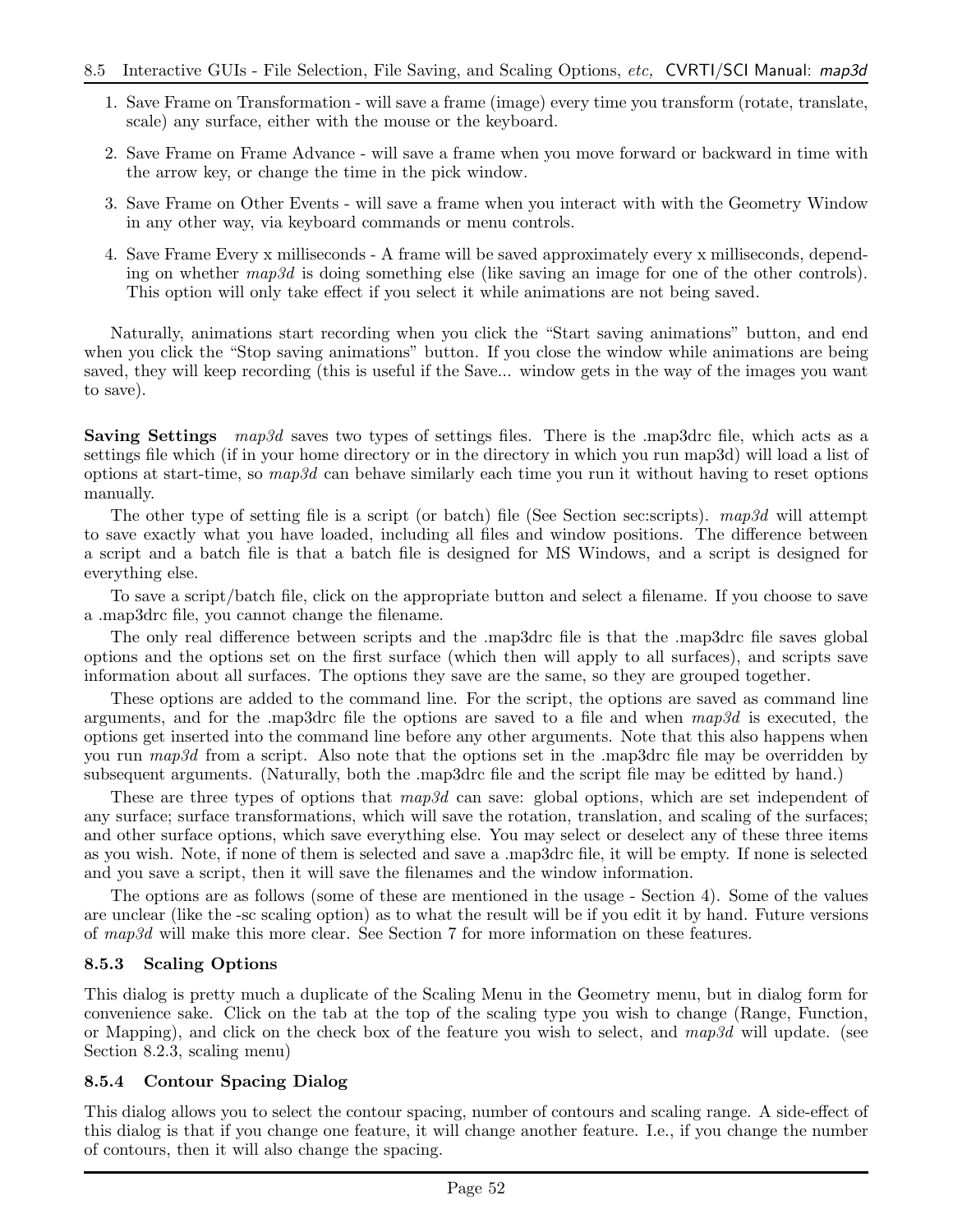| <b>Global Options</b>                 |                                                              |  |  |
|---------------------------------------|--------------------------------------------------------------|--|--|
| $-b$                                  | Run $map3d$ in borderless mode                               |  |  |
| $-{\rm nw}$                           | Assign each surface its own window                           |  |  |
| -sc range function mapping            | Sets the global range, function, and mapping based on each   |  |  |
|                                       | number. Range can be a number from 0-8, function from 0-4,   |  |  |
|                                       | mapping from 0-2.                                            |  |  |
| -l general transform frame            | general, transform, and frame are 0 or 1 based on whether or |  |  |
|                                       | not the general, transform, and frame locks are set, respec- |  |  |
|                                       | tively.                                                      |  |  |
| -rl level                             | Sets the report level to level                               |  |  |
| -pm mode                              | Sets the pick mode to mode (mode is a number from $0-12$ ).  |  |  |
| <b>Surface Transformation Options</b> |                                                              |  |  |
| -rq w x y z                           | Rotation Quaternion. These are 4 floating-point values which |  |  |
|                                       | represent the rotation info                                  |  |  |
| -tc x y z                             | x, y, z translation coordinates                              |  |  |
| -zf factor                            | Zoom factor. This really applies to the window as opposed    |  |  |
| to the surface                        |                                                              |  |  |
|                                       | <b>Other Surface Options</b>                                 |  |  |
| $-c r g b$                            | Mesh Color, red, green, blue values                          |  |  |
| -sm mode                              | Shading model (flat, gouraud, banded) - mode is a number     |  |  |
|                                       | between 0-3                                                  |  |  |
| -rm mode                              | Mesh render mode (dots, connectivity, etc.) - mode is a num- |  |  |
|                                       | ber between 0-5                                              |  |  |
| -ic mode                              | Inverted Colormap - 1 for true, 0 for false                  |  |  |
| -slw mode                             | Show colormap legend window - 1 for true, 0 for false        |  |  |
| -el mode                              | Lighting enabled $-1$ for true, 0 for false                  |  |  |
| -ef mode                              | Fogging (depth cue) $-1$ for true, 0 for false               |  |  |
| -sco mode                             | Contours shown - 1 for true, 0 for false                     |  |  |
| -nc mode                              | Negative contours dashed $-1$ for true, 0 for false          |  |  |
| -x mode                               | Axes drawn - 1 for true, 0 for false                         |  |  |
| $-xc$ r g b                           | Axes Color, red, green, blue values                          |  |  |

Table 20: Settings options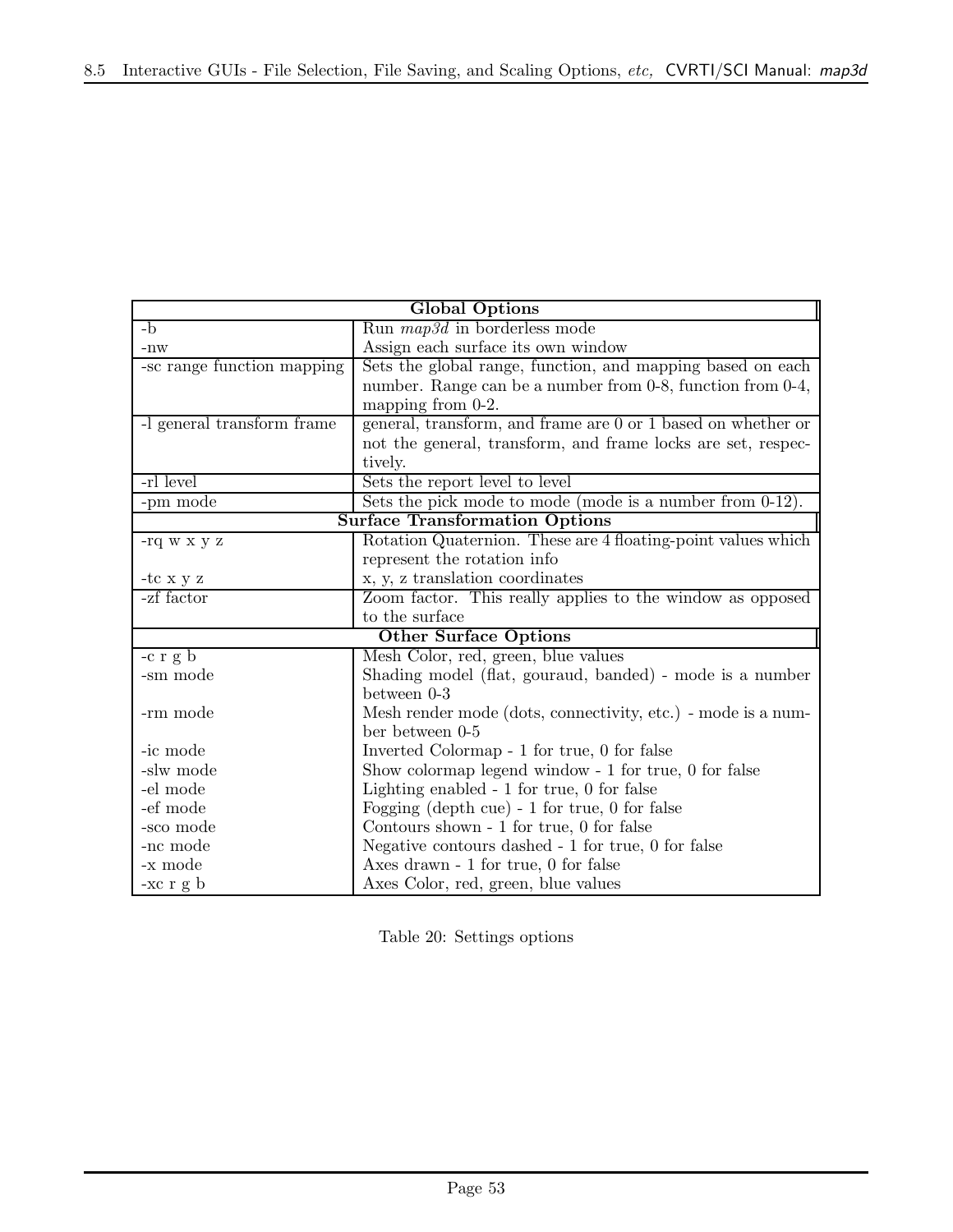| <b>E.</b> Scaling<br>- 101                                                                                                                                                                                                                                                                                              | <b>Scaling</b><br>- olx                                                           | Scaling<br>- Iolx                                           |
|-------------------------------------------------------------------------------------------------------------------------------------------------------------------------------------------------------------------------------------------------------------------------------------------------------------------------|-----------------------------------------------------------------------------------|-------------------------------------------------------------|
| Range   Function<br>Mapping                                                                                                                                                                                                                                                                                             | Function<br>Mapping<br>Range                                                      | Mapping<br>Function<br>Range                                |
| C Local<br>C Global over all frames in one surface<br>C. Global over all surfaces in one frame<br>C Global over all surfaces and frames<br>C Scaling over groups in a frame<br>C Scaling over groups in all frames<br>C Slave scaling over a frame<br>C Slave scaling over all frames<br>C Command line specified range | G Linear<br>C Logarithmic<br>C Exponential<br>C lab standard<br>C lab-13 standard | $F$ True<br>C Symmetric about zero<br>C Separate about zero |
| Close                                                                                                                                                                                                                                                                                                                   | Close                                                                             | Close                                                       |

Figure 9: The three tabs of the Scaling Dialog.

As a result, there are three buttons on the top of the dialog to select which feature you want to hold constant. So if you select "Keep spacing constant", and change the number of contours, then it will compute a new range based on the new number of contours and spacing; if you select "Keep num contours constant" and change the range, it will compute a new contour spacing.

Note: for the resulting range to be in effect, the "Scaling range" (see Section sec: scalinggui) must be set to "user-defined".

| <b>Spacing</b>                                                                                          |                  |                                              |    |                             |  |
|---------------------------------------------------------------------------------------------------------|------------------|----------------------------------------------|----|-----------------------------|--|
| spacing constant $\circlearrowright$ Keep num contours constant $\circlearrowright$ Keep range constant |                  |                                              |    |                             |  |
| eom File.                                                                                               | Spacing Mantissa | Spacing Exponent   Num Conts   Low Range   H |    |                             |  |
| Itorso.fac.                                                                                             | 2.60             |                                              | 10 | ■ 12.65<br><b>September</b> |  |
| Preview                                                                                                 |                  | Cancel                                       |    | 0.4                         |  |

Figure 10: Contour Spacing Dialog.

## 8.5.5 Fiducial Control

This dialog allows the user to select which Fiducial Contour and/or Fiducial Contour Map he wants to visualize. Under the Fiducial Contour tab the user can select to visualize the Activation Time contour and/or Recovery Time contour or No Fiducials. Under the Fiducial Map tab the user can select to visualize the Activation Time contour map or Recovery Time contour map or No Fiducial maps. The user can also change the contour spacing of the selected contour map.

## 8.5.6 Other dialogs

## 8.5.7 Other dialogs

We are getting many interactive windows in  $map3d$ . There are too many to document for each individual feature they control and to show a picture, so instead we will document them in the menu section that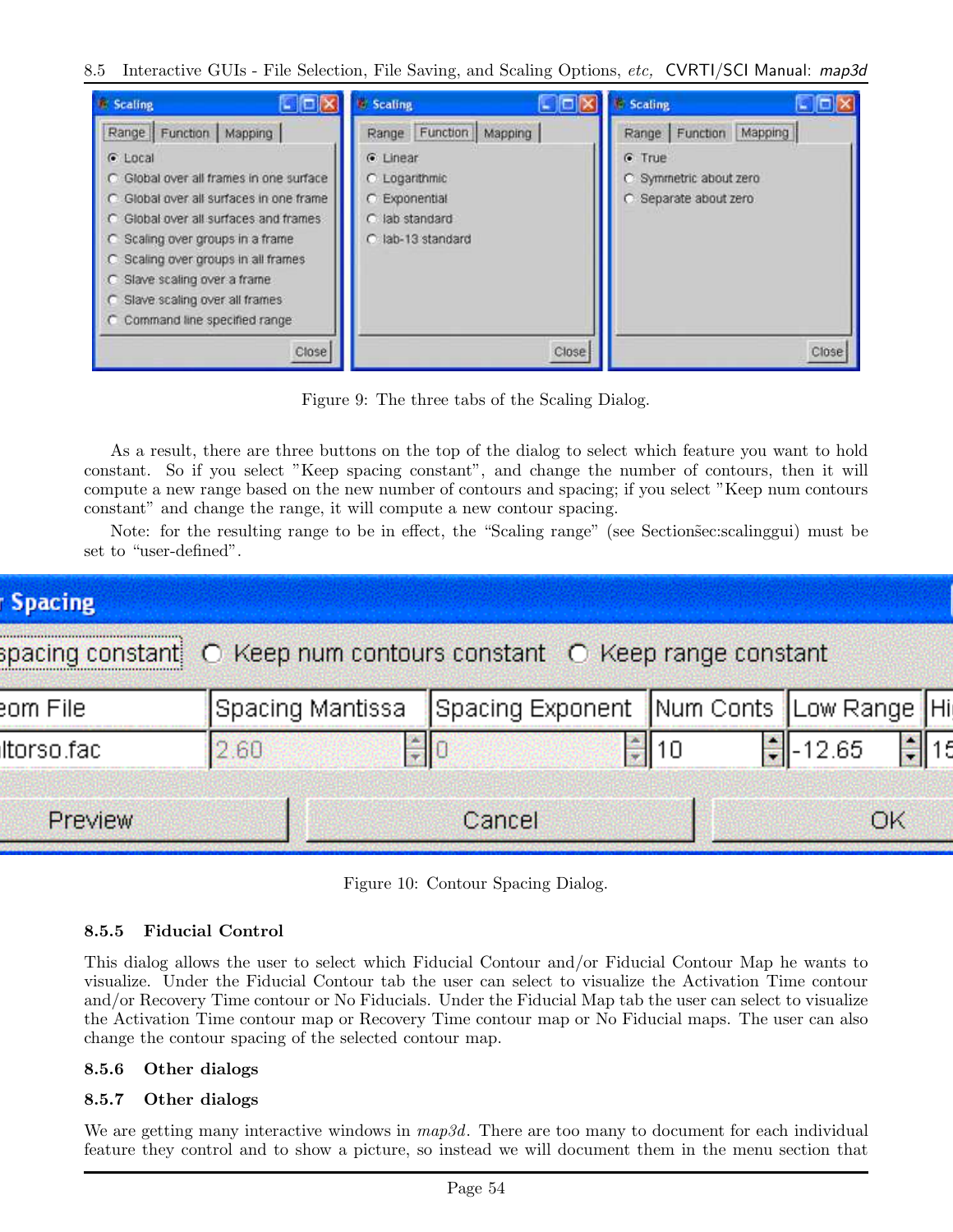| <b>Fiducials</b>                                                 | $\blacksquare$ $\blacksquare$ $\times$ | <b>Fiducials</b>                                                                                          |
|------------------------------------------------------------------|----------------------------------------|-----------------------------------------------------------------------------------------------------------|
| Fiducial Contour                                                 | <b>Fiducial Map</b>                    | <b>Fiducial Map</b><br><b>Fiducial Contour</b>                                                            |
| $\nabla$ No Fiducials<br><b>Activation Time</b><br>Recovery Time |                                        | C No Fiducials<br>Mantissa Exponent<br>• Activation Time<br>$\bigoplus$   0.00<br>2.31<br>O Recovery Time |
|                                                                  | Close                                  | Close                                                                                                     |

Figure 11: The Fiducials Control Window.

opens that particular dialog. Don't worry, if a particular GUI does more than change one or two very simple parameters, we will detail how it works in this section.

#### 8.6 Picking mode

By "picking" we mean selecting some piece of the display in the current window using the mouse (with buttons). map3d currently supports selection of nodes or triangles with different actions, all of which either return some information, affect the display, or even alter the geometry of the display. In version 5.4, the choices are limited to node information, triangle information, time signal displays, triangulation, triangle deletion, and triangle flipping. Note that picking is successful and the desired results occur only when there is one (no more, no less) hit. To aid in getting the one hit, you may adjust the picking aperture or activate the clipping planes. In any picking mode where your geometry is modified, you might want to save your geometry (see Section 8.5.2). To control picking, use the top-level "Picking" menu. See Tables 10 and 11 for the available options.

- Time Signal (new window mode): This mode opens up a new window and provides information about the node/channel. It tells the node number, channel number, the associated surface, the current frame number, and the value of the scalar data at the current time instance. In addition, it shows a graph of the scalar data associated with that node over time.
- Time Signal (refresh window mode): This mode provides the same information and graph as the new window mode, but displays the information in the most-recently created window (and creates one if one doesn't exist).
- Node Information: This mode outputs information of the selected node to the console: Surface number, frame number, node number, channel number, current data value, and the X,Y,Z coordinates of the point (as read by the geometry file).
- Triangle Information: This mode outputs information of the selected triangle to the console: Surface number, triangle number, and the numbers and X,Y,Z coordinates of the 3 triangle points (as read by the geometry file).
- Triangle Construction (Triangulating) and Deletion: In this mode, the left mouse is used to select the nodes that you wish connected into a triangle. Note that each time you select a valid point a change is made to the geometry. The first valid point you will see a new point on the mesh. The second will be similar except there will be a line connecting the two points, and the third time will add the completed triangle to the geometry

Pushing CTRL-middle mouse button selects a triangle and kills it, removing it from the list.

**Triangle flipping:** Often it is necessary to know the orientation of the triangles in the geometry. While this can be computed, there remains a 180-degree ambiguity as to which way the normal points. To resolve this, triangles nodes should be ordered in a counterclockwise direction as viewed from the "outside" of the surface to which the triangle belongs. This convention is used by OpenGL to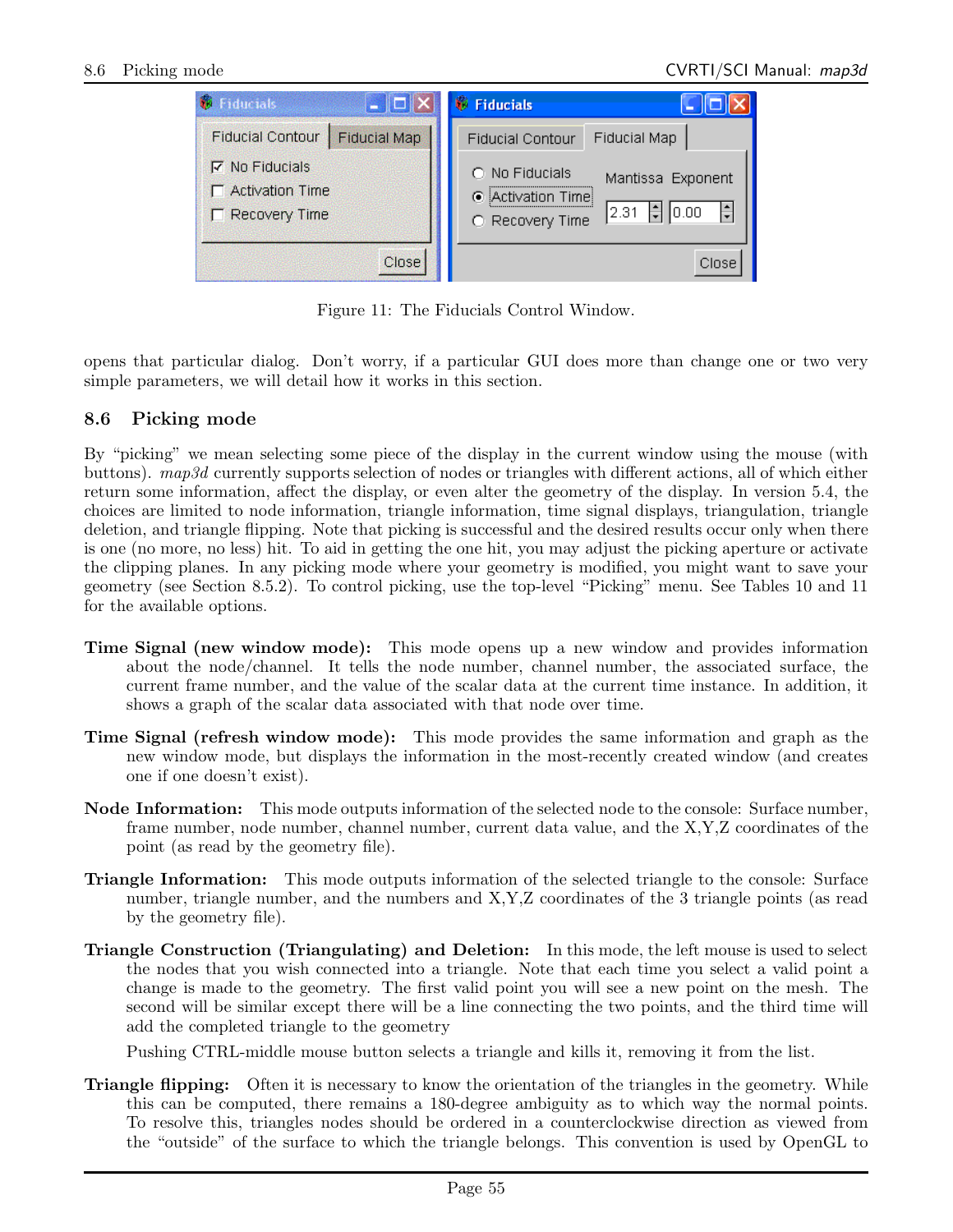decide which triangles to show in "hide backfacing triangles" mode. Unfortunately, it is not always possible when constructing geometric models to tell which way the triangle is to be viewed—this is still something humans do better than computers—and so we often need to edit a geometric model so that the triangles are 'flipped' the right way. Hence, the "Flip triangle" option in the "Picking" menu.

- Edit node: If your surface isn't perfect, you can edit the positions of the nodes. Select this pick mode in the Picking menu, and pick a node. A mark will appear on the node that you pick. Then use the keyboard transformation controls to translate a node (see Section 8.2.2, keypad controls). Note that keyboard rotation won't work in this mode.
- Edit landmark point: If your landmarks aren't perfect, you can edit their positions. Select this pick mode in the Picking menu, and pick a landmark point. A mark will appear on the point that you pick. Then use the keyboard transformation controls to translate it (see Section 8.2.2, keypad controls). Note that keyboard rotation won't work in this mode.
- Delete node: In this mode, any node you pick and any triangle that connects with it will be removed from the geometry.
- Reference lead, single value: In this mode, the value of the node you pick will be used as the reference from which the other nodes will be measured.
- Reference lead, mean value: In this mode, a mean value of all the nodes will be used as the reference from which the nodes will be measured.

## 8.7 Control of landmark display

There are some lighting and colour controls for the display of landmarks that are useful to know about. Table 21 describes all the specific menus mentioned here.

- Coronary/Catheter: these are controls to adjust color and visibility of the vessel type landmark, the ones we use for arteries and also for catheters. You can also switch from a rendered version of this landmark type to a wire mesh that is labeled according to segment numbers—a debugging tool when the vessels are not going where you expect.
- Points: there are a range of point types in the landmark suite and this option allows you to control them turn them off and on, adjust color, etc.
- Planes: for the plane landmark, you can set color, but also the transparency level of the plane. Default is transparent and this usually works best.
- Rods: as with points, there are different rod type landmarks and with this menu you can control their visibility and color.
- Toggle all landmarks: this is the master switch and toggling it turns all the landmarks from on to off or vice versa.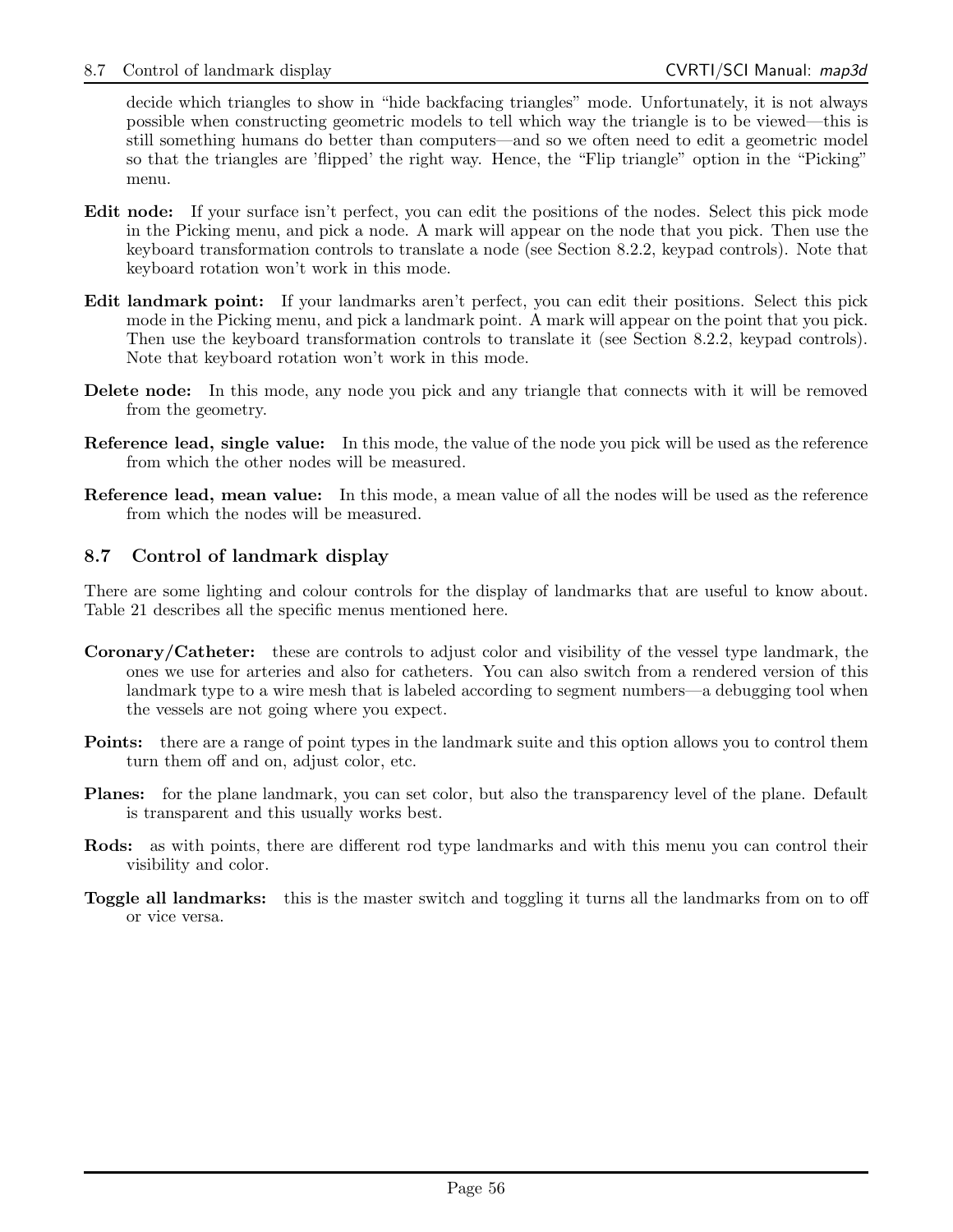| <b>Landmarks Menus</b>                       |                                 |                                               |  |  |
|----------------------------------------------|---------------------------------|-----------------------------------------------|--|--|
| $\overline{\text{Coronary}}/\text{Catheter}$ |                                 | toggle and select color for coronary/catheter |  |  |
|                                              | Toggle Coronary                 | toggle coronary artery                        |  |  |
|                                              | Toggle Catheter                 | toggle catheter display                       |  |  |
|                                              | Wireframe Coronary              | show coronary artery as wireframe and pt.     |  |  |
|                                              |                                 | numbers                                       |  |  |
|                                              | Coronary Color                  | select coronary color                         |  |  |
|                                              | Catheter Color                  | select catheter color                         |  |  |
| Points                                       |                                 | toggle and select color for point landmarks   |  |  |
|                                              | Toggle temporary oc-            | toggle temporary occlusion display            |  |  |
|                                              | clusions                        |                                               |  |  |
|                                              | Toggle permanent oc-            | toggle stitch display                         |  |  |
|                                              | clusions (stich)                |                                               |  |  |
|                                              | Toggle stimulation site         | toggle stim display                           |  |  |
|                                              | Toggle recording site           | toggle lead display                           |  |  |
|                                              | (lead)                          |                                               |  |  |
|                                              | Occlus Color                    | select occlus color                           |  |  |
|                                              | Stitch Color                    | select stitch color                           |  |  |
|                                              | Stim Color                      | select stim color                             |  |  |
|                                              | Lead Color                      | select lead color                             |  |  |
|                                              | Toggle All Points               | turn on/off point landmarks                   |  |  |
| Planes                                       |                                 | toggle and select color for plane landmarks   |  |  |
|                                              | Toggle Plane                    | toggle plane display                          |  |  |
|                                              | Toggle Plane<br>Trans-          | make plane transparent or opaque              |  |  |
|                                              | parency                         |                                               |  |  |
|                                              | Plane Color                     | select plane color                            |  |  |
| Points                                       |                                 | toggle and select color for point landmarks   |  |  |
|                                              | Toggle rod                      | toggle rod display                            |  |  |
|                                              | Toggle recording nee-           | toggle recneedle display                      |  |  |
|                                              | dle                             |                                               |  |  |
|                                              | Toggle pace needle              | toggle pace needle display                    |  |  |
|                                              | Toggle fiber (lead)             | toggle fiber display                          |  |  |
|                                              | Toggle cannula (lead)           | toggle cannula display                        |  |  |
|                                              | Rod Color                       | select rod color                              |  |  |
|                                              | Recneedle Color                 | select recneedle color                        |  |  |
|                                              | Paceneedle Color<br>Fiber Color | select paceneedle color<br>select fiber color |  |  |
|                                              |                                 |                                               |  |  |
|                                              | Cannula Color                   | select cannula color                          |  |  |
|                                              | Toggle All Rods                 | turn on/off rod-type landmarks                |  |  |
| Toggle All Landmarks                         | turn all landmarks on/off       |                                               |  |  |

Table 21: Landmark menus. These control landmark display options.

## 9 Output from map3d

## 9.1 Capturing images for animation, printing, or photos/slides

While screen images are lovely to look at, we need to be able to get the output from the screen to some transportable medium like paper, animation movies, video tape, or film. This section describes some of the methods available for this process.

#### 9.1.1 Image capture

There are no standard provisions in OpenGL for generating output from the images generated by  $map3d$ . However, map3d uses a collection of the GL windows to create an image and save it to a file. Once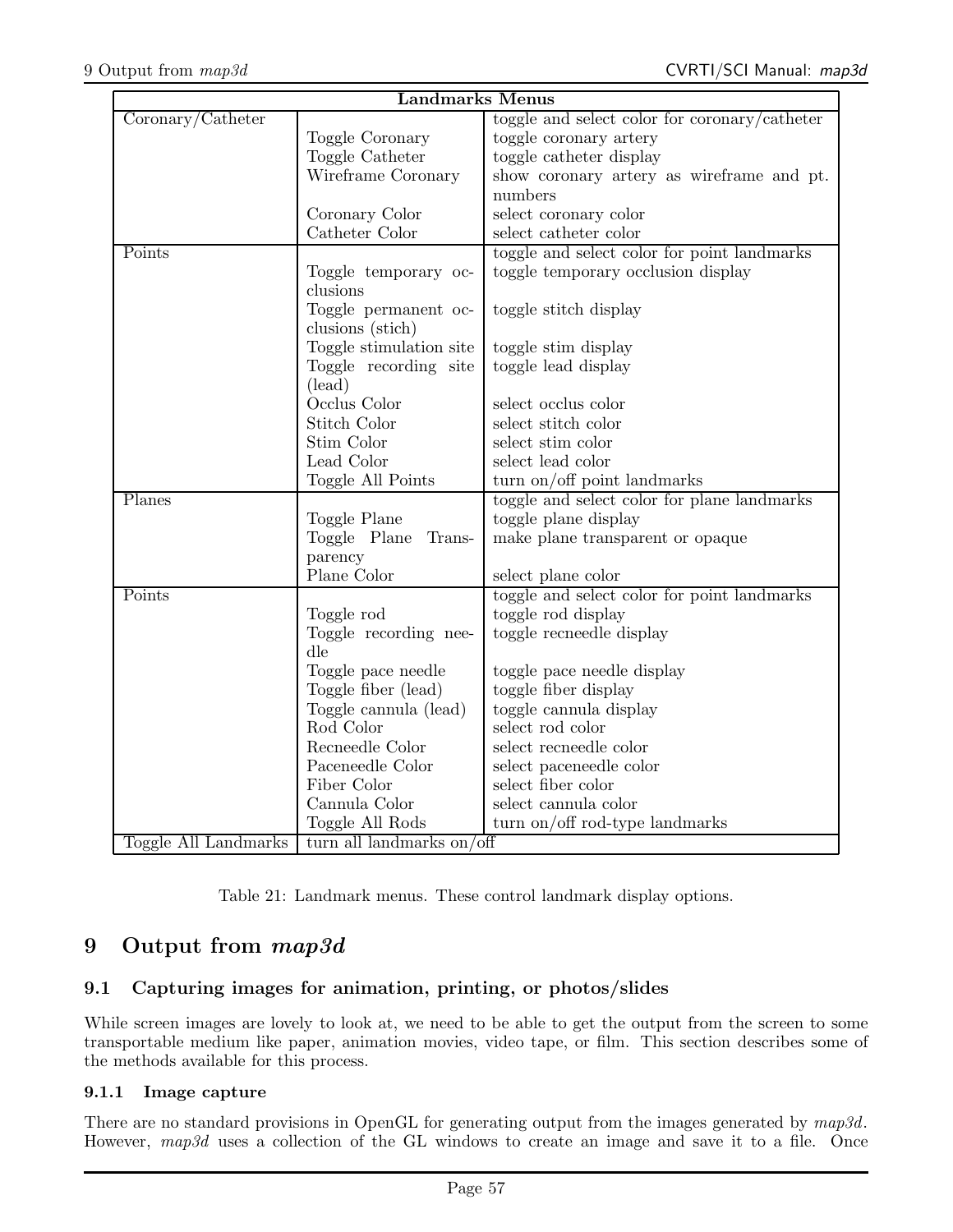preserved, this file can be viewed later, either by itself or as part of a sequence of images in an animation.

To capture an image using map3d simply set the image you want to preserve and hit the "w"-key. There will be a slight pause and the a line will appear in the control window telling you where the image has been stored. Filenames for image storage are generated automatically, using the filename specified in the Saving dialog, which defaults to the value set with the -if option or it will default to map3d.png (See Section 8.5.2). Appended to this base filename are sets of four digits, denoting the frame number currently in the display, starting with "0001". Thus, for example, if the base image file were daltorso.png, the first file produced would be daltorso0001.png. Note the .png file extension, standard for this sort of file, can also be changed to .ppm or .jpg.

The screen area captured in this mode is the smallest rectangle that contains all the windows currently managed by the current invocation of  $map3d$ . This often requires with careful placement of the windows or setting the background window for the display to black or something that matches the background of the map3d display.

#### 9.1.2 Animations

Sometimes it is desirable to save a sequence of images in a movie for use in a demonstration.  $map3d$  does not (currently) have the ability to save movies directly, but it does have the ability to automatically save a sequence of images based on a set of input events, which can be pieced into a movie from external software. The images are saved into a sequence of files based on the rules in the image capture section, and each time the appended digits increment. See Section 8.5.2 for more information on how to control the animations.

Making movies There are a few commercial programs we have found useful in generating movies directly:

- 1. Snapz Pro, which is a marvelous program for grabbing frames in real time from the screen.
- 2. Final Cut Pro, a program from Apple that is as good as most professional tools (so they say).
- 3. iMovie, which comes free on a Mac. It is worth upgrading to the iLife version if you are serious about editing video.

Otherwise, while we are working on integrating movie support directly into  $map3d$ , there are a few packages to create movies from your frames.

- 1. mediaconvert (for SGI), see man mediaconvert.
- 2. QuickTimePro (for Mac OSX), but if you want this one, you'll have to pay.
- 3. Discreet Cleaner XL (for Win32), you'll also have to pay for this one.
- 4. mencoder (for Linux or Windows).
- 5. ffmpeg is a cross-platform utility you can use to generate movies. However, you would have to download it and compile it yourself. Once you have downloaded and compiled it, you can, for example: ffmpeg -i map3d%04d.jpg map3d.mpg, which will turn map3d0001.jpg, etc. into map3d.mpg.

We are still learning which combinations of settings work best to capture, edit, and save animations. It depends a lot on the context in which you plan to view/show the results. As we learn more, we will share it with you.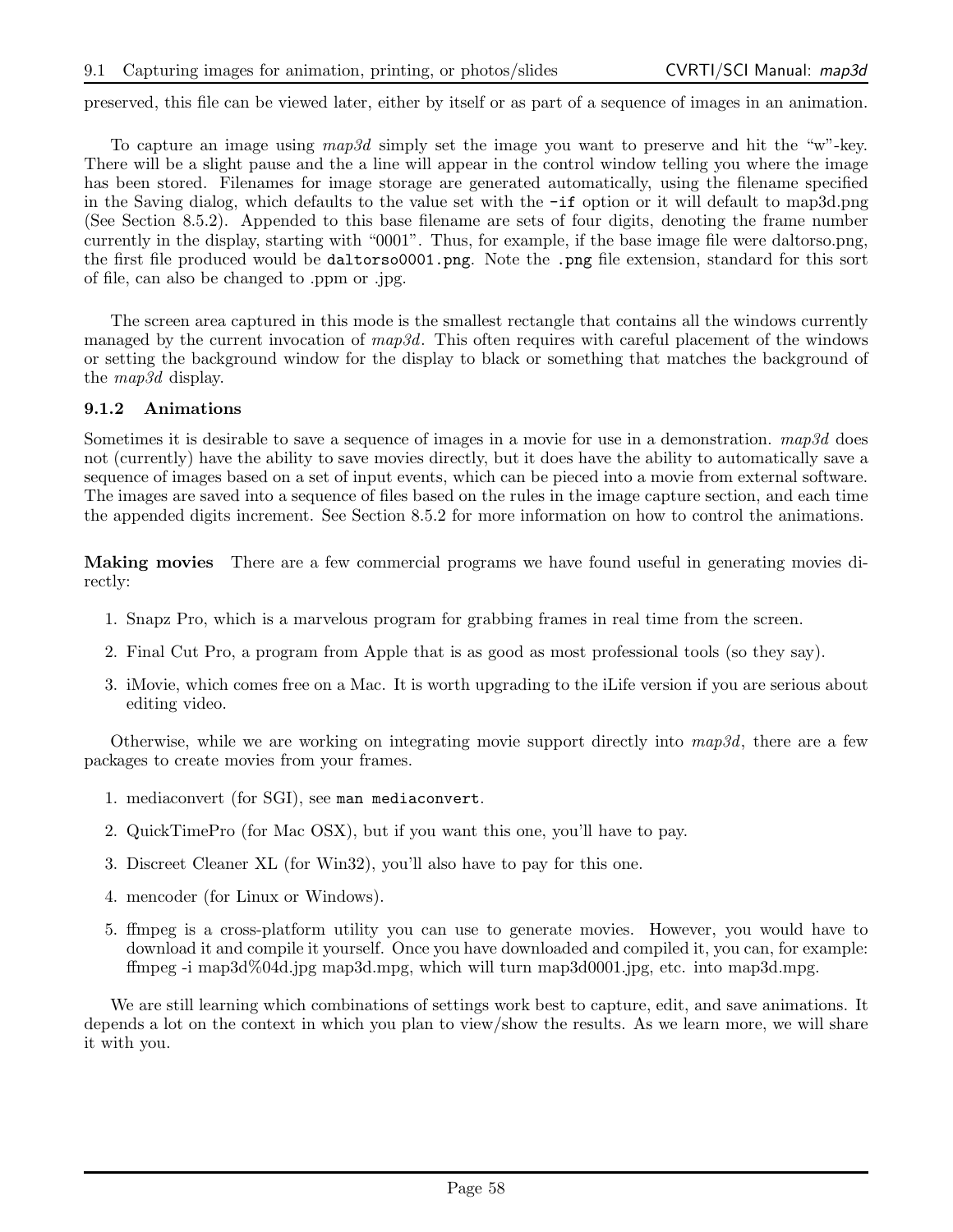## 10 BUGS

Too many to even begin to contemplate. But if there are any you would like exterminated, please send email to map3d@sci.utah.edu (we accept all foreign currency in large denominations, bicycle parts, assorted outdoor gear, but no credit cards).

Here is a short list of those we know about and are currently addressing:

• There is some trouble in opening .geom files saved from the Windows version of  $map3d$ .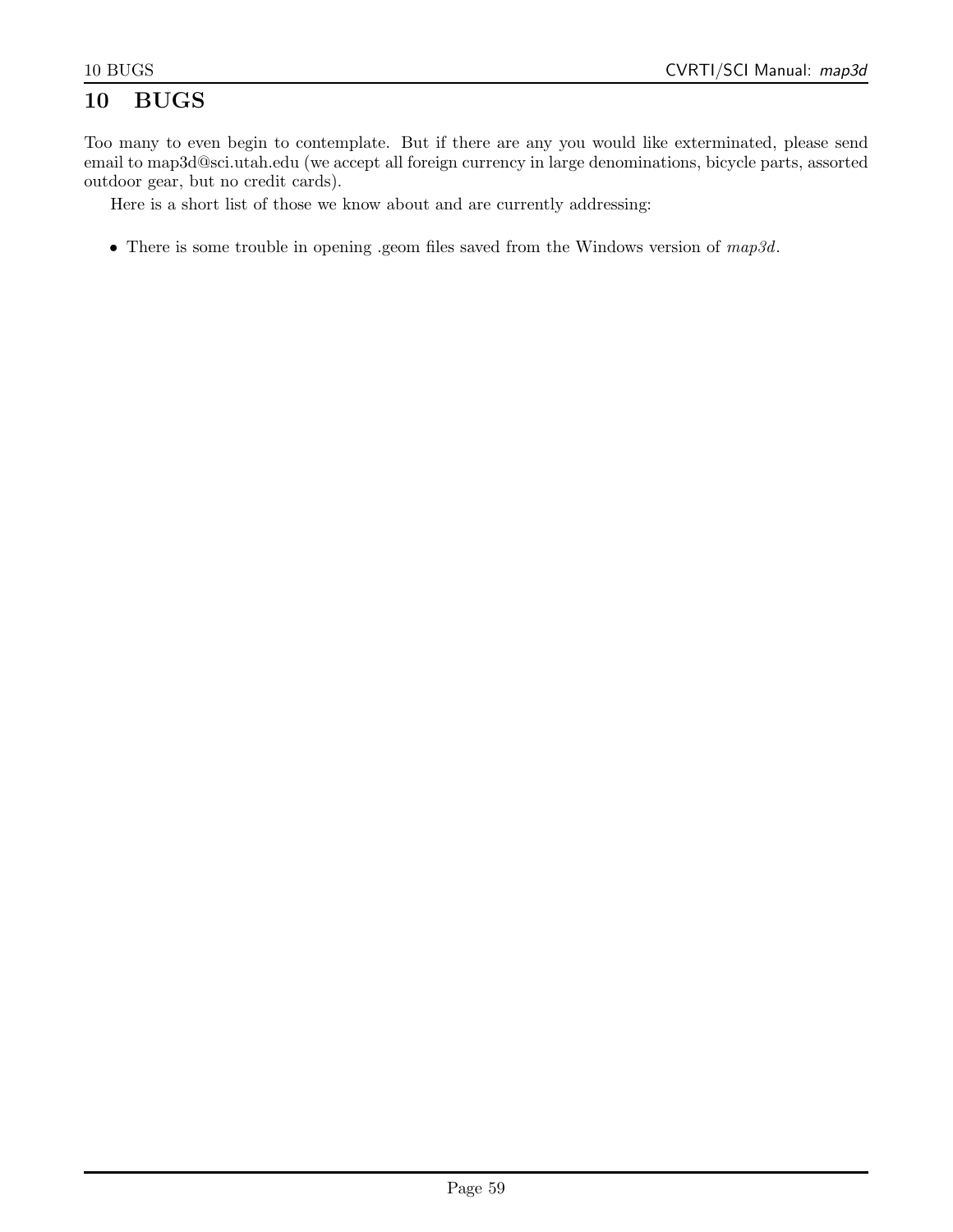## References

- [1] R.S. MacLeod, C.R. Johnson, and M.A. Matheson. Visualization tools for computational electrocardiography. In Visualization in Biomedical Computing, pages 433–444, Bellingham, Wash., 1992. Proceedings of the SPIE #1808.
- [2] R.S. MacLeod, C.R. Johnson, and M.A. Matheson. Visualization of cardiac bioelectricity a case study. In Proceedings of the IEEE Visualization 92, pages 411–418. IEEE CS Press, 1992.
- [3] R.S. MacLeod, C.R. Johnson, and M.A. Matheson. Visualizing bioelectric fields. IEEE Comp. Graph.  $\&$  Applic., 13(4):10–12, 1993.
- [4] R.S. MacLeod and C.R. Johnson. Map3d: Interactive scientific visualization for bioengineering data. In Proceedings of the IEEE Engineering in Medicine and Biology Society 15th Annual International Conference, pages 30–31. IEEE Press, 1993.
- [5] R.S. MacLeod, P.R. Ershler, C.R. Johnson, and M.A. Matheson. Map3d: Scientific visualization program for multichannel time series data on unstructured, three-dimensional meshes. program user's guide. Technical Report UUCS-94-016, University of Utah, Department of Computer Science, 1994.
- [6] R.S. MacLeod, D.H. Brooks, H. On, H. Krim, R.L. Lux, and F. Kornreich. Analysis of PTCAinduced ischemia using both an electrocardiographic inverse solution and the wavelet transform. J. Electrocardiol., 27(Suppl):90–96, 1994.
- [7] R.S. MacLeod, B. Taccardi, and R.L. Lux. The influence of torso inhomogeneities on epicardial potentials. In IEEE Computers in Cardiology, pages 793–796. IEEE Computer Society, 1994.
- [8] R.S. MacLeod, B. Taccardi, and R.L. Lux. Electrocardiographic mapping in a realistic torso tank preparation. In Proceedings of the IEEE Engineering in Medicine and Biology Society 17th Annual International Conference, pages 245–246. IEEE Press, 1995.
- [9] R.S. MacLeod, R.L. Lux, and B. Taccardi. A possible mechanism for electrocardiographically silent changes in cardiac repolarization. J. Electrocardiol., 30(Suppl):114–121, 1997.
- [10] R.S. MacLeod and D.H. Brooks. Recent progress in inverse problems in electrocardiology. IEEE Eng. in Med. & Biol. Soc. Magazine, 17(1):73–83, January 1998.
- [11] R.S. MacLeod, Q. Ni, B. Punske, P.R. Ershler, B. Yilmaz, and B. Taccardi. Effects of heart position on the body-surface ECG. J. Electrocardiol., 33((supp)):229–238, 2000.
- [12] R.S. MacLeod, B. Punske, S. Shome, B. Yilmaz, and B. Taccardi. The role of heart rate and coronary flow during myocardial ischemia. J. Electrocardiol., pages 43–51, 2001.
- [13] B.B. Punske, W.E. Cascio, C. Engle, H.T. Nagle, L.S. Gettes, and T.A. Johnson. Quantitative characterization of epicardial wave fronts during regional ischemia and elevated extracellular potassium ion concentration. Ann Biomed Eng, 26(6):1010–1021, Nov-Dec 1998.
- [14] B.B. Punske, R.L. Lux, R.S. MacLeod, M.S. FUller, P.E. Ershler, T.J. Dustman, Y. Vyhmeister, and B. Taccardi. Mechanisms of the spatial distribution of QT intervals on the epicardial and body surfaces. J. Cardiovasc. Electrophysiol., 10(12):1605–1618, 1999.
- [15] B. Taccardi, R.L. Lux, P.R. Ershler, R.S. MacLeod, C. Zabawa, and Y. Vyhmeister. Potential distributions and excitation time maps recorded with high spatial resolution from the entire ventricular surface of exposed dog hearts. In *IEEE Computers in Cardiology*, pages 1–4. IEEE Press, 1992.
- [16] B. Taccardi, R.L. Lux, P.R. Ershler, R.S. MacLeod, and Y. Vyhmeister. Effect of myocardial fiber direction on 3-D shape of excitation wavefronts and associated potential distributions in ventricular walls. *Circ.*, 86(Suppl):I-752, 1992.
- [17] B. Taccardi, E. Macchi, R.L. Lux, P.R. Ershler, S. Spaggiari, S. Baruffi, and Y. Vyhmeister. Effect of myocardial fiber direction on epicardial potentials. Circ., 90:3076–3090, 1994.